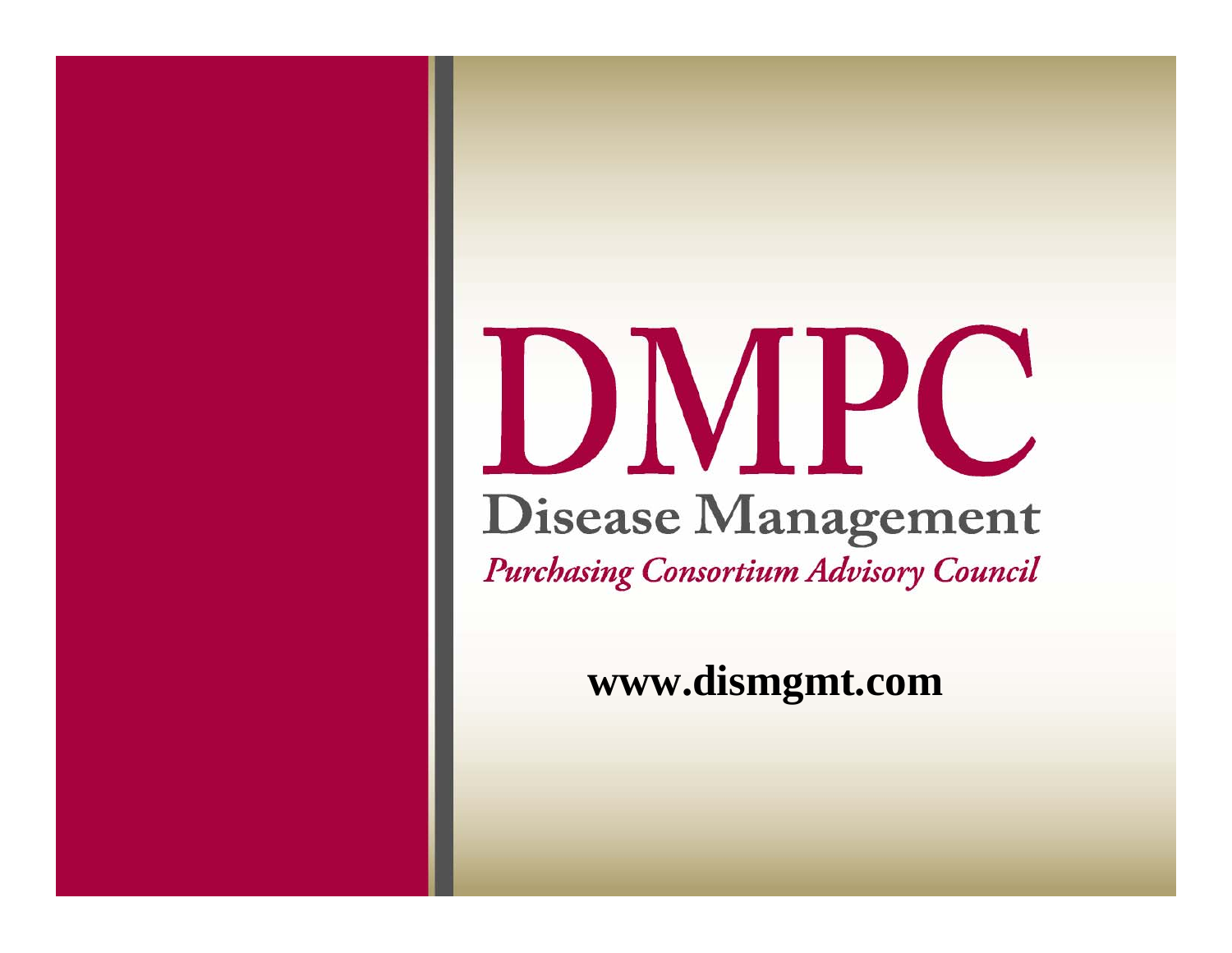# **Disease Management Outcomes**

Gimme Three Steps, Gimme Three Steps towards validity

DMPC **Disease Management Purchasing Consortium Advisory Council** 

*© Disease Management Purchasing Consortium International Inc. 2007 www.dismgmt.com*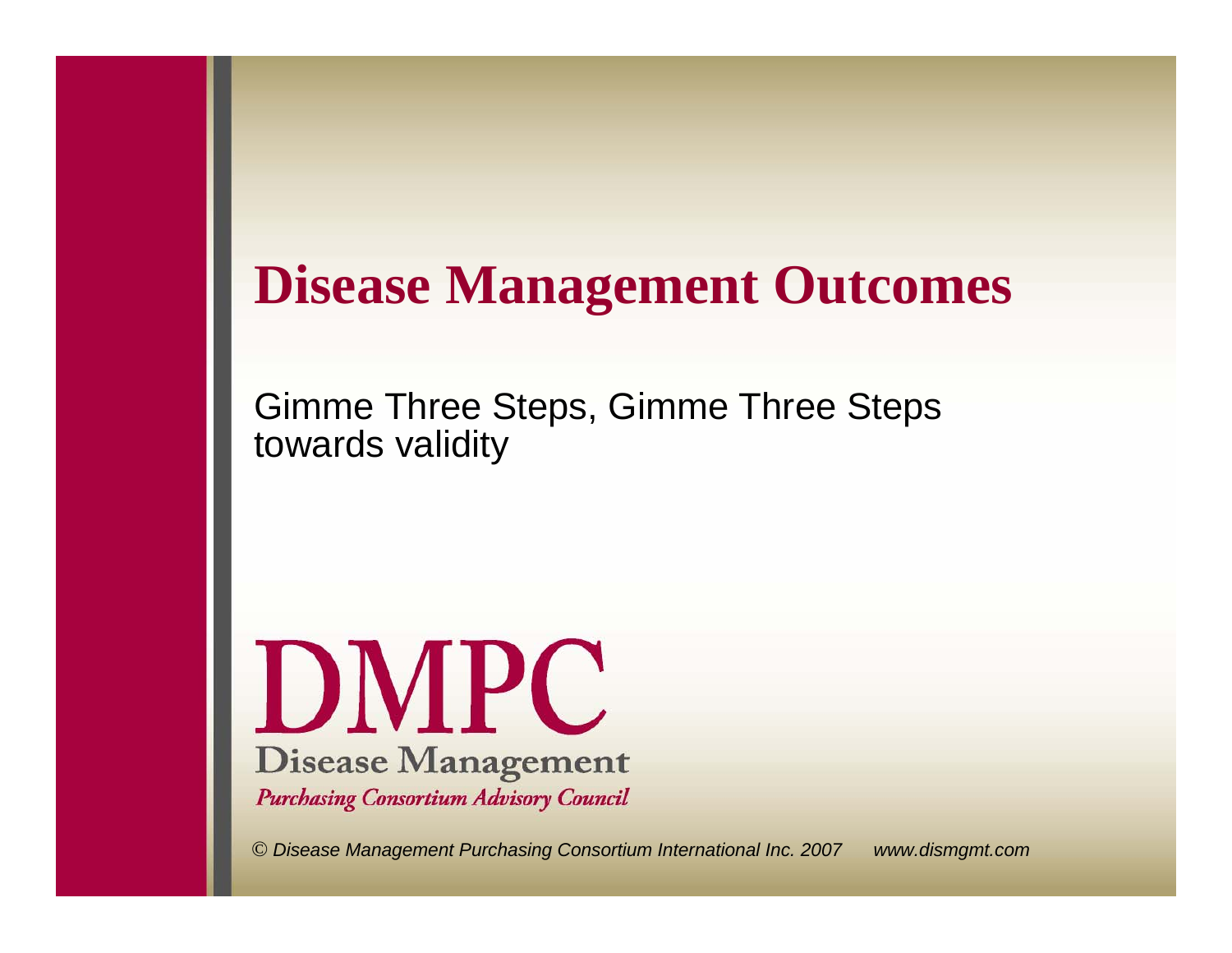# **Hey, Butch, Who Are These Guys**

- DMPC is me (with a little help from my friends)
- Invented DM contracting (source: *Managed Healthcare Executive* March 2003)
- Founded DMAA
- • Currently offers procurement/measurement consulting, and Certifications for Savings Validity and for Critical Outcomes Report Analysis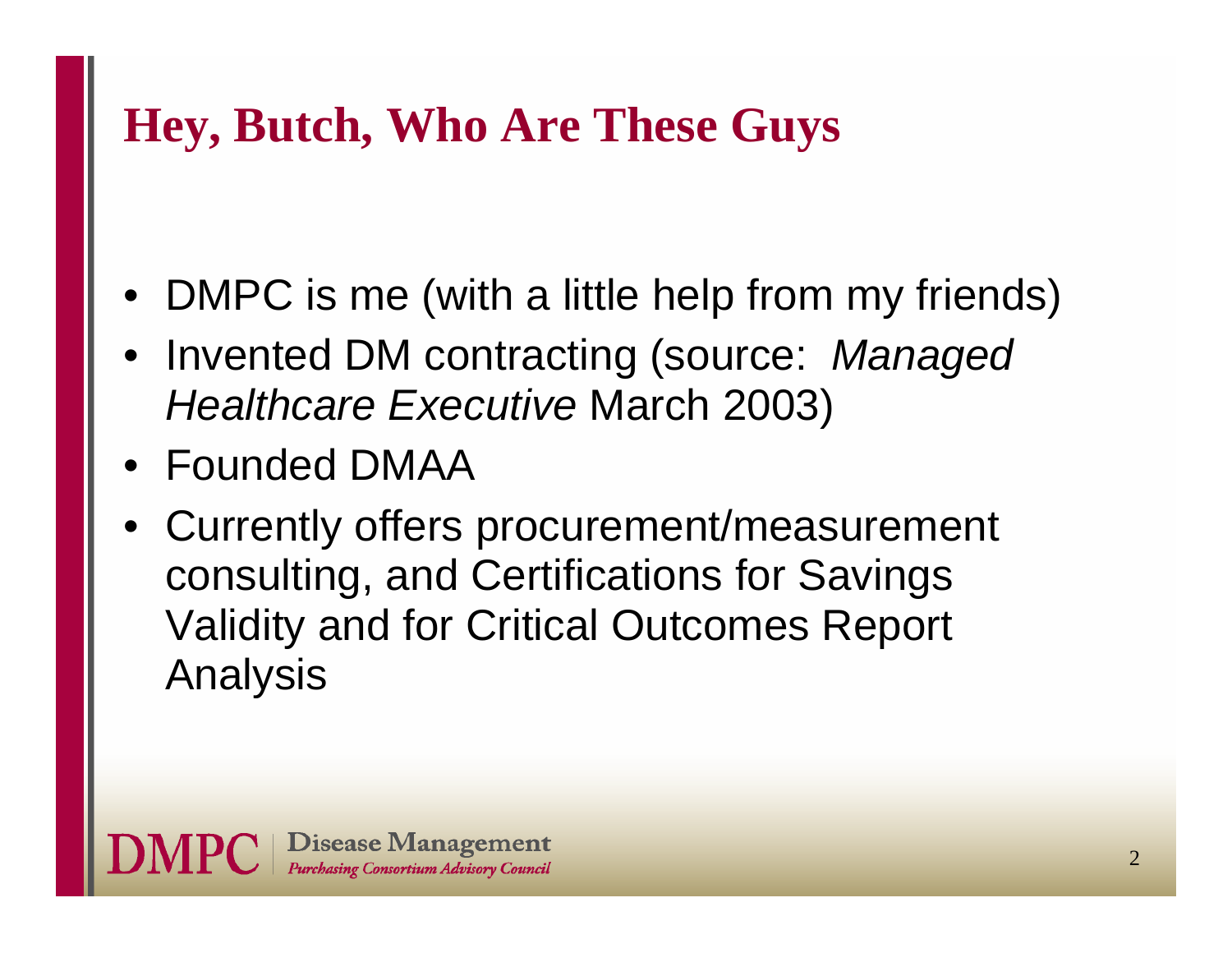# **What You've Heard**

- View(s) which supports the DMAA methodology
- View(s) which opposes the DMAA methodology

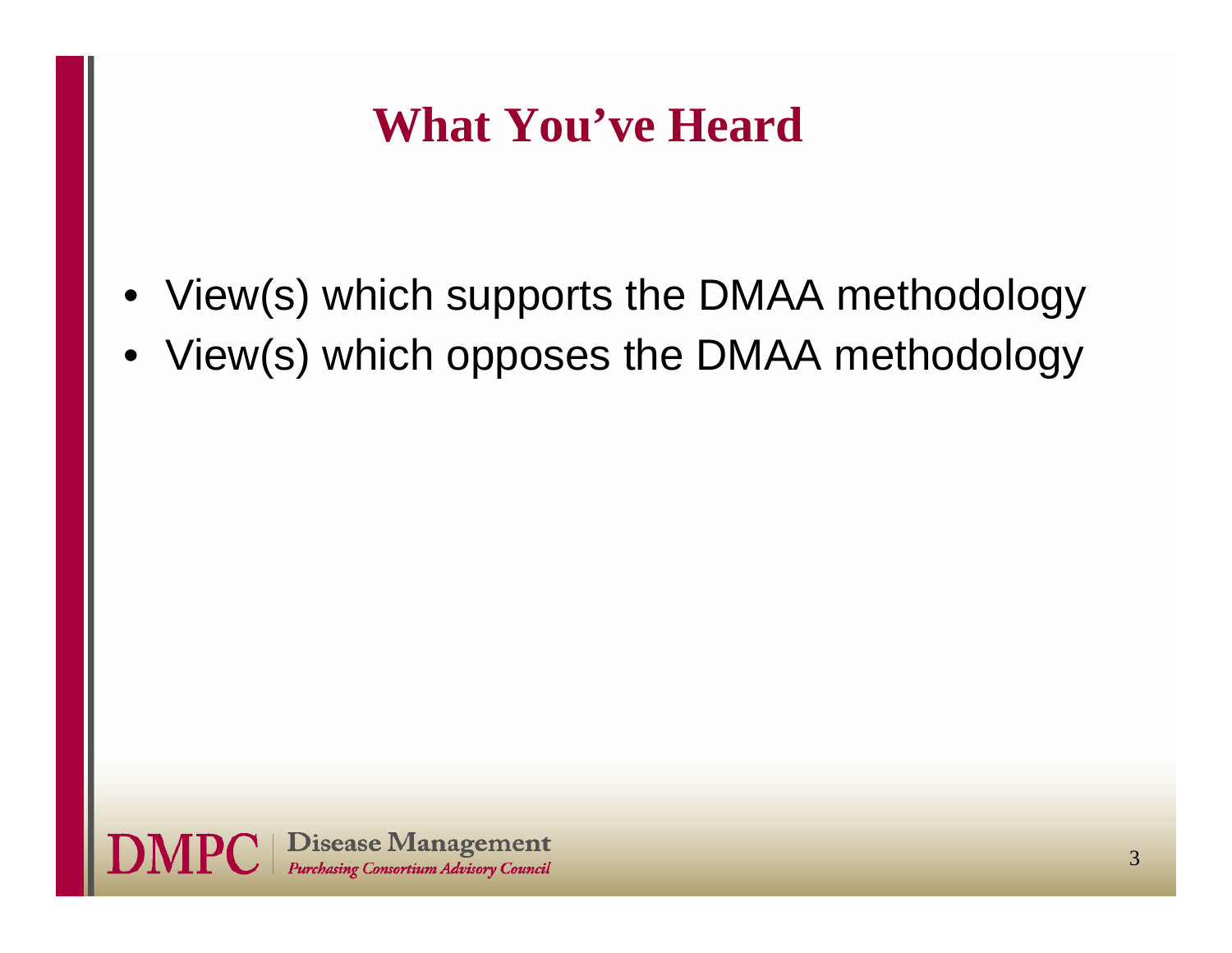## **What you are about to hear**

- View(s) which supports the DMAA methodology
- View(s) which opposes the DMAA methodology



#### Let the data speak for itself and then make up your own mind

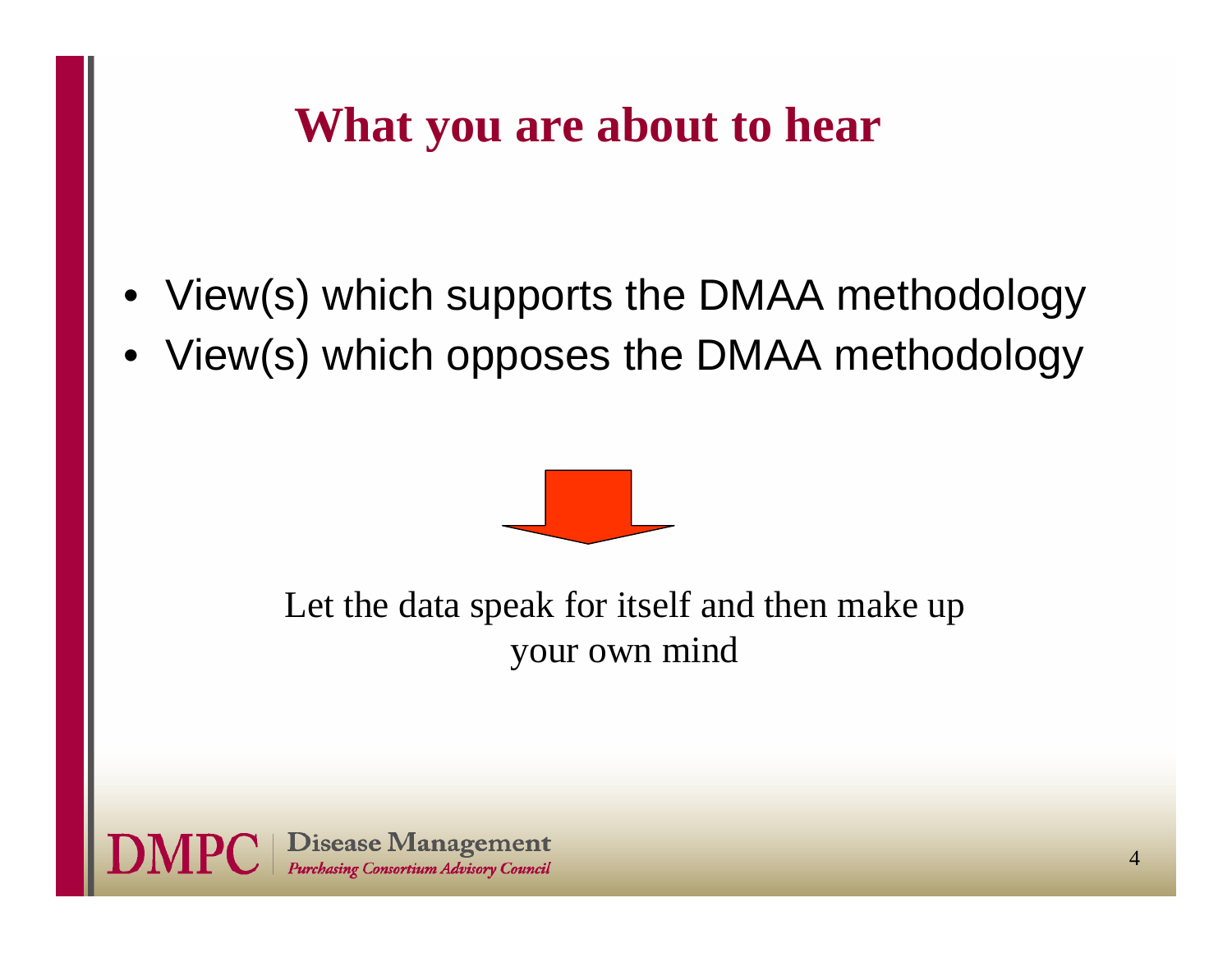#### **The Three Steps: Observations which form the basis for this presentation**

### 1. Your data could show Regression to the Mean.

- • It will vary according to several factors (annual vs. prospective, disease, Length of ID period, algorithm) and may be 0 or even more than offset by disease progressivity in some cases
- 2. Instead of denying it, acknowledge the possibility of it and...
- 3. ...TEST for it, and then check the plausibility of your result with a "confirming analysis"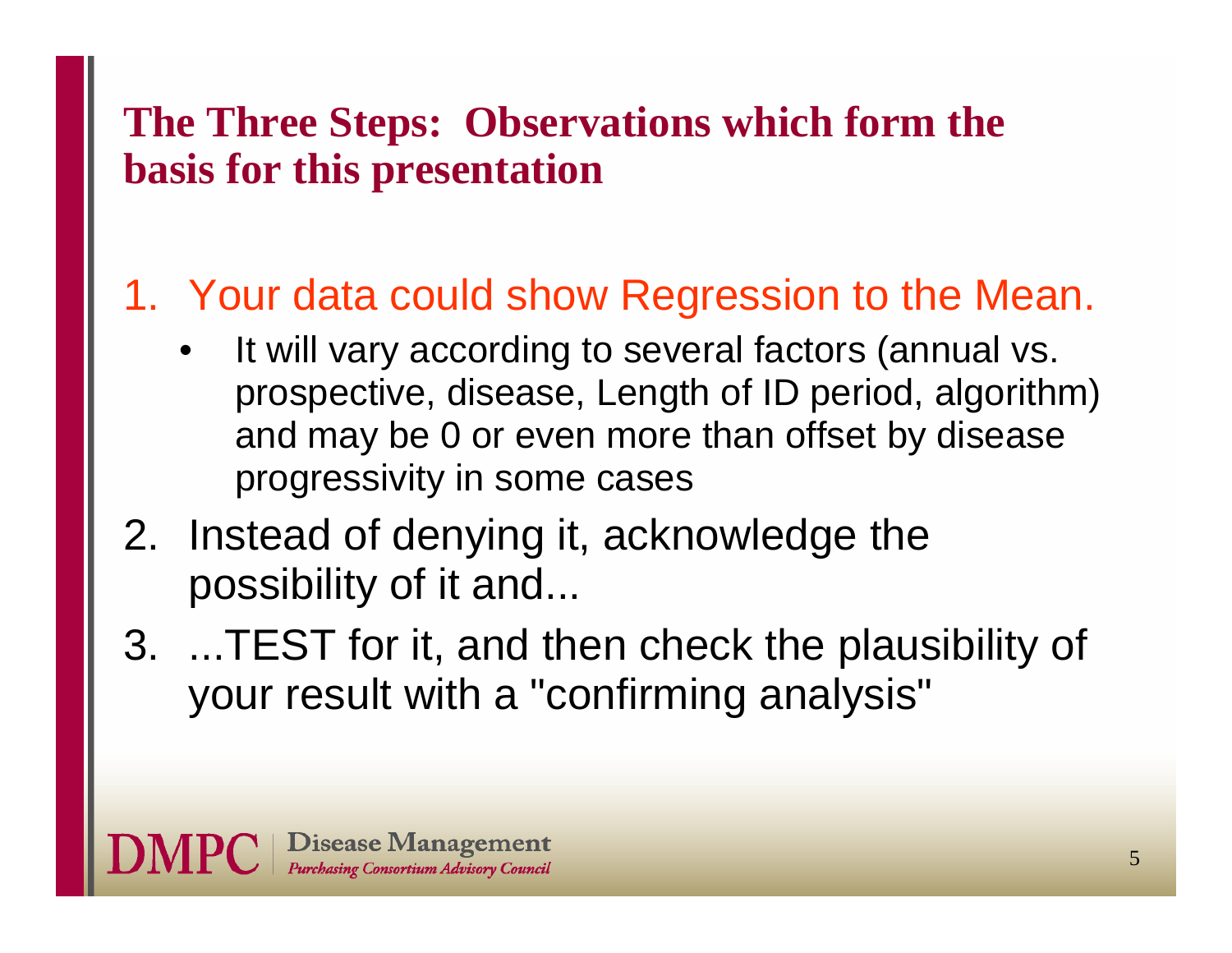#### **Example of data showing regression to the mean**

- Assume no inflation, no claims other than asthma
	- These assumptions just simplify. They don't distort

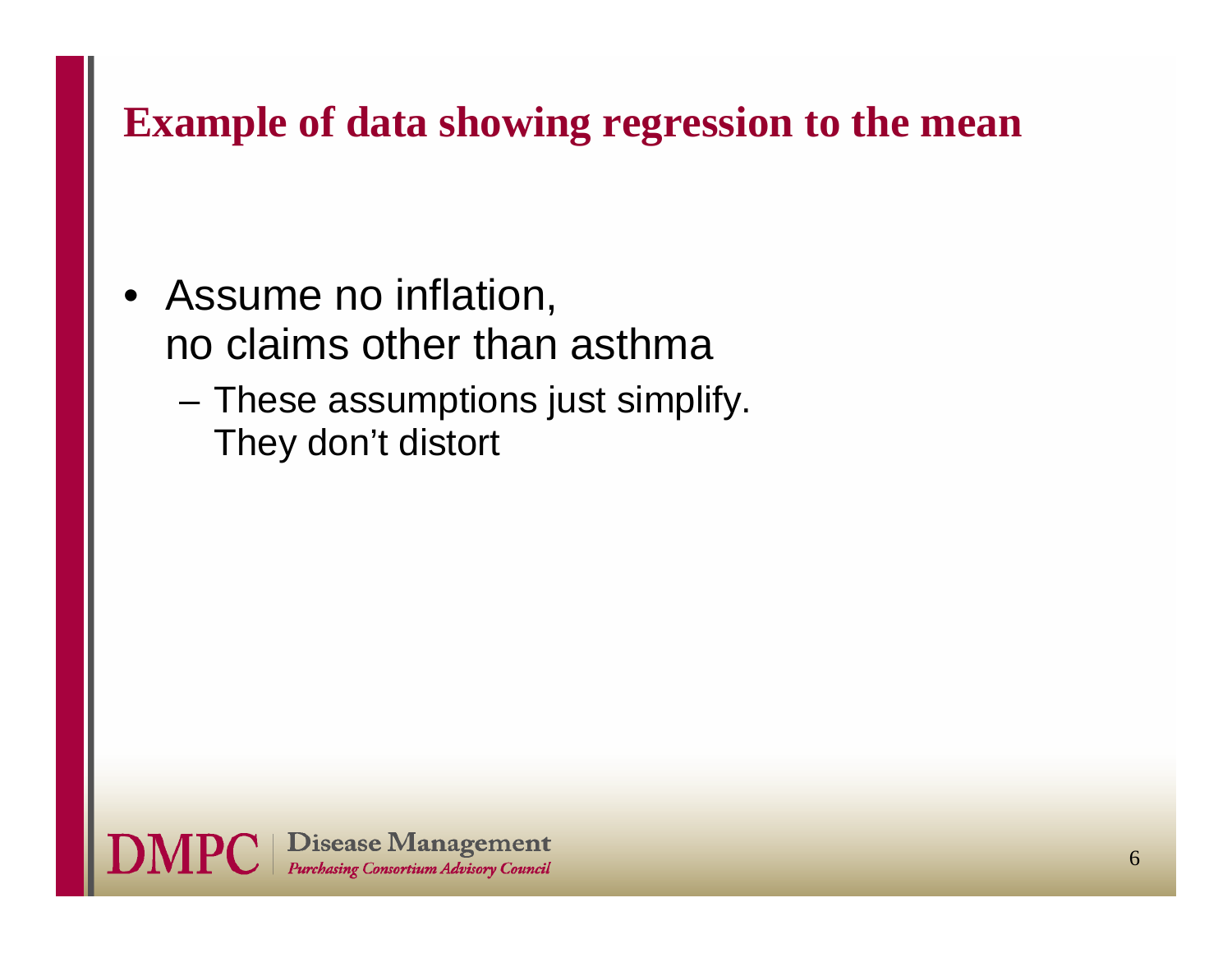#### **Example from Asthma First asthmatic has a \$1000 IP claim in 2004**

|                | 2004<br>(baseline) | 2005<br>(contract) |
|----------------|--------------------|--------------------|
| Asthmatic #1   | 1000               |                    |
| Asthmatic #2   |                    |                    |
| Cost/asthmatic |                    |                    |

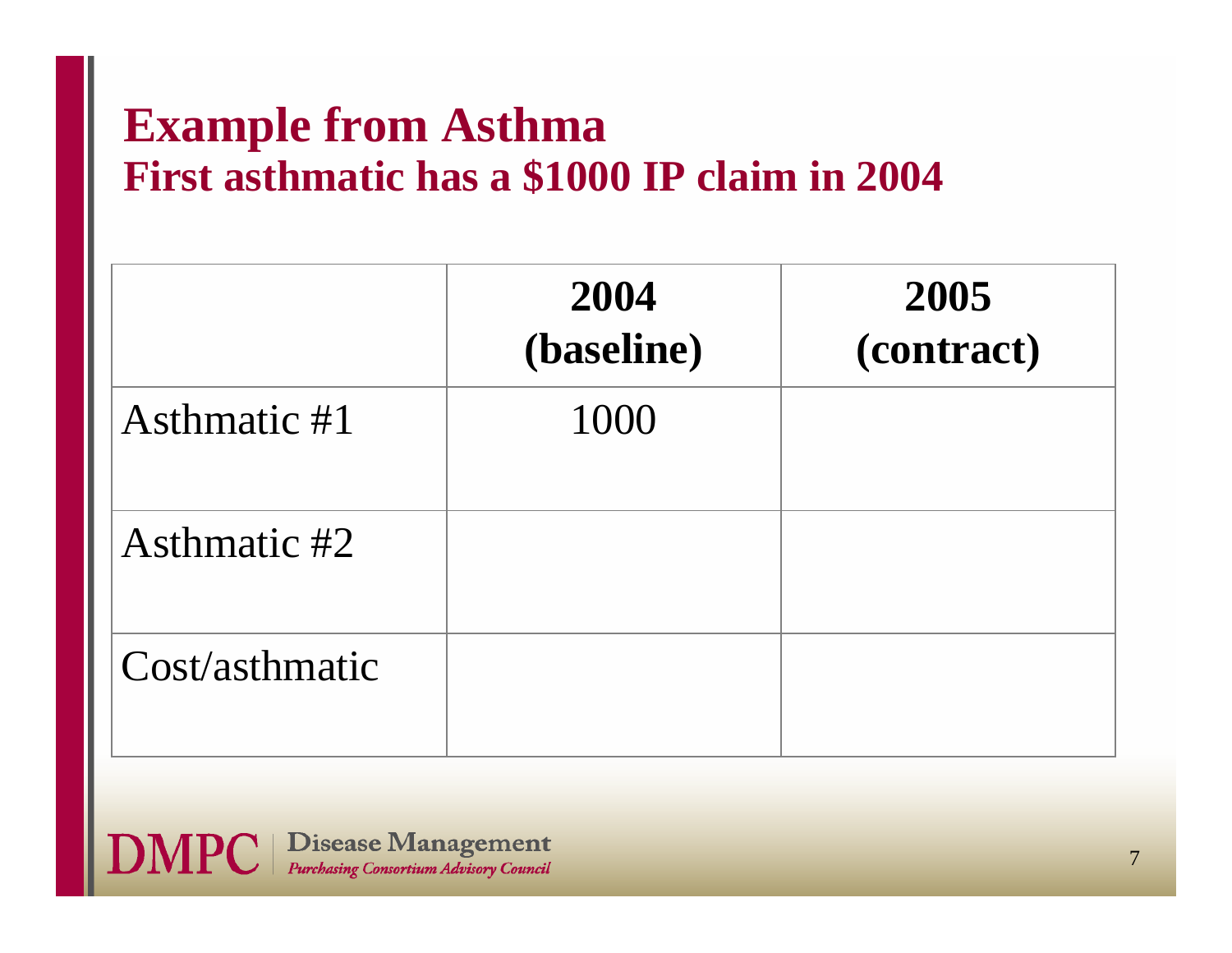# **Example from Asthma**

#### **Second asthmatic has an IP claim in 2005 while first asthmatic goes on drugs (common post-event)**

|                     | 2004<br>(baseline) | 2005<br>(contract)                        |
|---------------------|--------------------|-------------------------------------------|
| Asthmatic #1        | 1000               | 100                                       |
| <b>Asthmatic #2</b> |                    | <b>1000</b><br>What is the                |
| Cost/asthmatic      |                    | <b>Cost/asthmatic</b><br>In the baseline? |

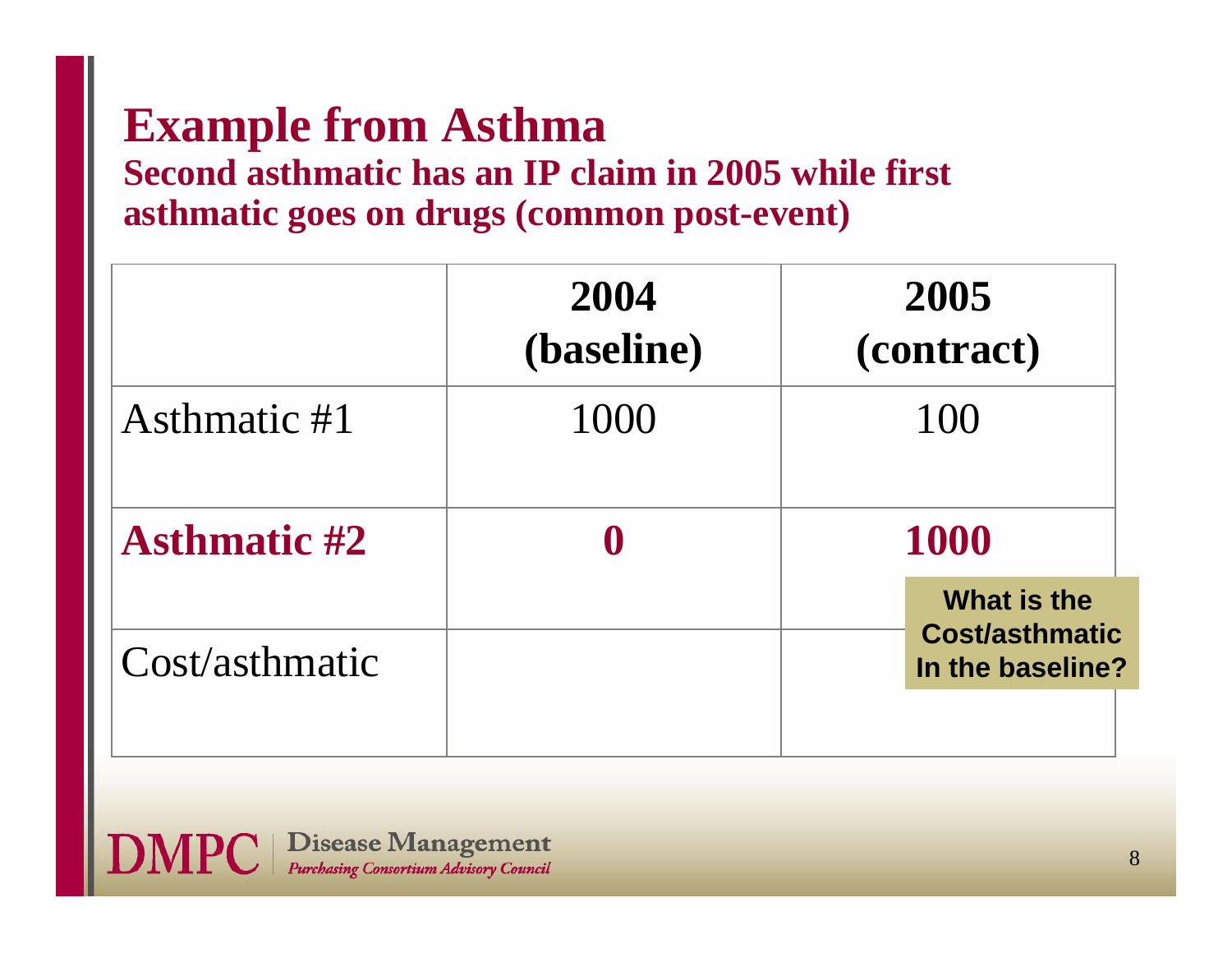# **Cost/asthmatic in baseline?**

|                       | 2004<br>(baseline) | 2005<br>(contract)                                          |
|-----------------------|--------------------|-------------------------------------------------------------|
| Asthmatic #1          | 1000               |                                                             |
| Asthmatic #2          |                    | 1000                                                        |
| <b>Cost/asthmatic</b> | \$1000             | Vendors don't count #2<br>in 2004 bec. he can't be<br>found |

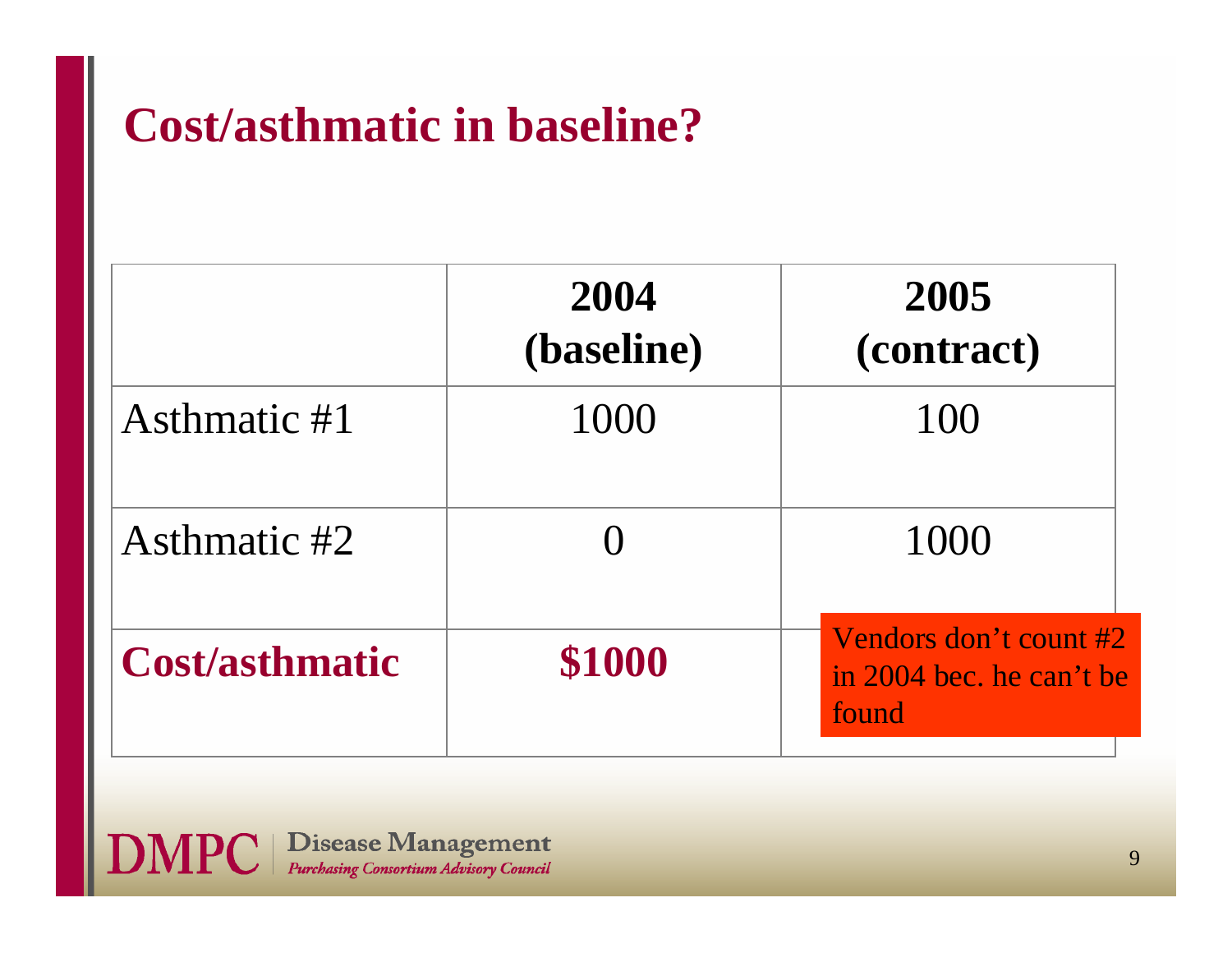# **Cost/asthmatic in contract period?**

|                       | 2004<br>(baseline) | 2005<br>(contract) |
|-----------------------|--------------------|--------------------|
| Asthmatic #1          | 1000               | <b>100</b>         |
| Asthmatic #2          |                    | 1000               |
| <b>Cost/asthmatic</b> | \$1000             | \$550              |

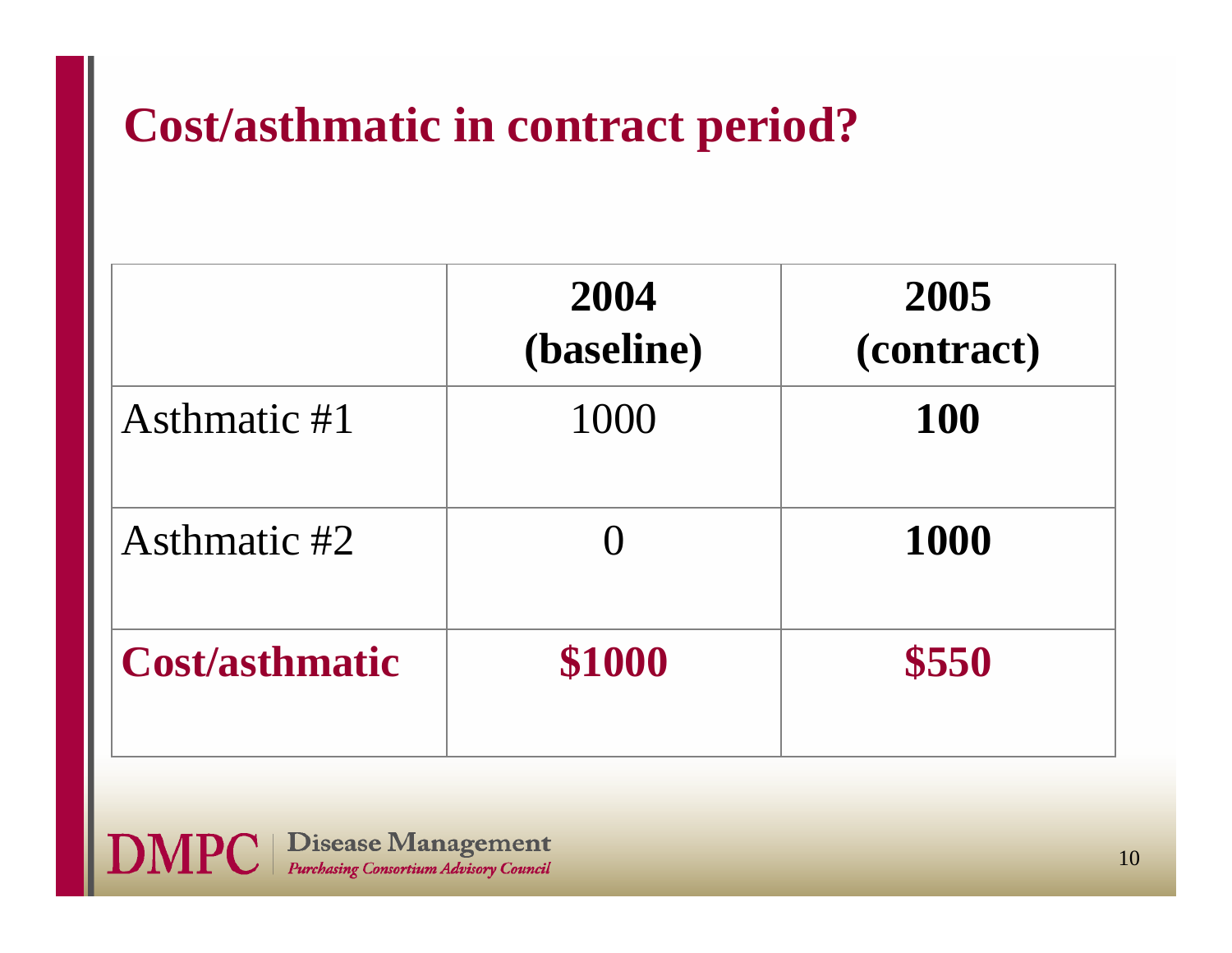#### **How can you find people like Asthmatic #2 in advance?**

- •**HRAS**
- •Two years of identification for baseline



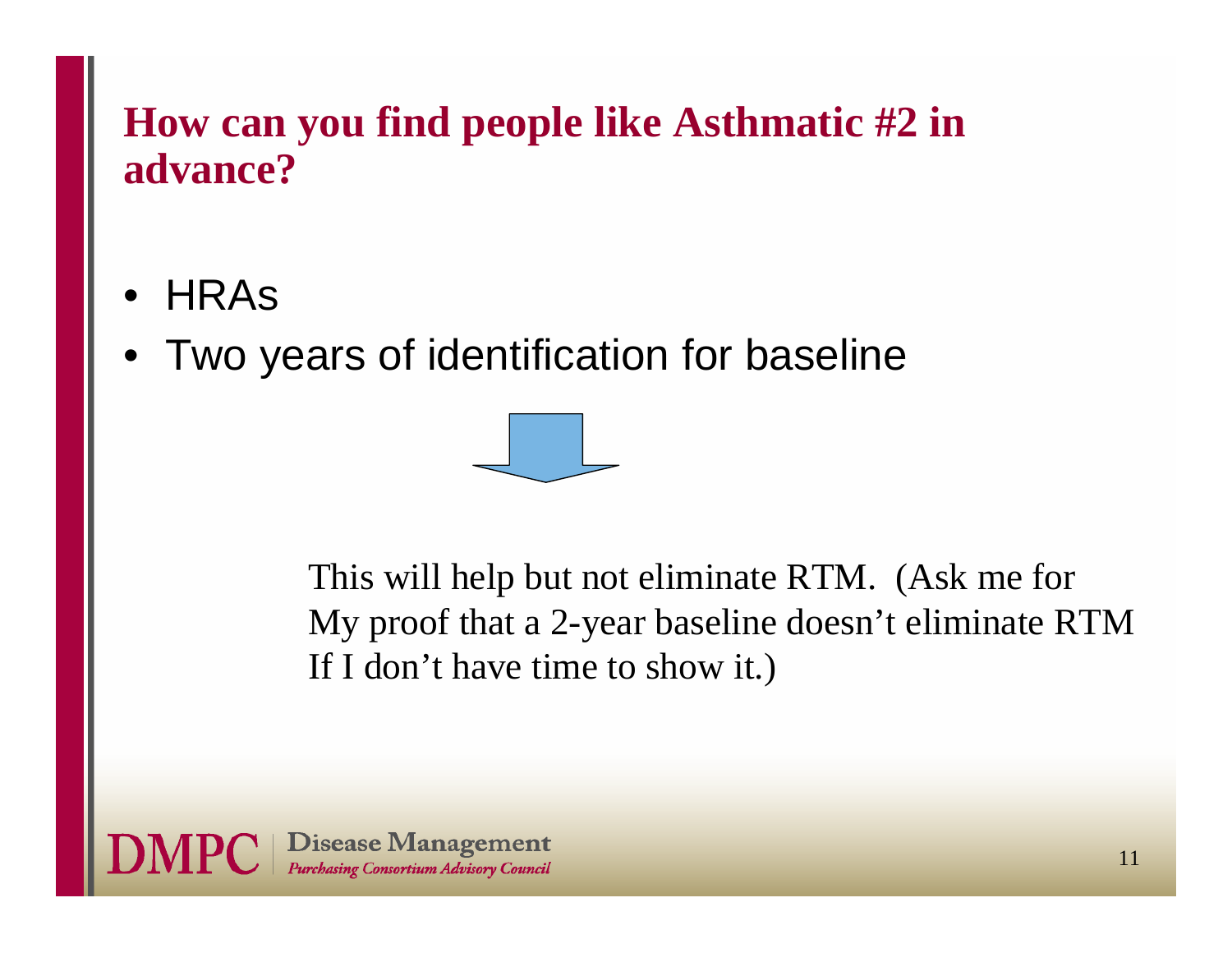#### **The Three Steps: Observations which form the basis for this presentation**

### 1. Your data could show Regression to the Mean.

- • It will vary according to several factors (annual vs. prospective, disease, Length of ID period, algorithm) and may be 0 or even more than offset by disease progressivity in some cases
- 2. Instead of denying it, acknowledge the possibility of it and...
- 3. ...TEST for it, and then check the plausibility of your result with a "confirming analysis"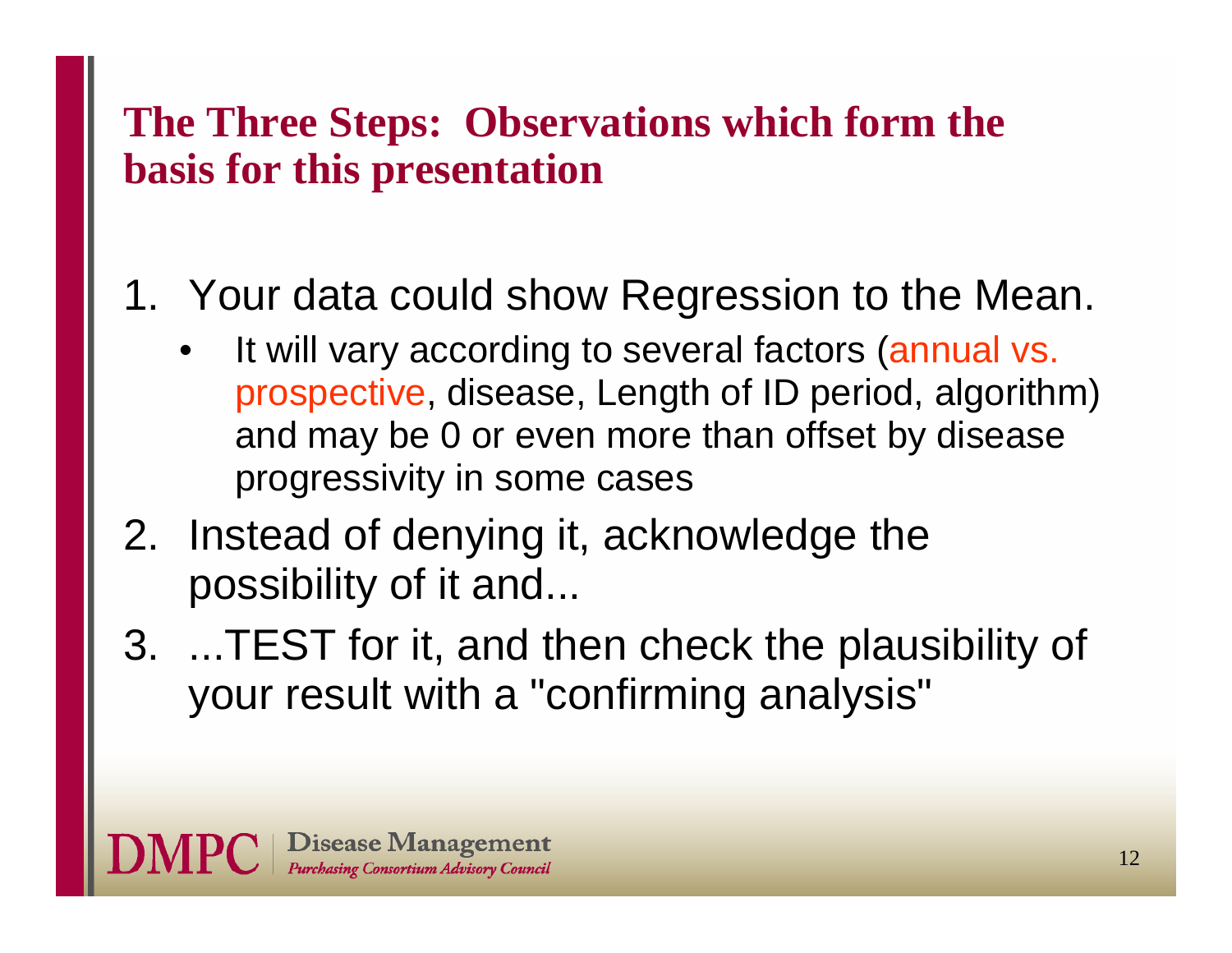#### **Do current methodologies fix regression to the mean?**

- "Annual Requalification"
	- A person only counts in years in which they "requalify" with claims
- "Prospective Requalification"
	- –Once chronic, always chronic
	- – Once you are identified, you are counted in all subsequent years

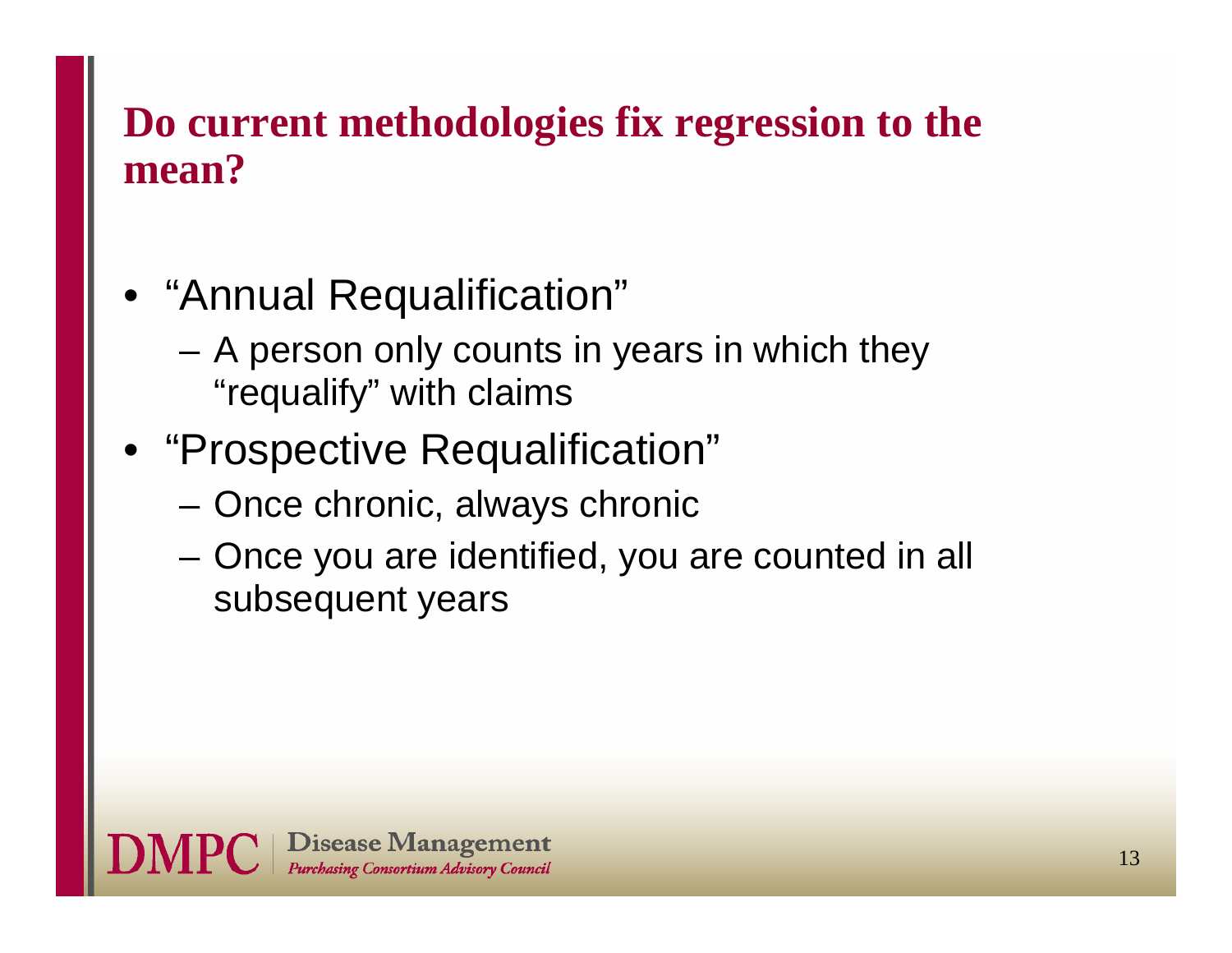#### **Do current methodologies address this problem?**

- "Annual Requalification"
- •"Prospective Requalification"



Let's re-look at that exact example and see how requalification Policies affect it

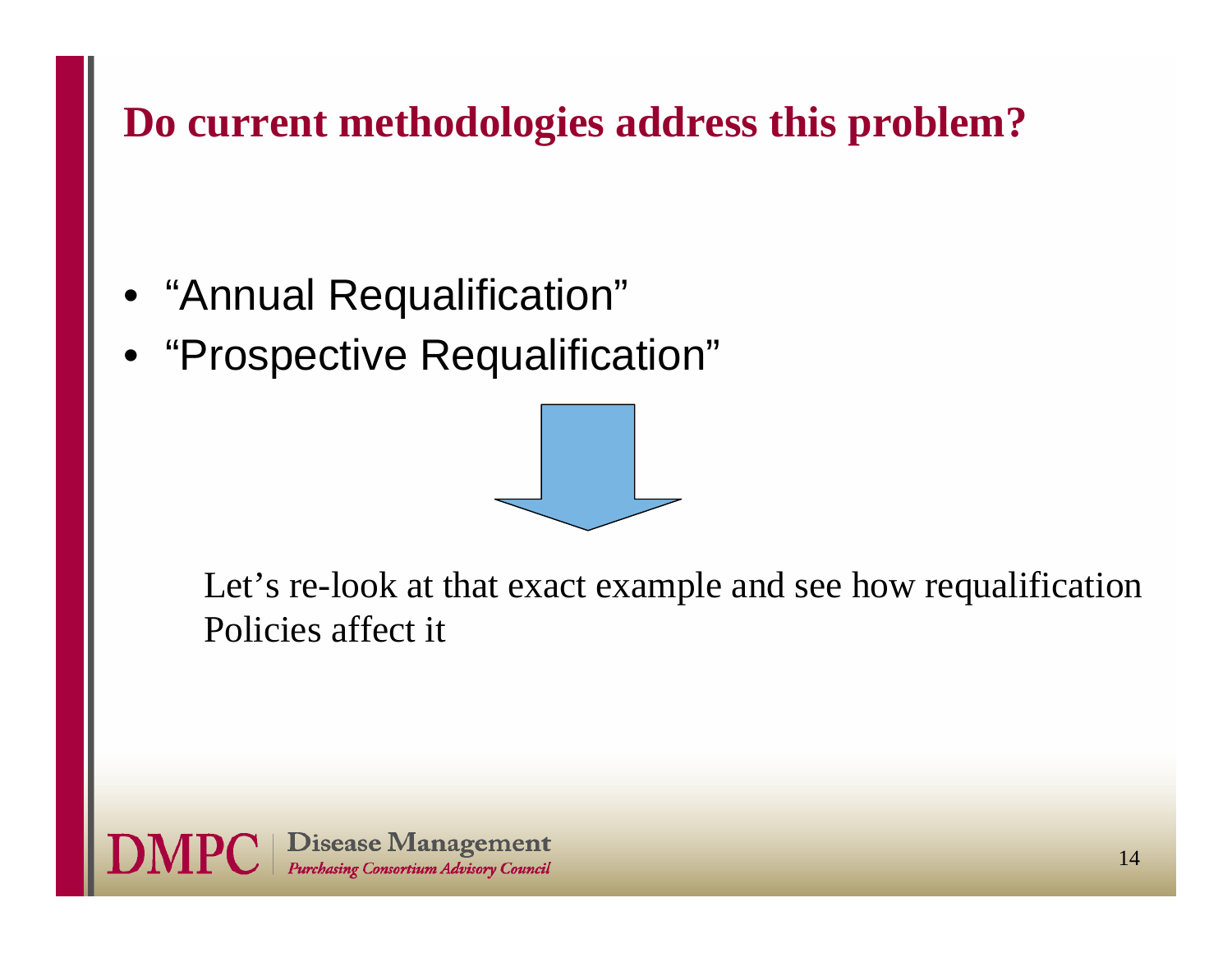#### **In annual requalification, the first asthmatic requalifies in 2005 and the second qualifies for the first time in 2005**

|                       | 2004<br>(baseline) | 2005<br>(contract) |
|-----------------------|--------------------|--------------------|
| Asthmatic #1          | 1000               | <b>100</b>         |
| Asthmatic #2          |                    | 1000               |
| <b>Cost/asthmatic</b> | \$1000             | \$550              |

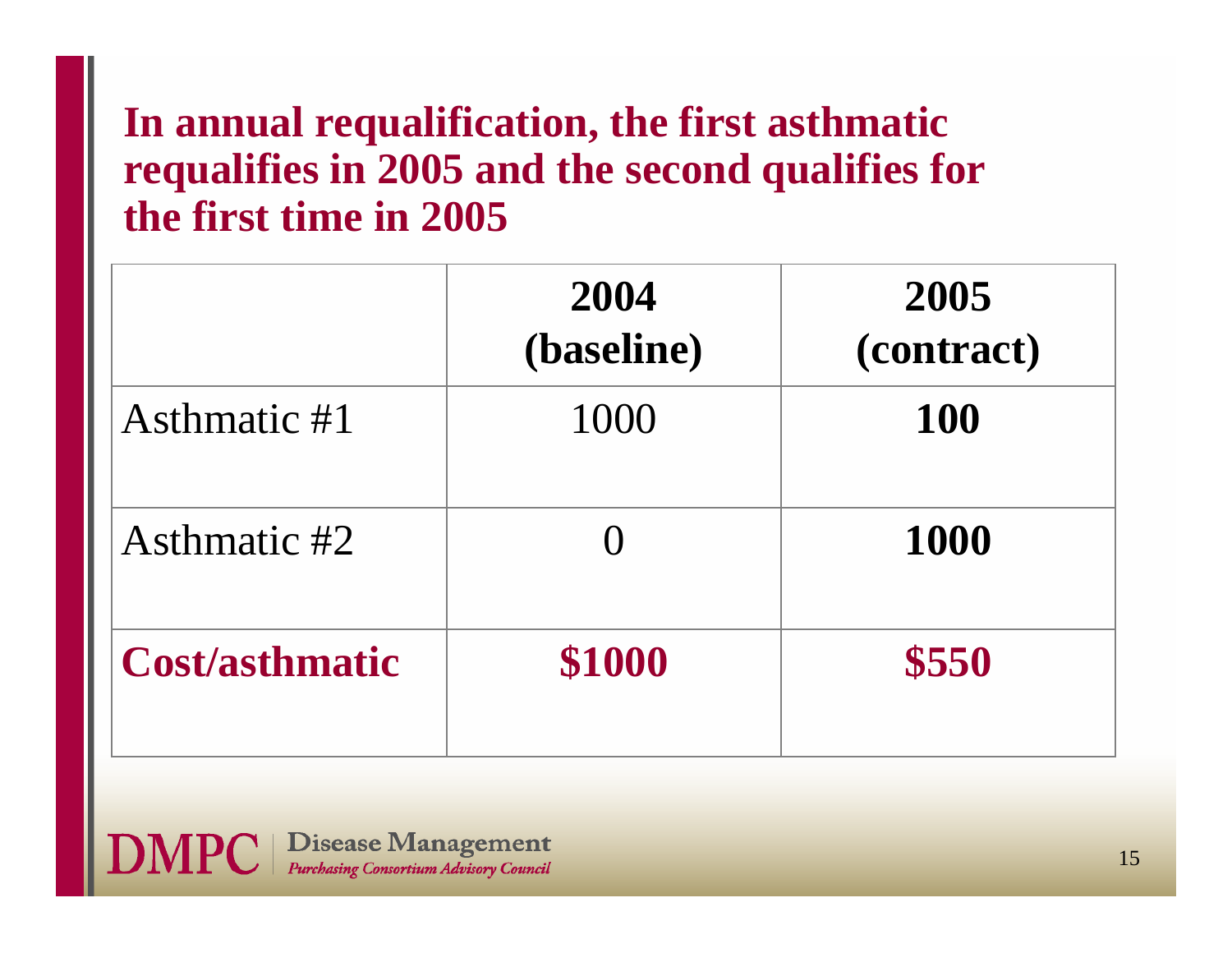# **In "prospective qualification," the same thing happens**

|                | 2004<br>(baseline) | 2005<br>(contract) |
|----------------|--------------------|--------------------|
| Asthmatic #1   | 1000               | <b>100</b>         |
| Asthmatic #2   |                    | 1000               |
| Cost/asthmatic | \$1000             | \$550              |

In this case both approaches give the same result

**Disease Management** Purchasing Consortium Advisory Council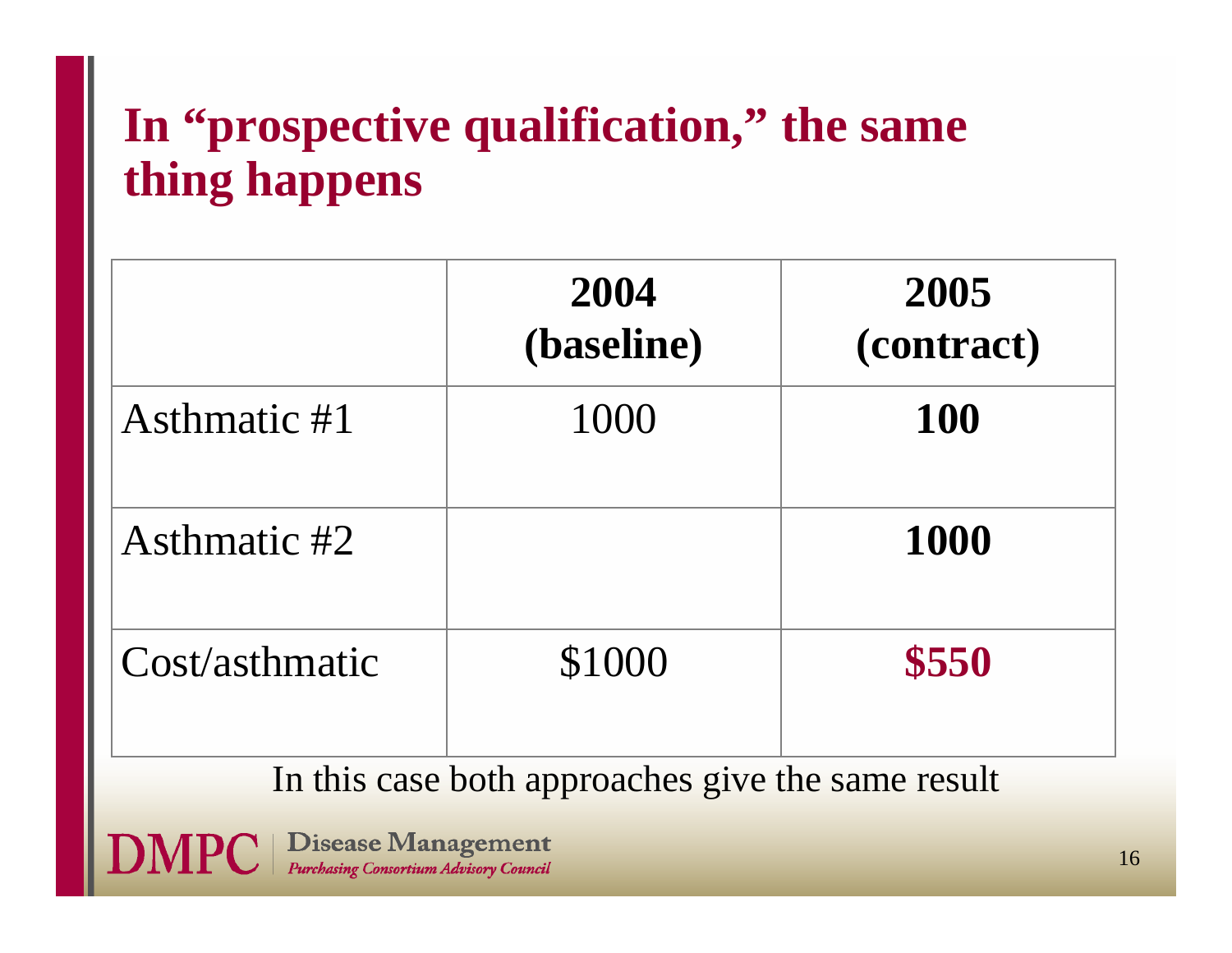#### **But now assume that #1 doesn't fill his prescriptions**

|                       | 2004<br>(baseline) | 2005<br>(contract) |
|-----------------------|--------------------|--------------------|
| Asthmatic #1          | 1000               | $\bf{0}$           |
| Asthmatic #2          |                    | 1000               |
| <b>Cost/asthmatic</b> | \$1000             |                    |

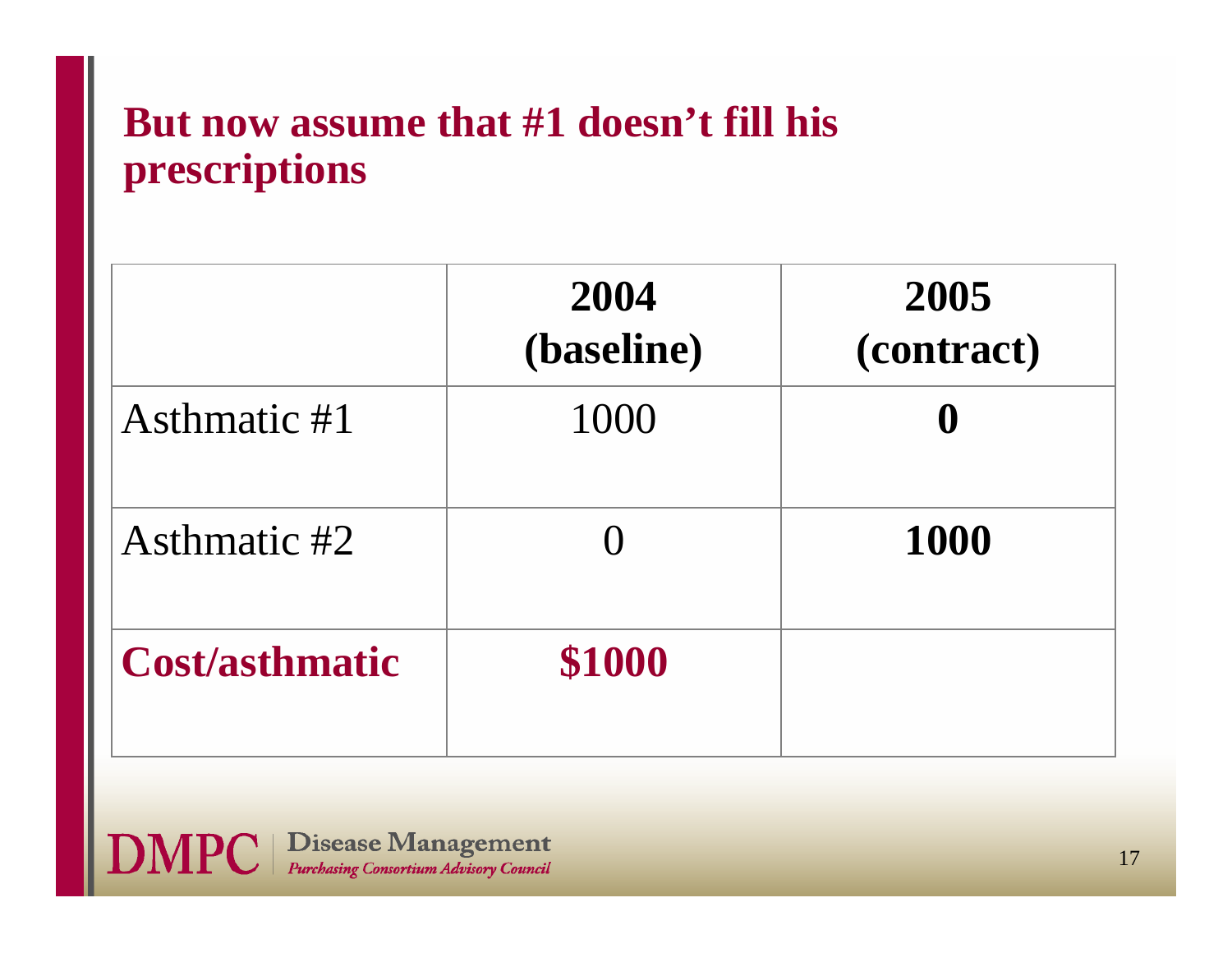#### **But now assume that #1 doesn't fill his prescriptions: Prospective shows this result**

|                       | 2004<br>(baseline) | 2005<br>(contract) |
|-----------------------|--------------------|--------------------|
| Asthmatic #1          | 1000               | $\bf{0}$           |
| Asthmatic #2          |                    | 1000               |
| <b>Cost/asthmatic</b> | \$1000             | \$500              |

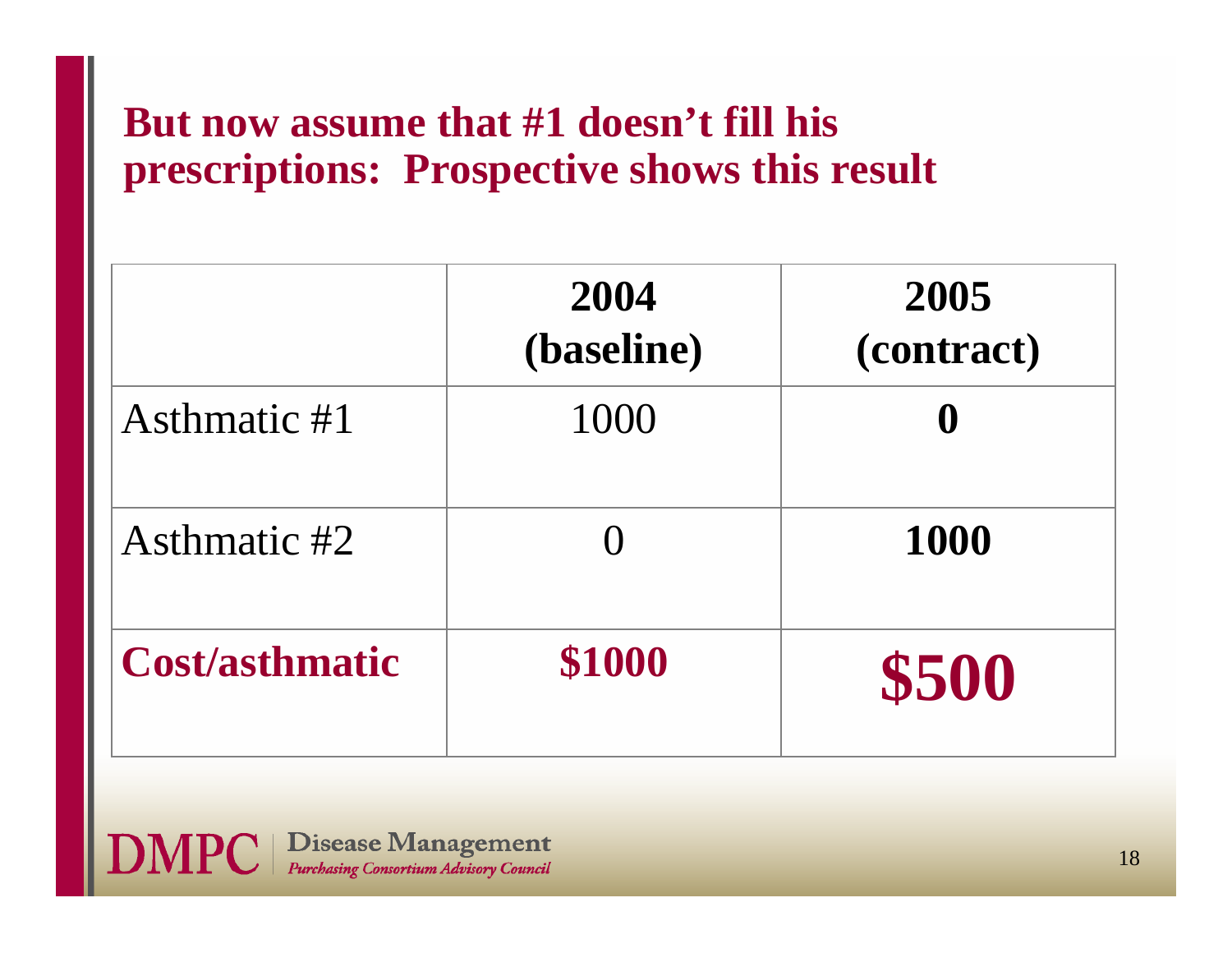#### **But now assume that #1 doesn't fill his prescriptions: Annual shows this result**

|                       | 2004<br>(baseline) | 2005<br>(contract) |
|-----------------------|--------------------|--------------------|
| Asthmatic #1          | 1000               | $\bf{0}$           |
| Asthmatic #2          |                    | <b>1000</b>        |
| <b>Cost/asthmatic</b> | \$1000             | \$1000             |

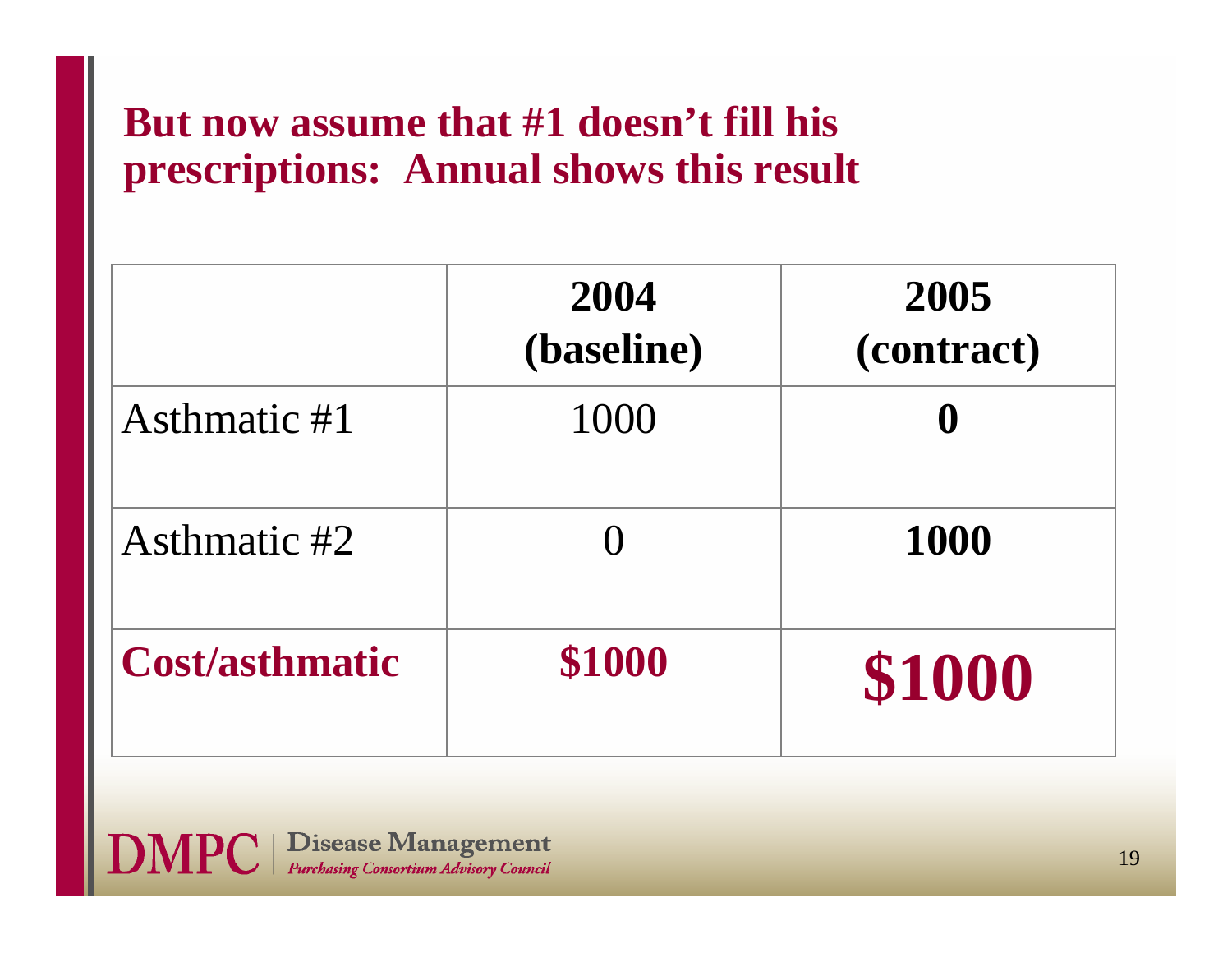### **Annual vs. Prospective**

- They can't both be right.\* This is math. There is only one right way to do things
	- Prospective makes epidemiological sense
	- But annual is more likely to give the right math answer

Verdict: Use Annual Requalification, of the two choices

\*Source: Mark Knopfler

**Disease Management** Purchasing Consortium Advisory Council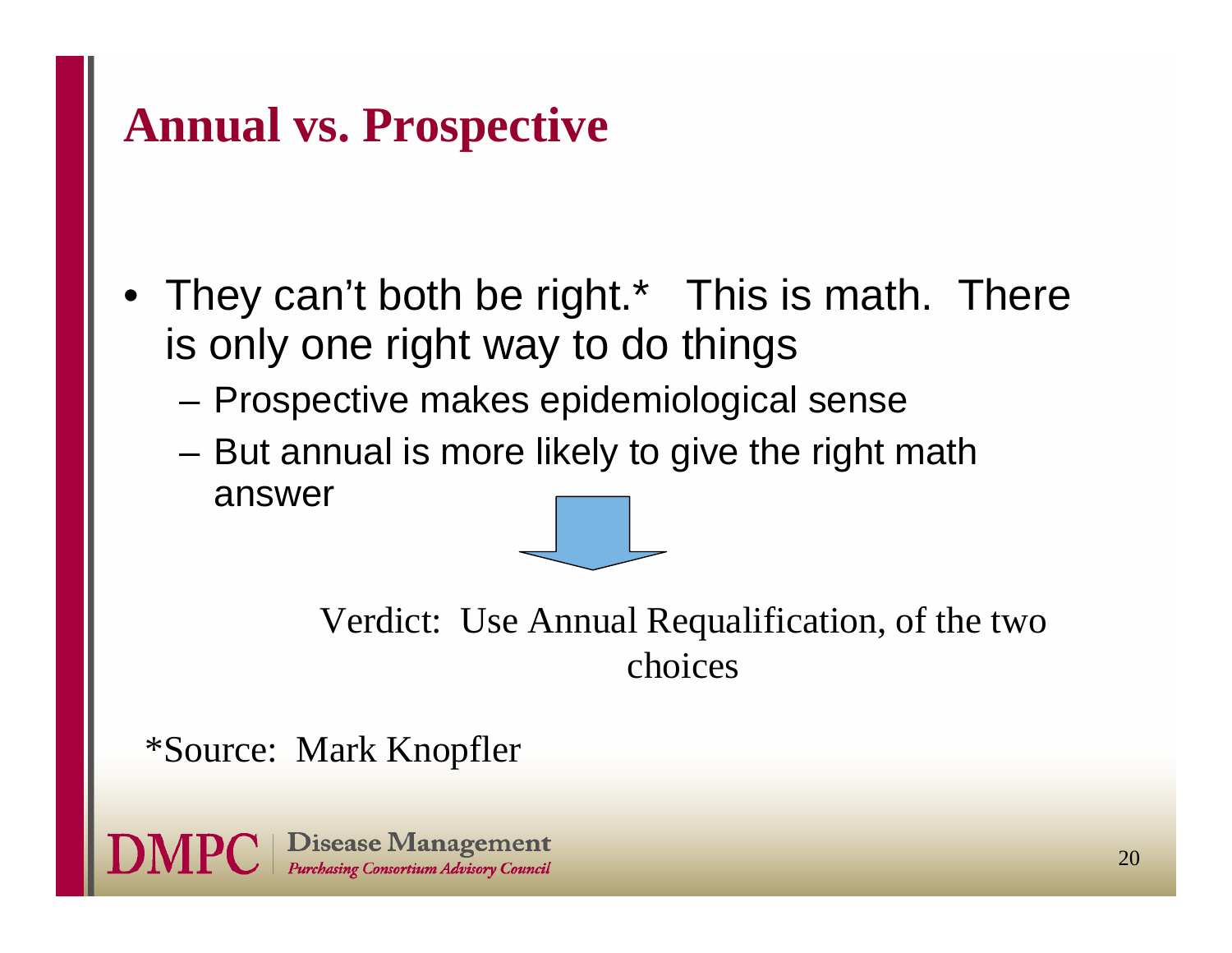#### **The Three Steps: Observations which form the basis for this presentation**

### 1. Your data could show Regression to the Mean.

- • It will vary according to several factors (annual vs. prospective, **disease**, length of ID period, algorithm) and may be 0 or even positive in some cases
- 2. Instead of denying it, acknowledge the possibility of it and...
- 3. ...TEST for it, and then check the plausibility of your result with a "confirming analysis"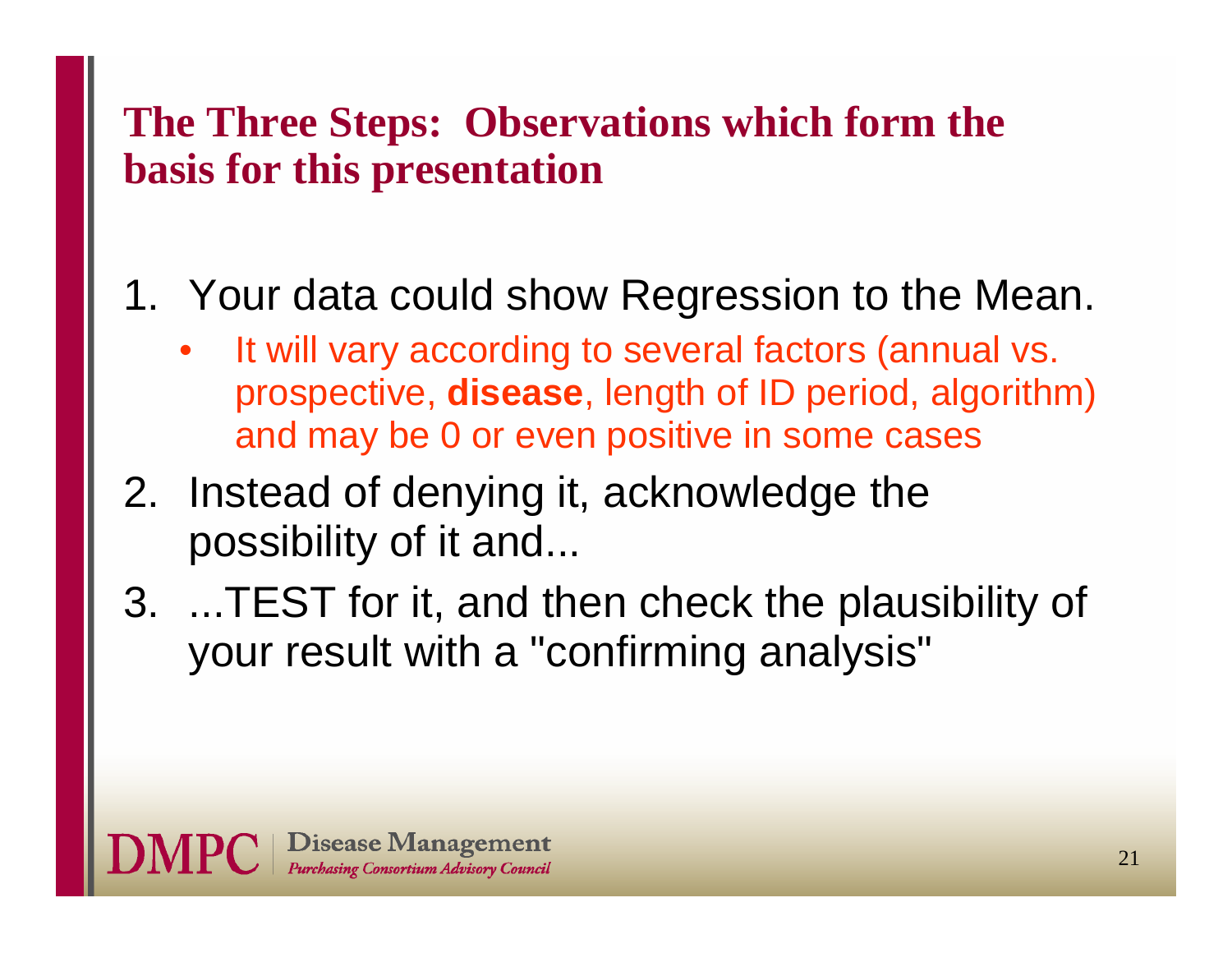**Examples: By Disease (using 1-year baseline and standard algorithms; ask me for my standard algorithms) – what is the difference which is caused automatically by just trending forward like we just did?**

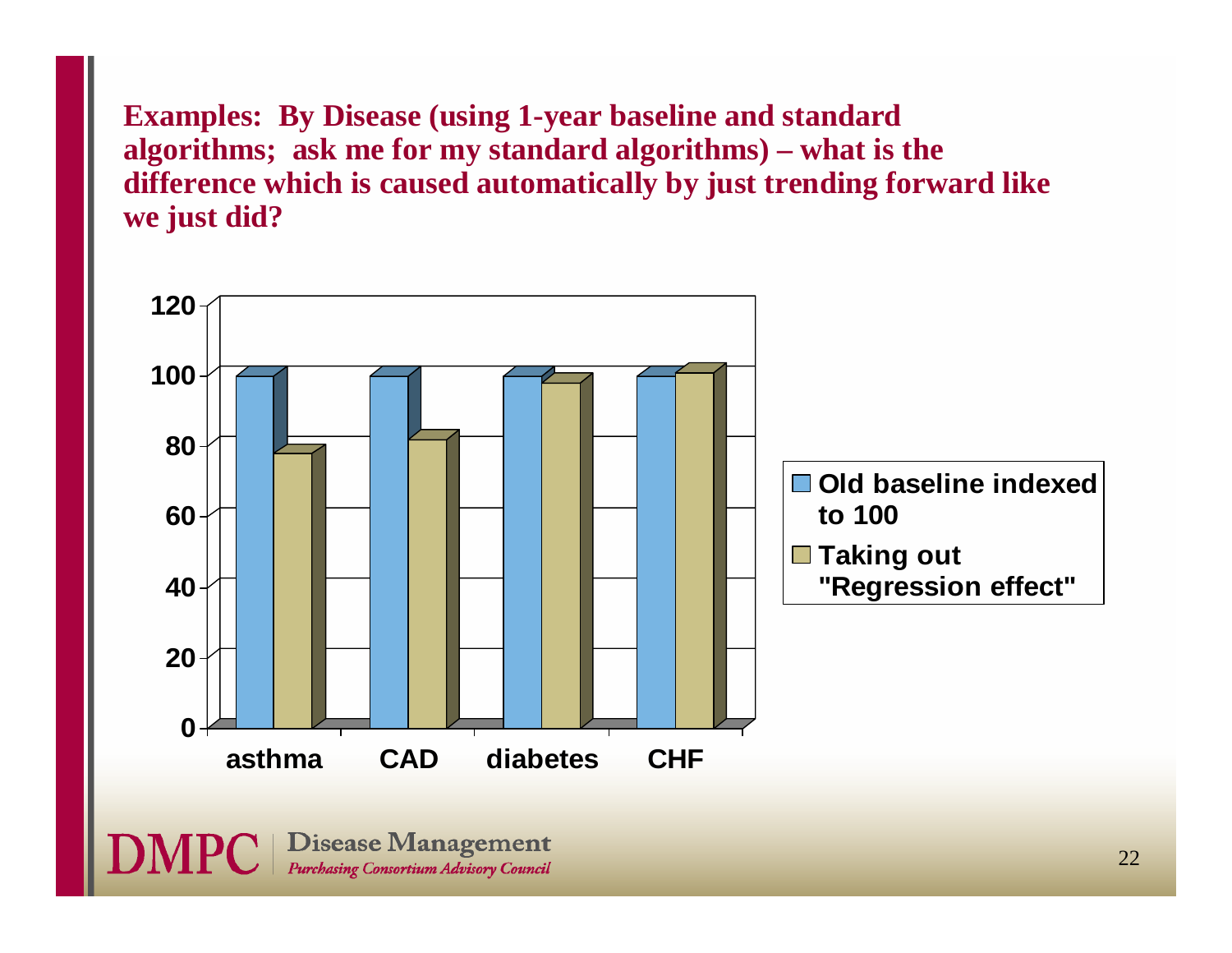#### **The Three Steps: Observations which form the basis for this presentation**

### 1. Your data could show Regression to the Mean.

- • It will vary according to several factors (annual vs. prospective, disease, Length of ID period, algorithm) and may be 0 or even more than offset by disease progressivity in some cases
- 2. Instead of denying it, acknowledge the possibility of it and...
- 3. ...TEST for it, and then check the plausibility of your result with a "confirming analysis"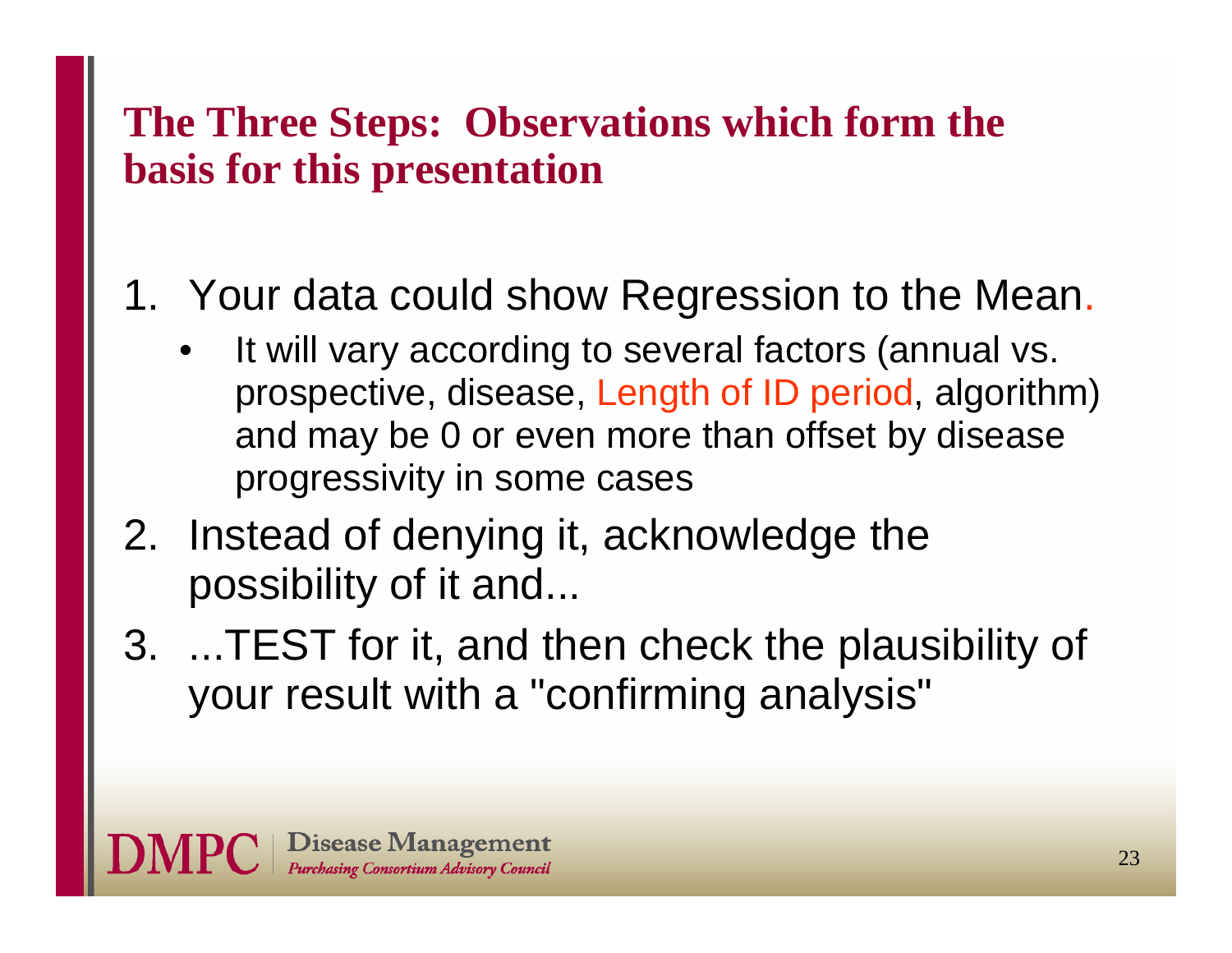**"Example" by number of years of baseline ID**

• Use a simplified version of a health plan to see what happens when you move from 1 to 2 years of member identification

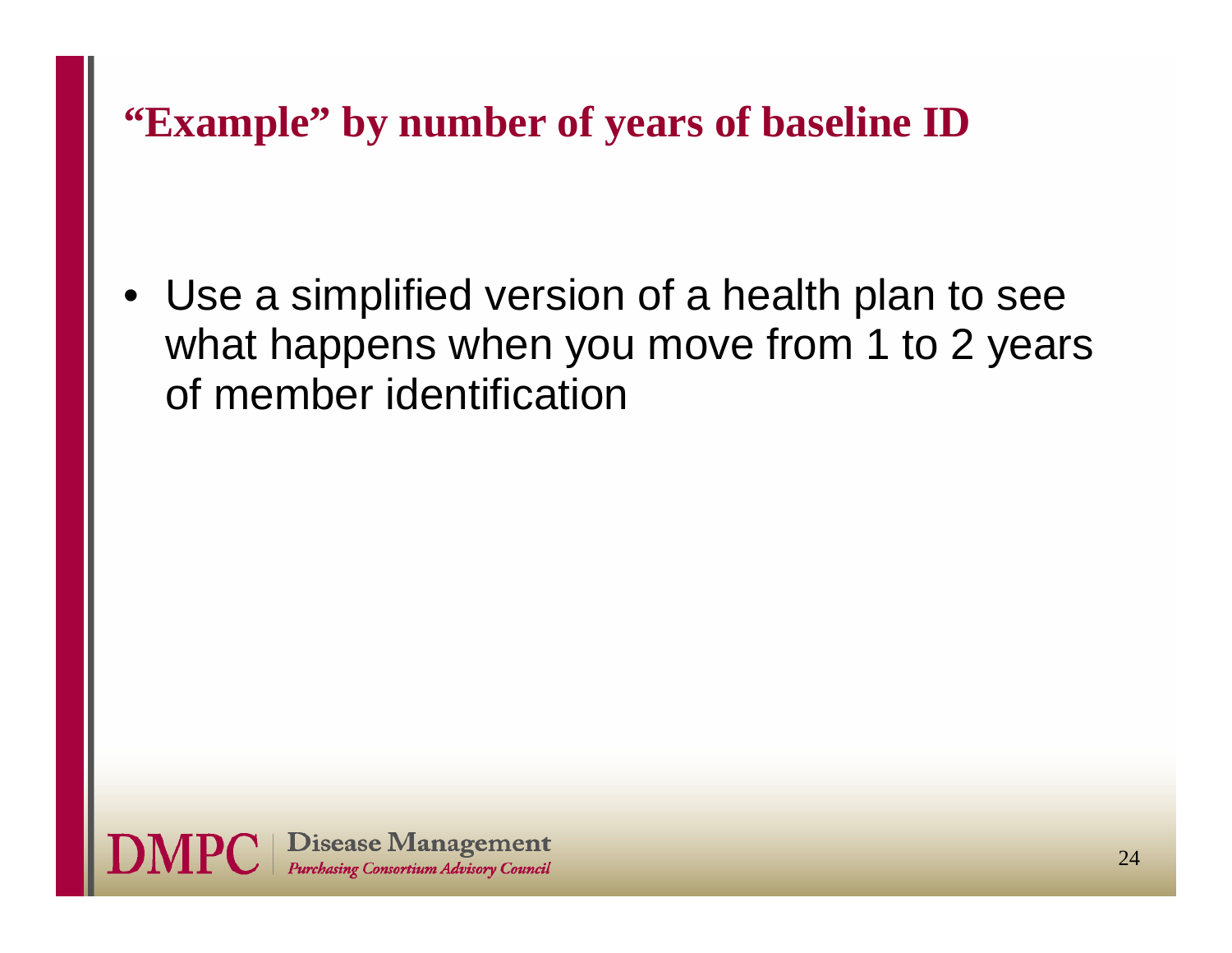Example: The actual situation is that (taking trend out) nothing changed…but see how Much RTM there is in 1 year vs. 2 years (prospective qualification)

| <b>Claimant</b>  | <b>Baseline</b><br>Period(s) |                  | study<br>period         | <b>Claimed</b> | <b>Actual</b><br><b>Savings</b> |  |
|------------------|------------------------------|------------------|-------------------------|----------------|---------------------------------|--|
|                  | 2003                         | 2004             | 2005                    | <b>Savings</b> |                                 |  |
| #1               | 100                          | $\boldsymbol{0}$ | <b>200</b>              |                |                                 |  |
| #2               | $\boldsymbol{0}$             | $\boldsymbol{0}$ | 50                      |                |                                 |  |
| #3               | 20                           | $\boldsymbol{0}$ | $\bf{0}$                |                |                                 |  |
| #4               | 40                           | 100              | 50                      |                |                                 |  |
| #5               | 40                           | 100              | $\overline{\mathbf{0}}$ |                |                                 |  |
| #6               | 100                          | 100              | $\bf{0}$                |                |                                 |  |
| total            | <b>300</b>                   | <b>300</b>       | <b>300</b>              |                |                                 |  |
|                  |                              |                  |                         |                |                                 |  |
| true cost/member | 50                           | 50               | 50                      |                | there are<br>none!              |  |

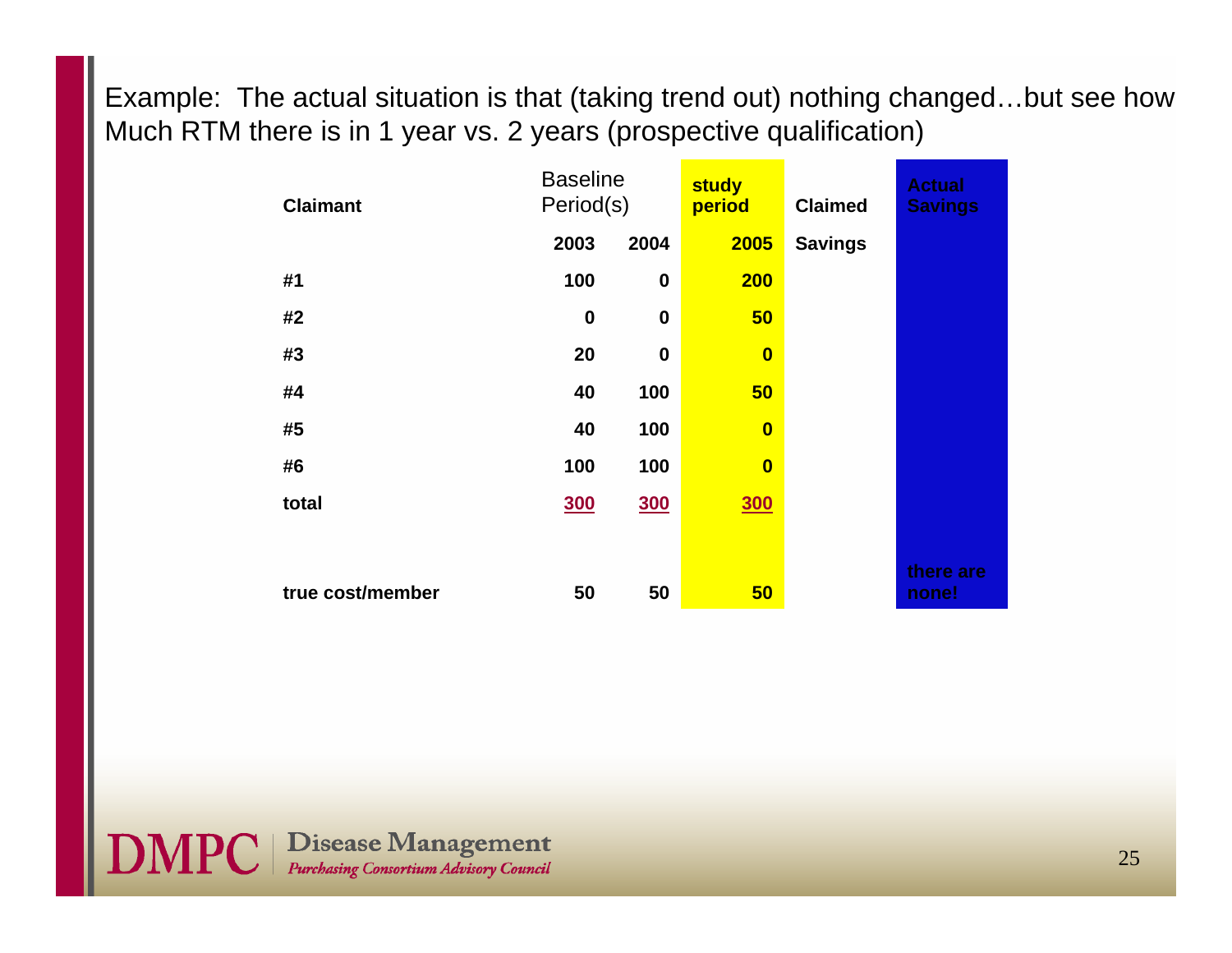#### Example with one year of baseline: running the numbers





26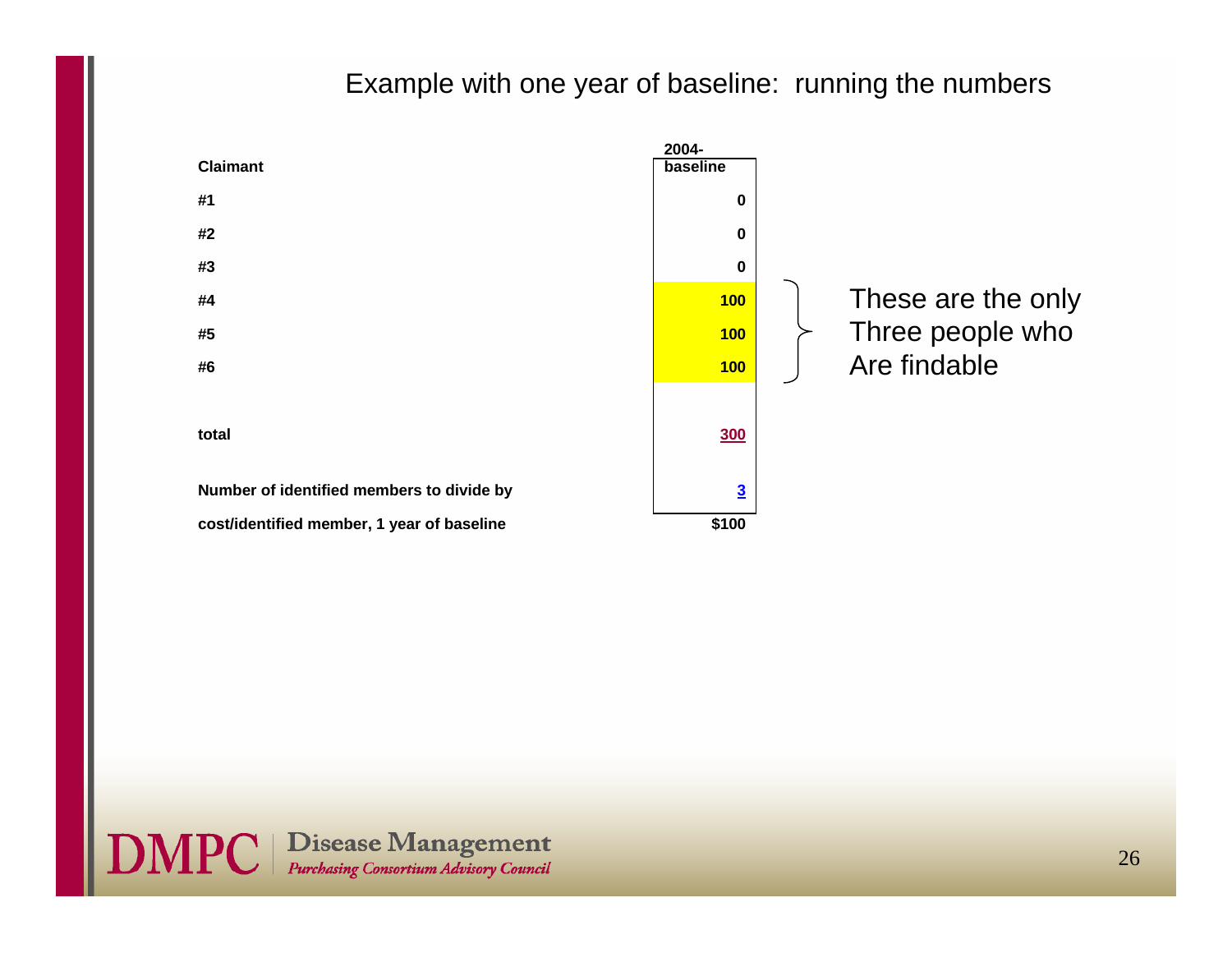#### Now we are adding the members identified In the study period (2005)

| <b>Claimant</b>                            | 2004                    | 2005                    |                            |
|--------------------------------------------|-------------------------|-------------------------|----------------------------|
| #1                                         | $\boldsymbol{0}$        | <b>200</b>              | You now find two           |
| #2                                         | $\boldsymbol{0}$        | 50                      | More people                |
| #3                                         | $\boldsymbol{0}$        | $\boldsymbol{0}$        |                            |
| #4                                         | <b>100</b>              | 50                      | To go with the             |
| #5                                         | <b>100</b>              | $\boldsymbol{0}$        | Three you<br>Already found |
| #6                                         | <b>100</b>              | $\boldsymbol{0}$        |                            |
|                                            |                         |                         |                            |
| total                                      | <b>300</b>              | <b>300</b>              |                            |
| <b>Number of identified members</b>        |                         |                         |                            |
| to divide by                               | $\overline{\mathbf{3}}$ | $\overline{\mathbf{5}}$ |                            |
| cost/identified member, 1 year of baseline | \$100                   | \$60                    |                            |

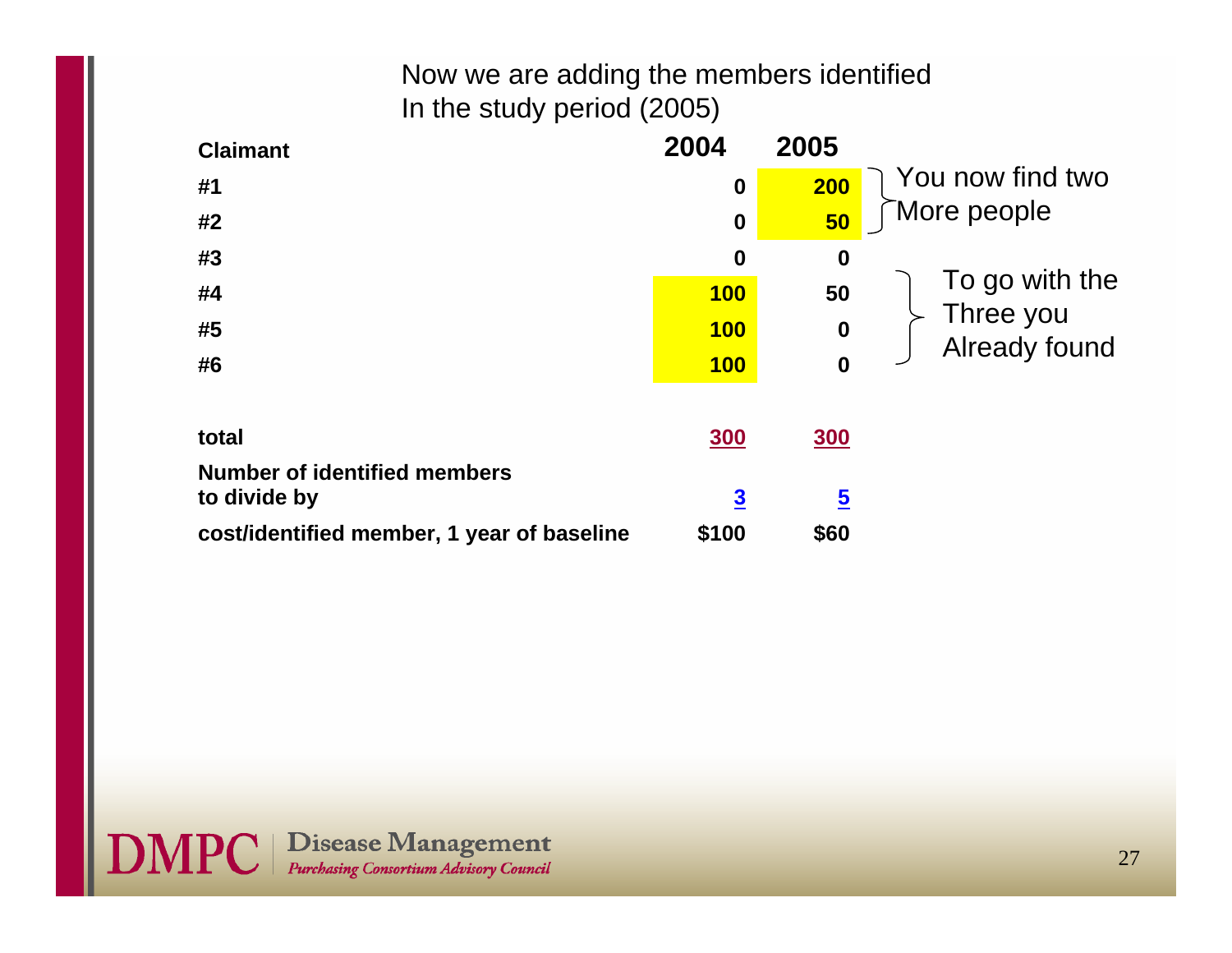#### Now we are adding the members identified In the study period (2005)

|                                            |                |                         |                | <b>Actual</b>  |
|--------------------------------------------|----------------|-------------------------|----------------|----------------|
| <b>Claimant</b>                            | 2004           | 2005                    | <b>Claimed</b> | <b>Savings</b> |
| #1                                         | $\pmb{0}$      | 200                     | Savings        |                |
| #2                                         | $\bf{0}$       | 50                      |                |                |
| #3                                         | $\pmb{0}$      | $\bf{0}$                |                |                |
| #4                                         | 100            | 50                      |                |                |
| #5                                         | 100            | $\mathbf{0}$            |                |                |
| #6                                         | 100            | $\mathbf{0}$            |                |                |
|                                            |                |                         |                |                |
| total                                      | <b>300</b>     | <b>300</b>              |                |                |
|                                            |                |                         |                |                |
| Number of identified members to divide by  | $\overline{3}$ | $\overline{\mathbf{5}}$ |                |                |
| cost/identified member, 1 year of baseline | \$100          | \$60<br>۰               | =<br>\$40      | \$0            |

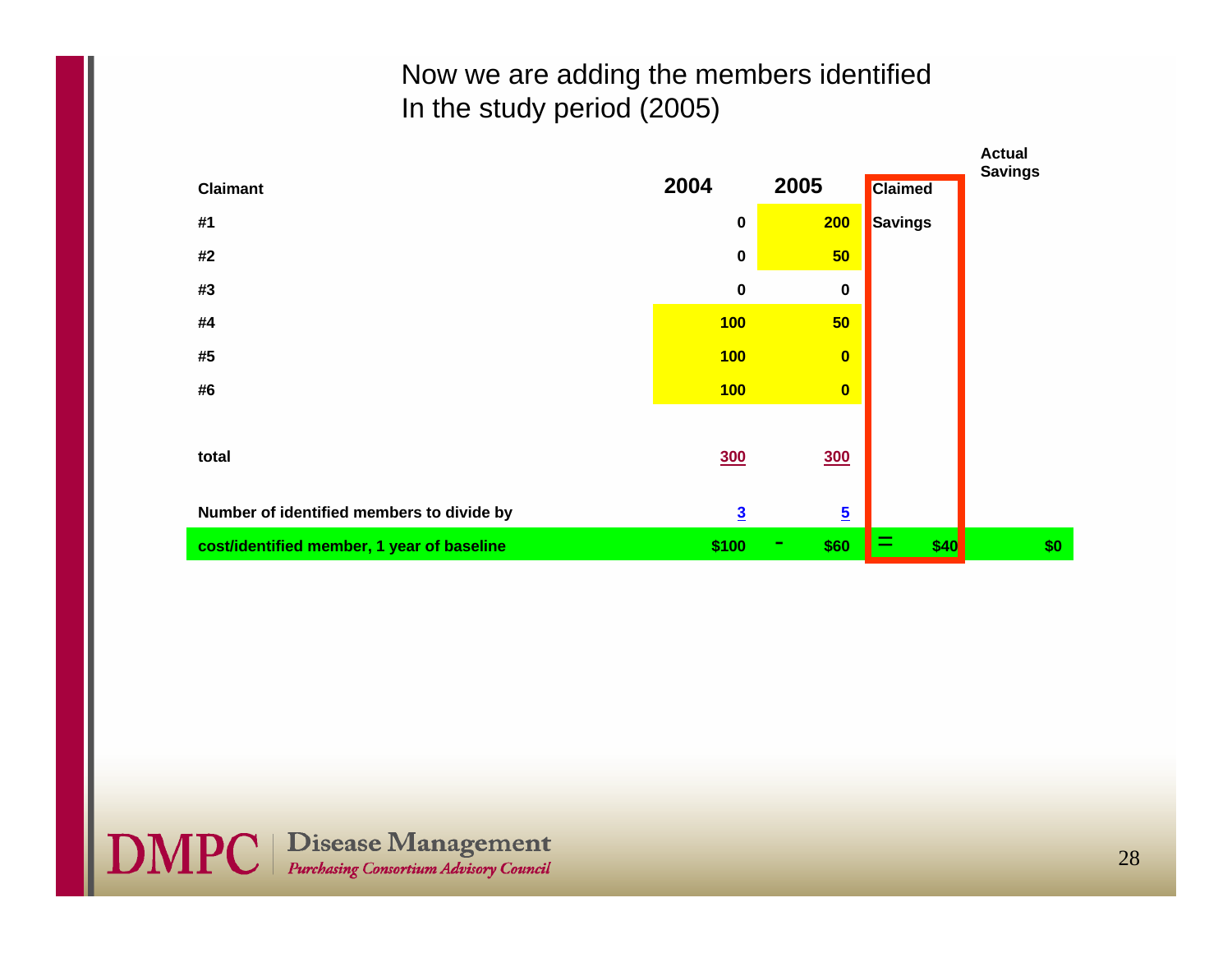### **So now we see that**

- •One year of baseline doesn't work
- Let's see if two years solves it

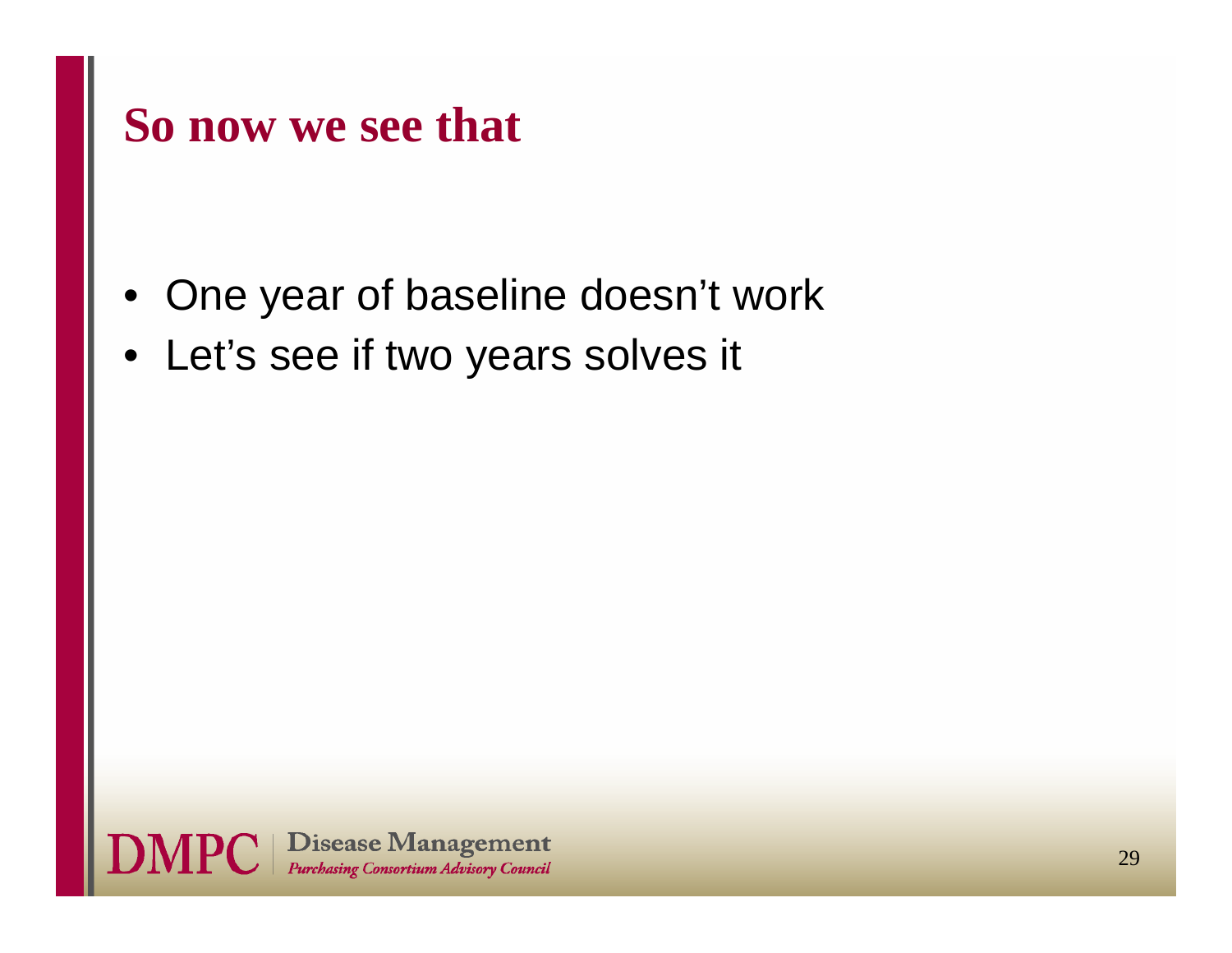#### Now try two years of ID-ing for baseline



= members identified

= member claims and member-years in baseline

**DMPC** | Disease Management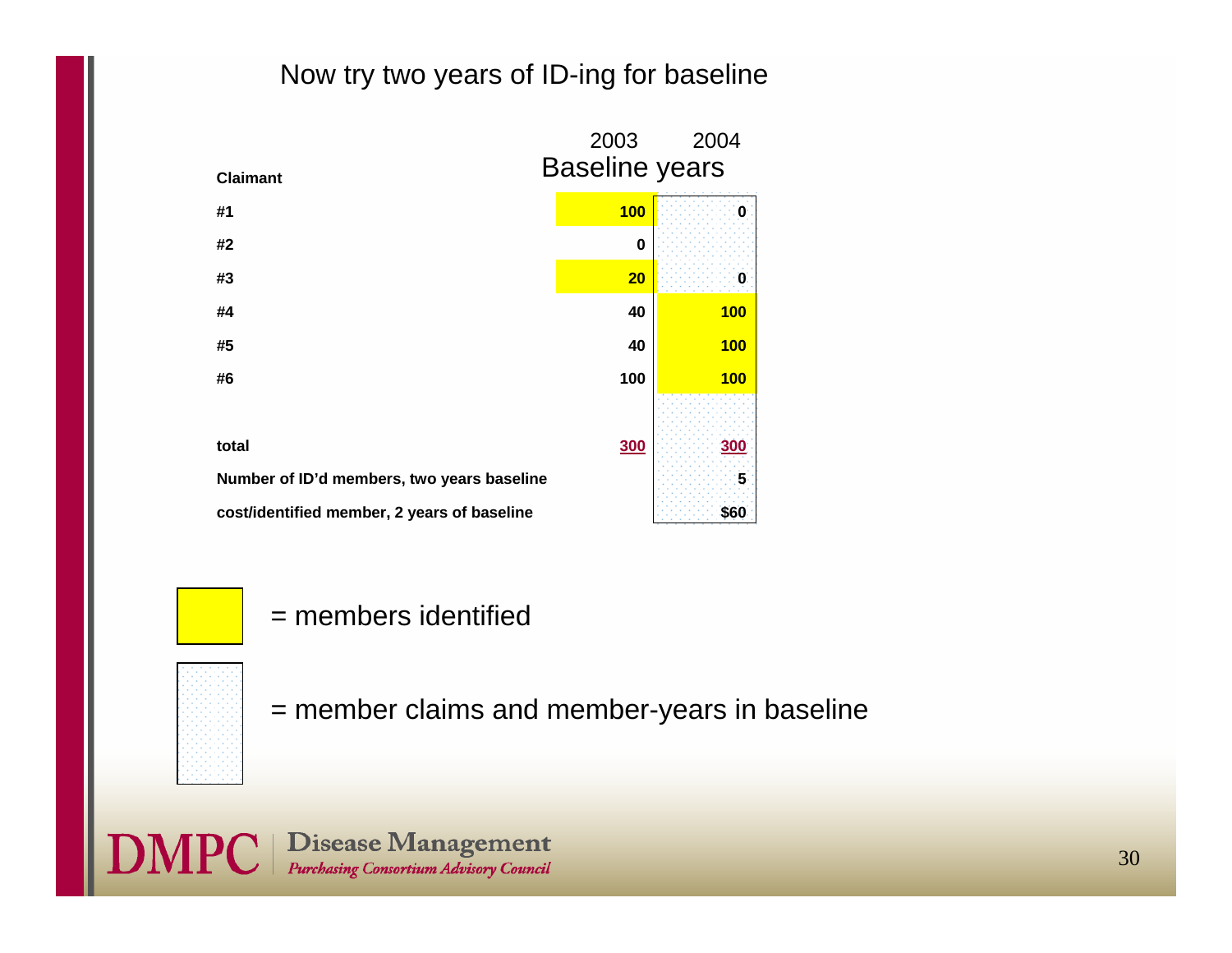#### Now try two years of ID-ing for baseline, which is in some contracts



Are now added toThese three so that FIVE people are found

= members identified

= member claims and member-years in baseline

**Disease Management**<br>Purchasing Consortium Advisory Council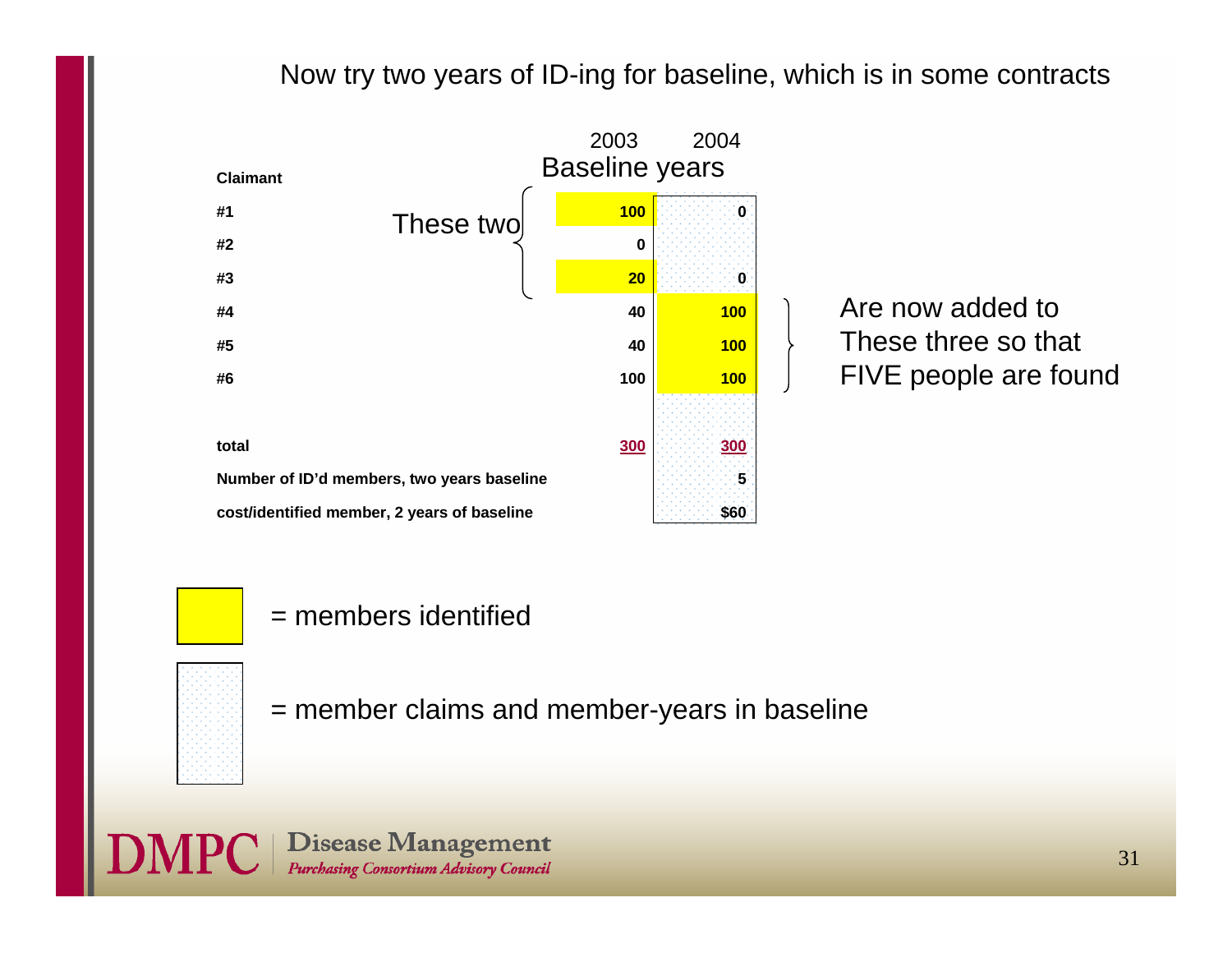Two years of baseline does not solve the problem in prospective qualification

|                                    | <b>Baseline years</b> |                  | <b>Study</b> |                | <b>Actual</b>      |  |
|------------------------------------|-----------------------|------------------|--------------|----------------|--------------------|--|
| <b>Claimant</b>                    | 2003                  | 2004             | 2005         | <b>Claimed</b> | <b>Savin</b><br>gs |  |
| #1                                 | <b>100</b>            | 0                | 200          | <b>Savings</b> |                    |  |
| #2                                 | 0                     | $\boldsymbol{0}$ | 50           |                |                    |  |
| #3                                 | 20                    | $\boldsymbol{0}$ | 0            |                |                    |  |
| #4                                 | 40                    | <b>100</b>       | 50           |                |                    |  |
| #5                                 | 40                    | <b>100</b>       | 0            |                |                    |  |
| #6                                 | 100                   | <b>100</b>       | $\bf{0}$     |                |                    |  |
|                                    |                       |                  |              |                |                    |  |
| total                              | <b>300</b>            | <b>300</b>       | <u>300</u>   |                |                    |  |
| Number of ID'd members, two years  |                       |                  |              |                |                    |  |
| baseline                           |                       | 5                | 6            |                | \$0                |  |
| cost/identified member, 2 years of |                       |                  |              |                |                    |  |
| baseline                           |                       | \$60             | \$50         | \$10           | \$0                |  |

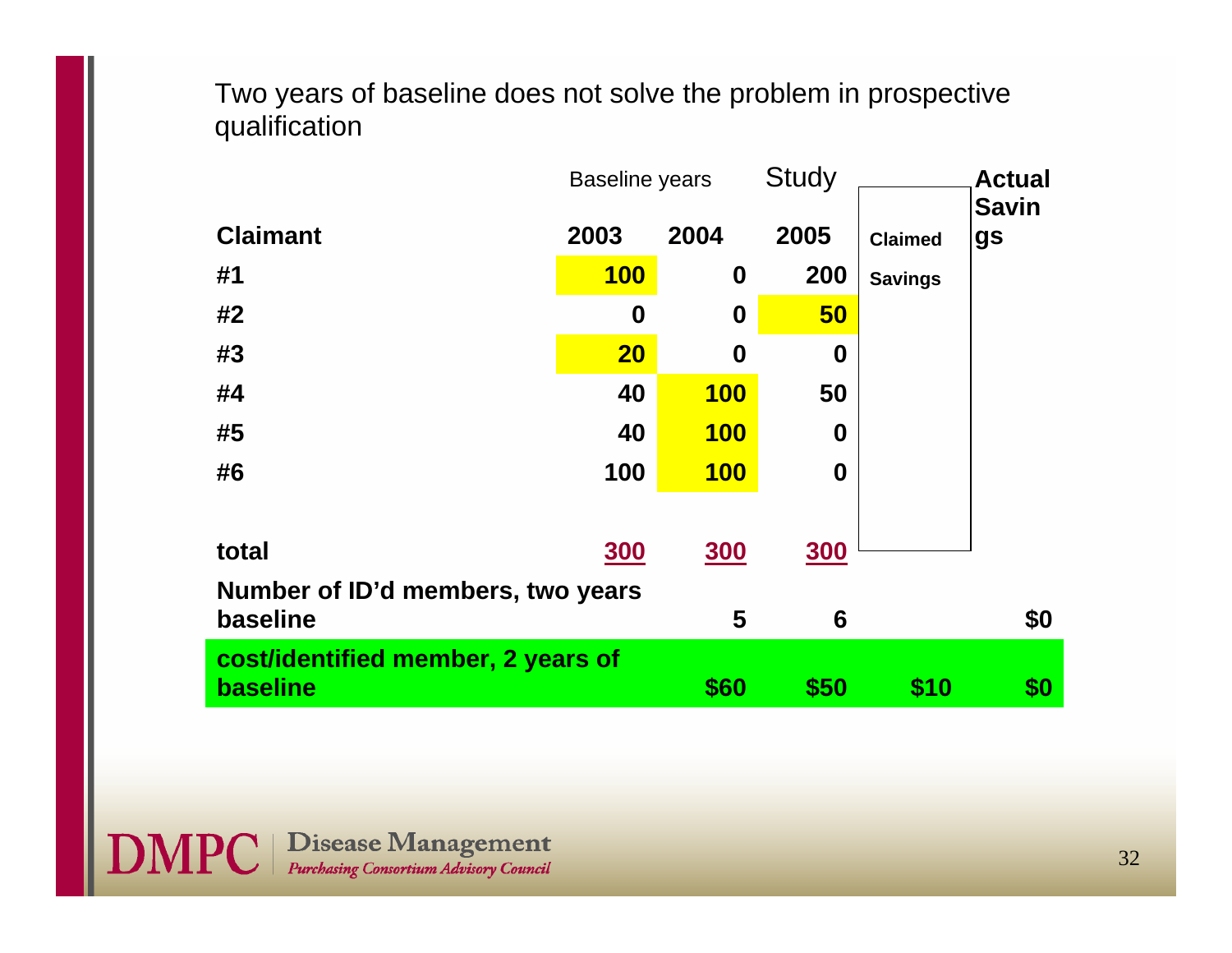#### **The Three Steps: Observations which form the basis for this presentation**

### 1. Your data could show Regression to the Mean.

- • It will vary according to several factors (annual vs. prospective, disease, Length of ID period, algorithm) and may be 0 or even more than offset by disease progressivity in some cases
- 2. Instead of denying it, acknowledge the possibility of it and...
- 3. ...TEST for it, and then check the plausibility of your result with a "confirming analysis"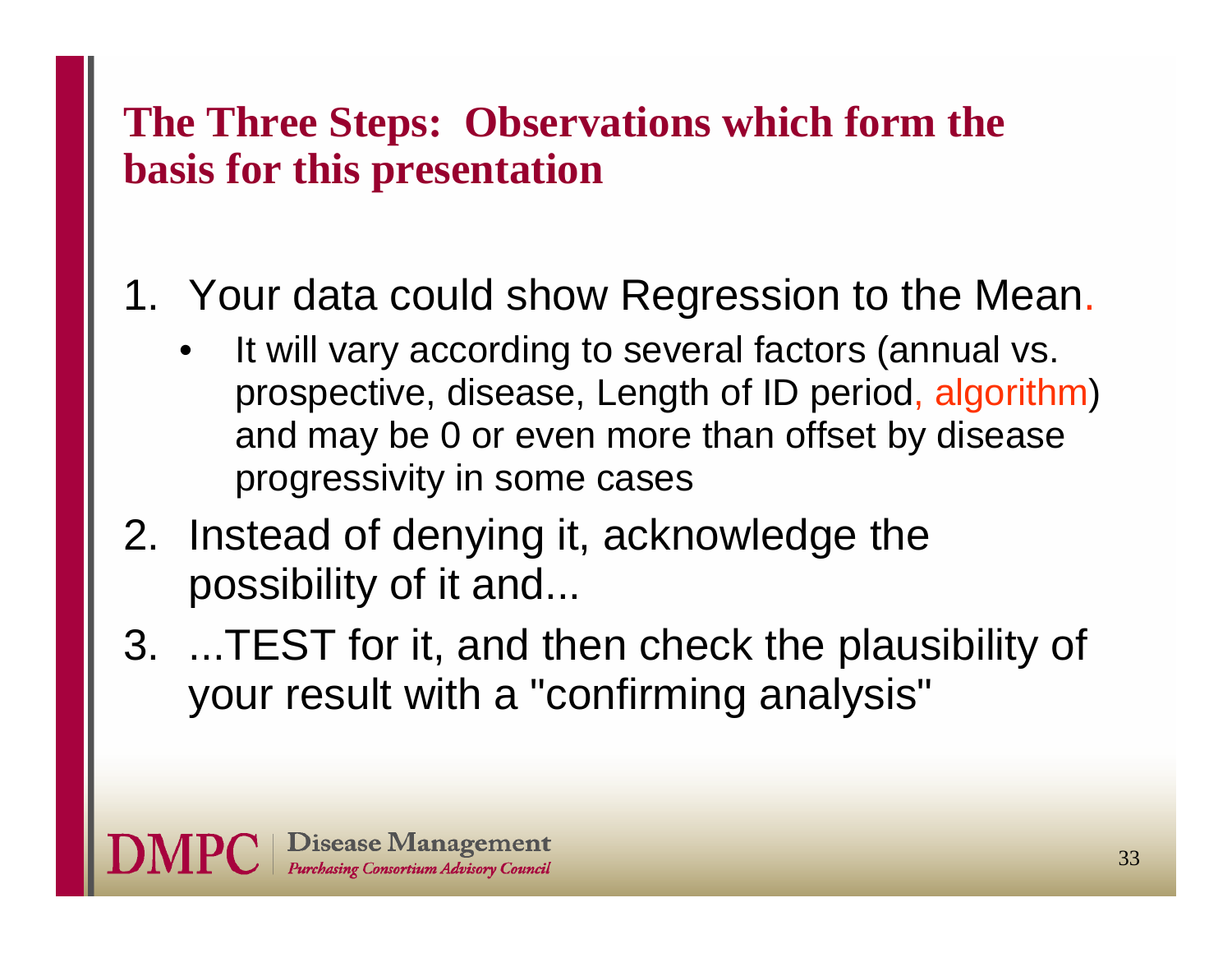#### **Two algorithms, two results (CAD): Algorithm #1**

All eligible recipients who have a CAD Diagnosis (414.x) OR have the following events or procedures in their claims

| Event                                                  | <b>CPT</b>                                                                 | <b>Revenue Code</b> | <b>ICD 9 Procedure or</b><br><b>ICD-9 Dx code</b> | <b>DRG</b>            |
|--------------------------------------------------------|----------------------------------------------------------------------------|---------------------|---------------------------------------------------|-----------------------|
| Catheterization                                        | 93501<br>93510<br>93511<br>93514<br>93524-29<br>93542<br>93543<br>93545-56 | 481                 | 37.21-37.23<br>38.91                              | 124<br>125            |
| PTCA/Stent                                             | 92980-92984<br>92995,92996                                                 |                     | 36.01-36.09                                       | 112                   |
| <b>CABG</b>                                            | 33510-33530<br>33533-33536                                                 |                     | 36.10-36.19                                       | 106<br>107<br>108     |
| Acute MI                                               | No procedure                                                               |                     | 410 (primary or<br>secondary)                     | 121, 122,<br>123      |
| <b>IHD</b> admissions<br>(angina, rule-out MI<br>etc.) | No procedure                                                               |                     | 411-414 (primary or<br>secondary)                 | 132, 133,<br>140, 143 |

**DMPC** | Disease Management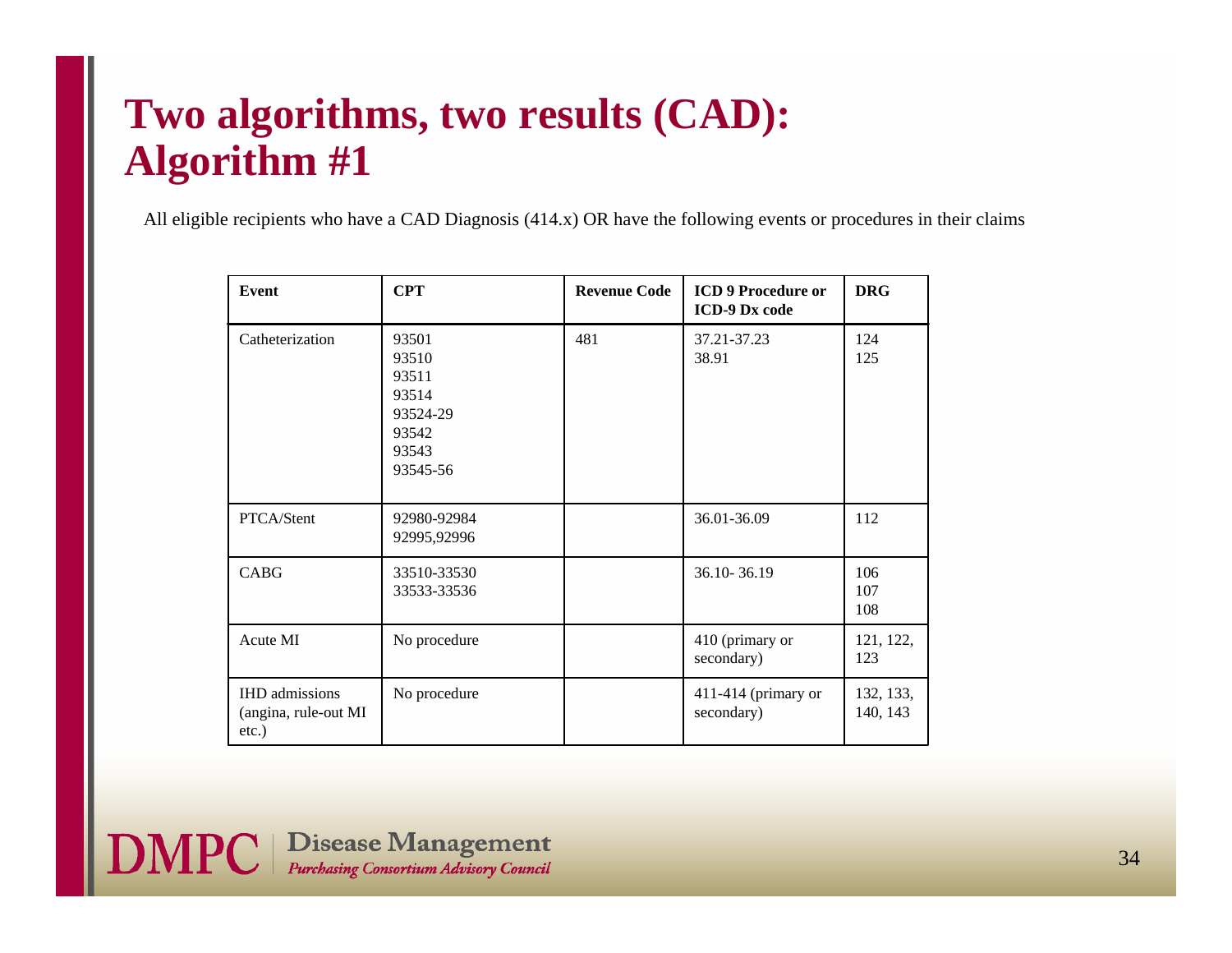# **Algorithm #2: #1 plus…**

- >50 yrs old with diagnosed diabetes, HTN or morbid obesity
- • Drug codes: 3 or more concurrent fills for antihyperlipidemics plus antihypertensives

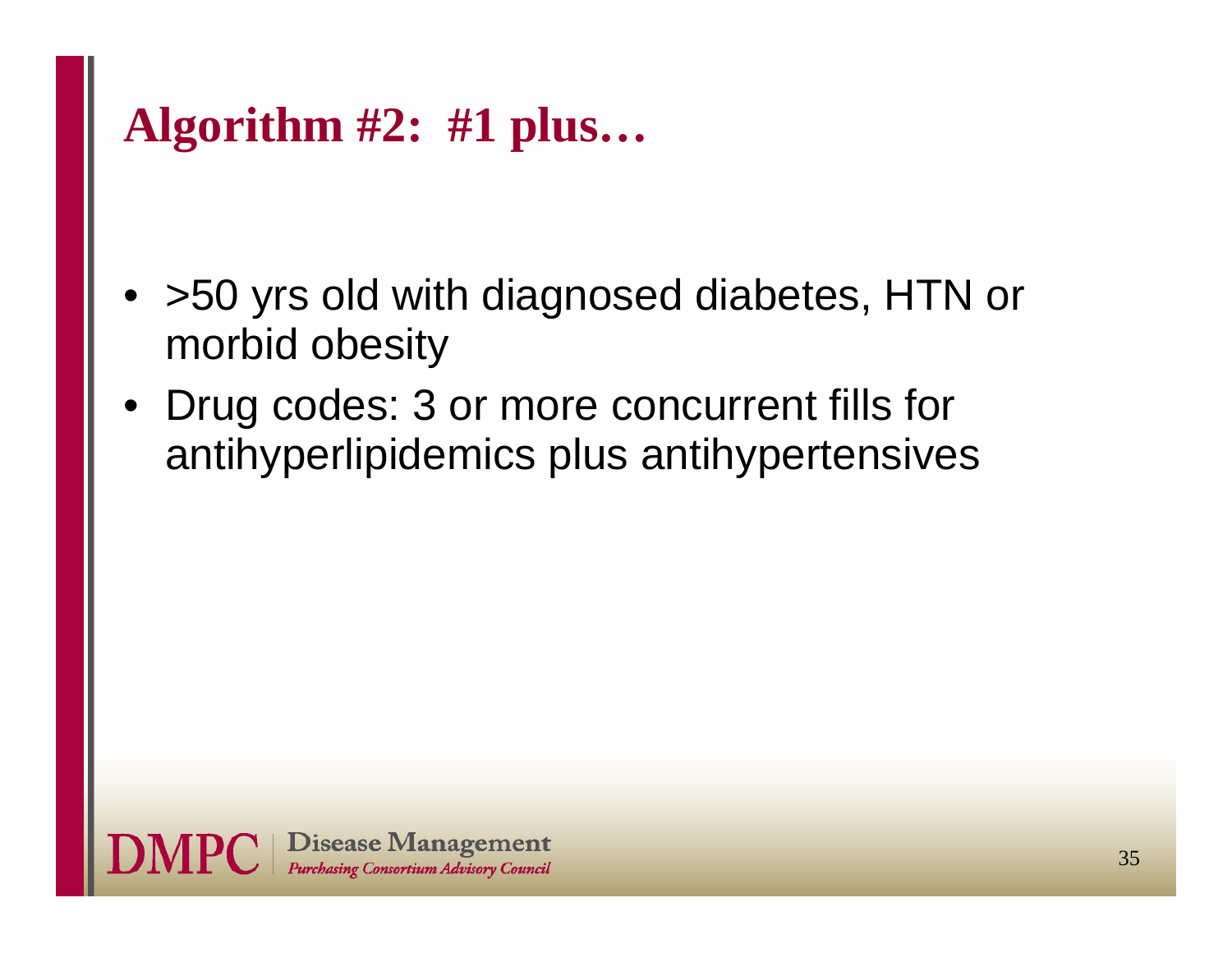# **Using the second algorithm**

- Increases the likelihood of finding people who will have events or lots of drugs in the study year – hence increases the study year cost (tradeoff is reduced specificity, of course)
- Reduces the baseline cost because not everyone in the baseline will have had an event or procedure

Both effects will serve to reduce the regressiongenerated savings as can be seen

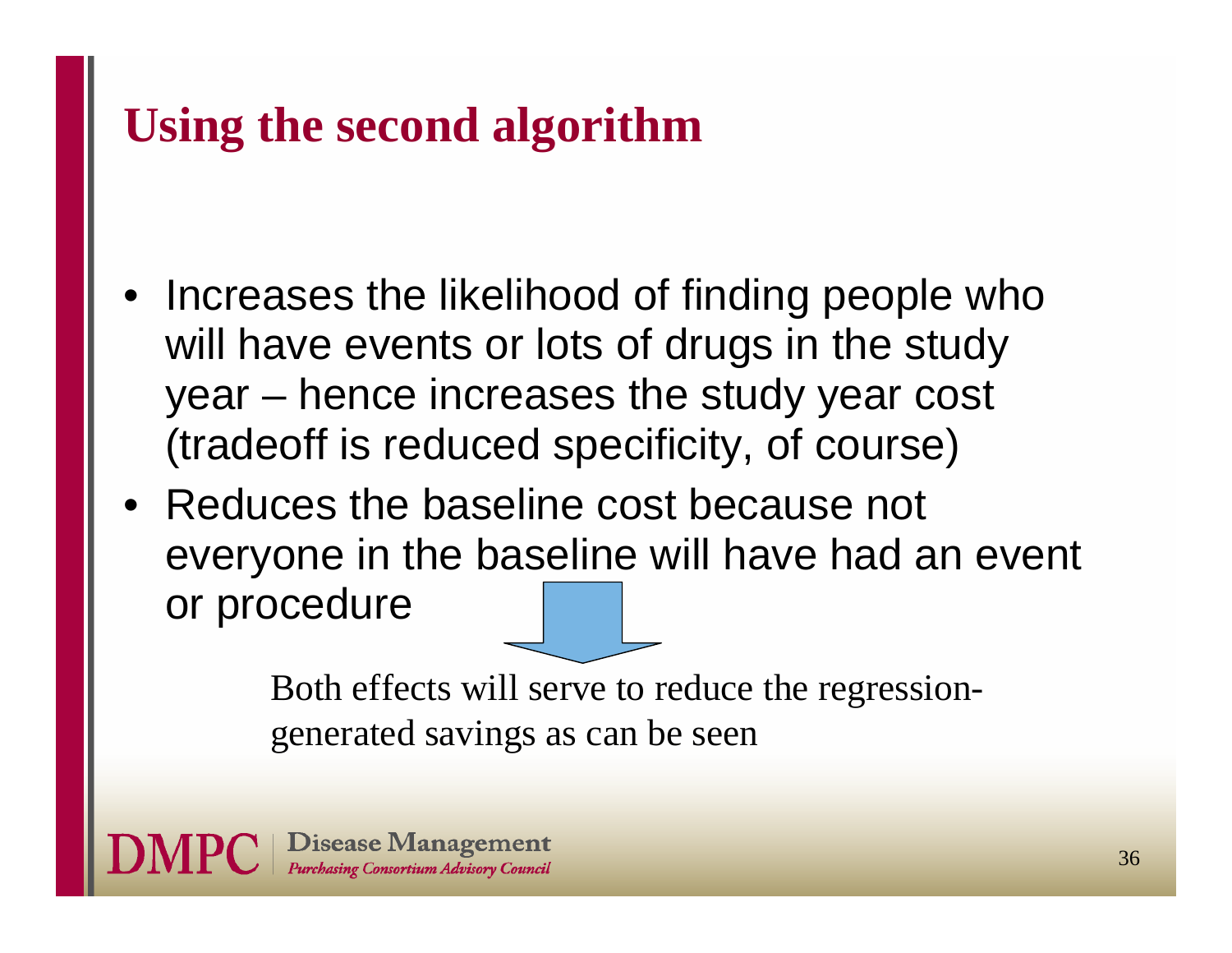### **Using first algorithm**

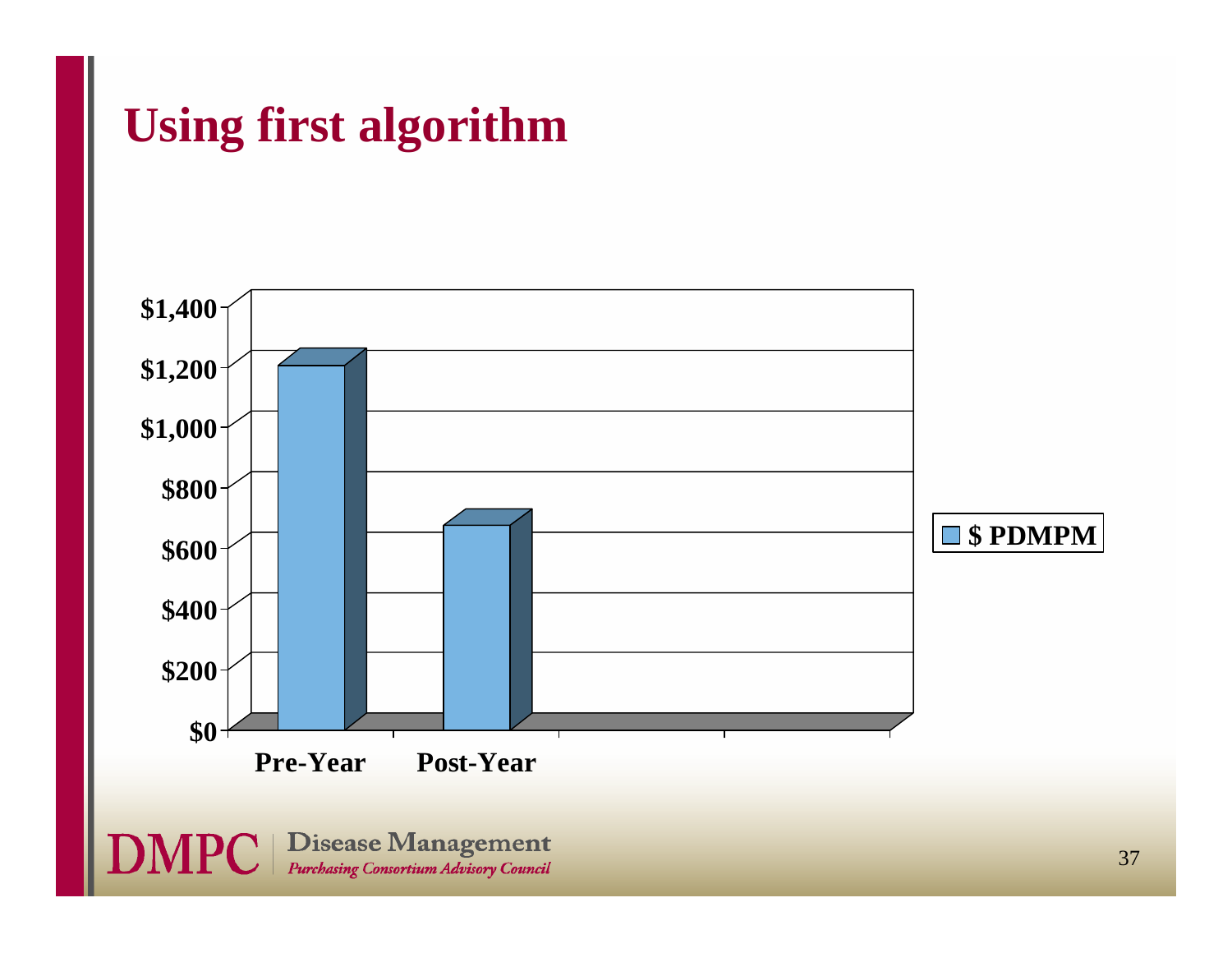### **Sidebar: You know this one is bogus because hospitalization is only half of costs to begin with**

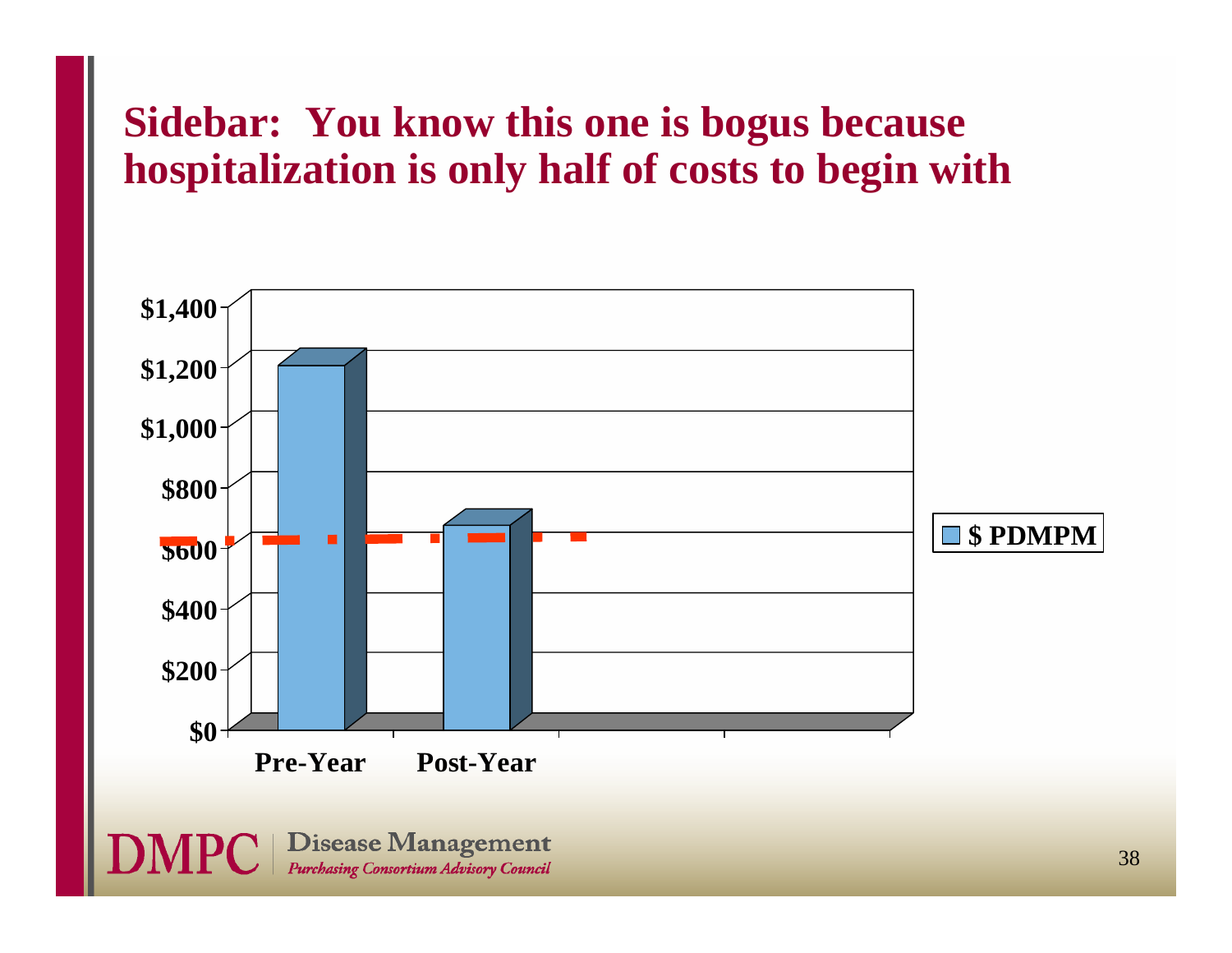# **Using second algorithm**

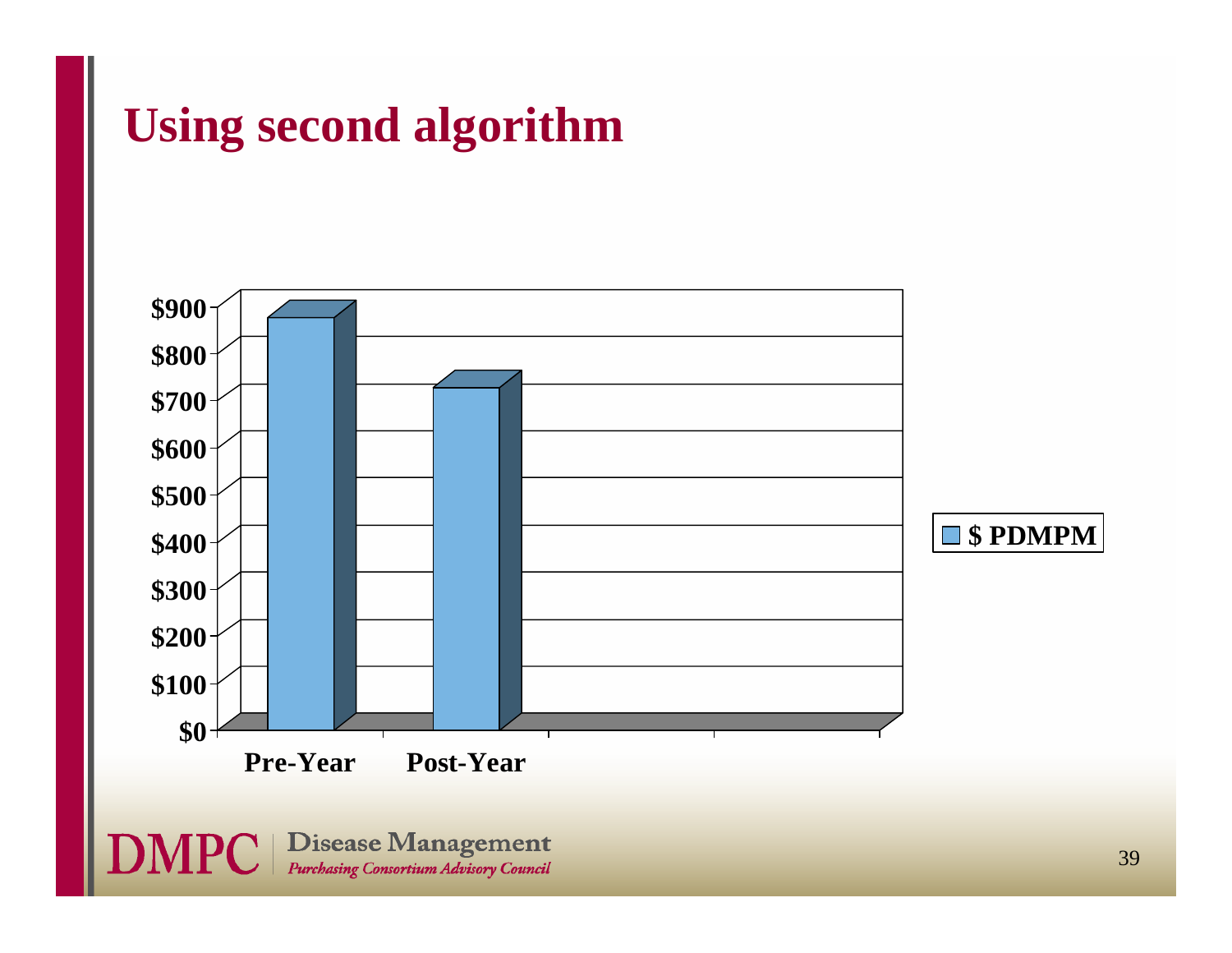#### **Impact of Algorithm on CAD baseline and study period cost**

FIRST

SECOND



**DMPC** | Disease Management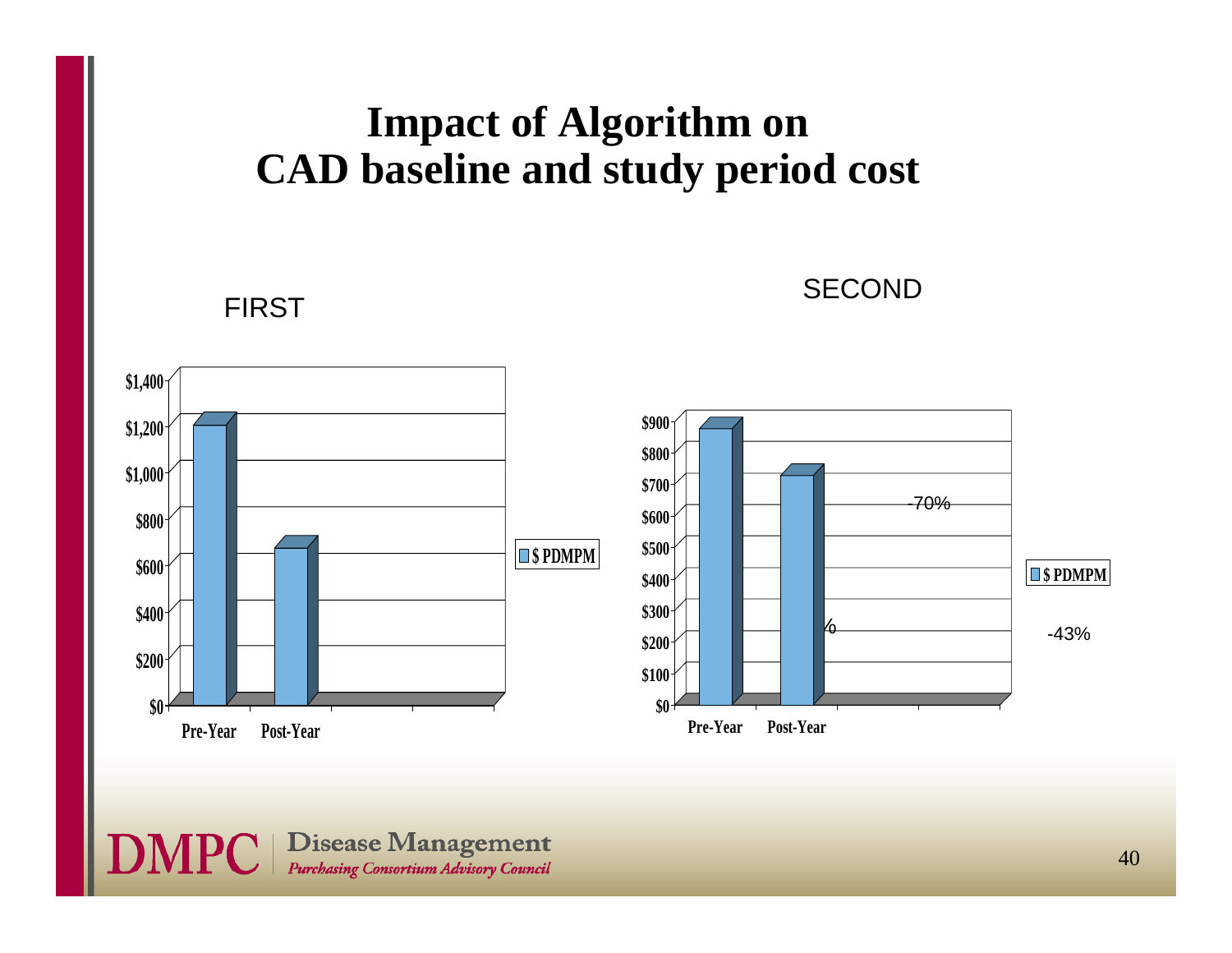### **Fuzzy Math?**

- • What if all my examples are wrong and there is no RTM?
	- What is proposed: A test, not an alternative methodology
		- Keep the DMAA methodology
	- Watch how it would work
	- Even if my math is wrong a test is still valuable because it proves *no* RTM

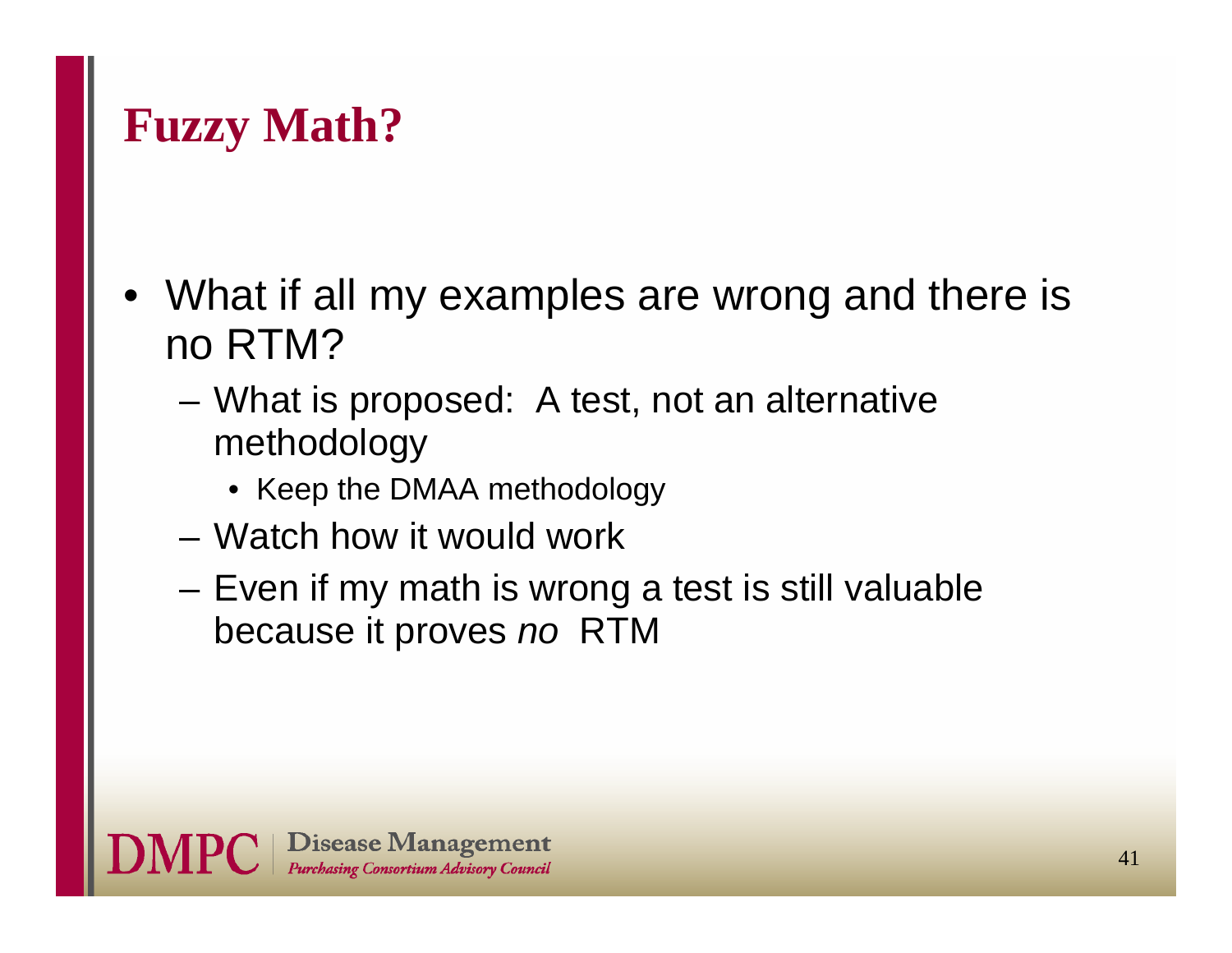### **The Three Steps: Observations which form the basis for this presentation**

### 1. Your data could show Regression to the Mean.

- • It will vary according to several factors (annual vs. prospective, disease, algorithm, length of ID period) and may be 0 or even more than offset by disease progressivity in some cases
- 2. Instead of denying it, acknowledge the possibility of it and...
- 3. ...TEST for it, and then check the plausibility of your result with a "confirming analysis"

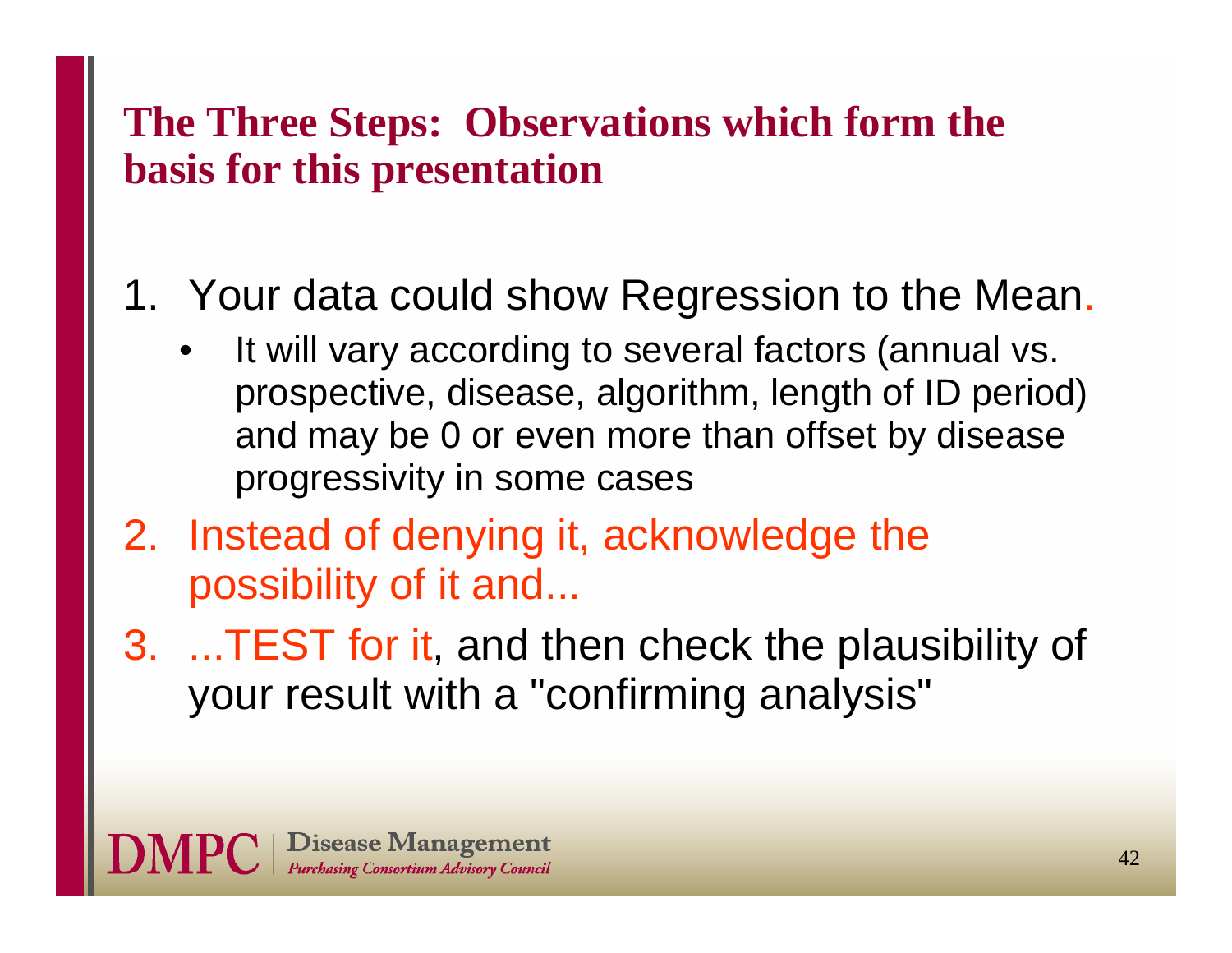### **Test: Try applying the methodology – disease, length of baseline ID, algorithm -- in the** *absence* **of disease management**

- Use data from a year or population in which there was/is no DM
- Create a "dummy" baseline and trend it forward to see what happens naturally absent DM

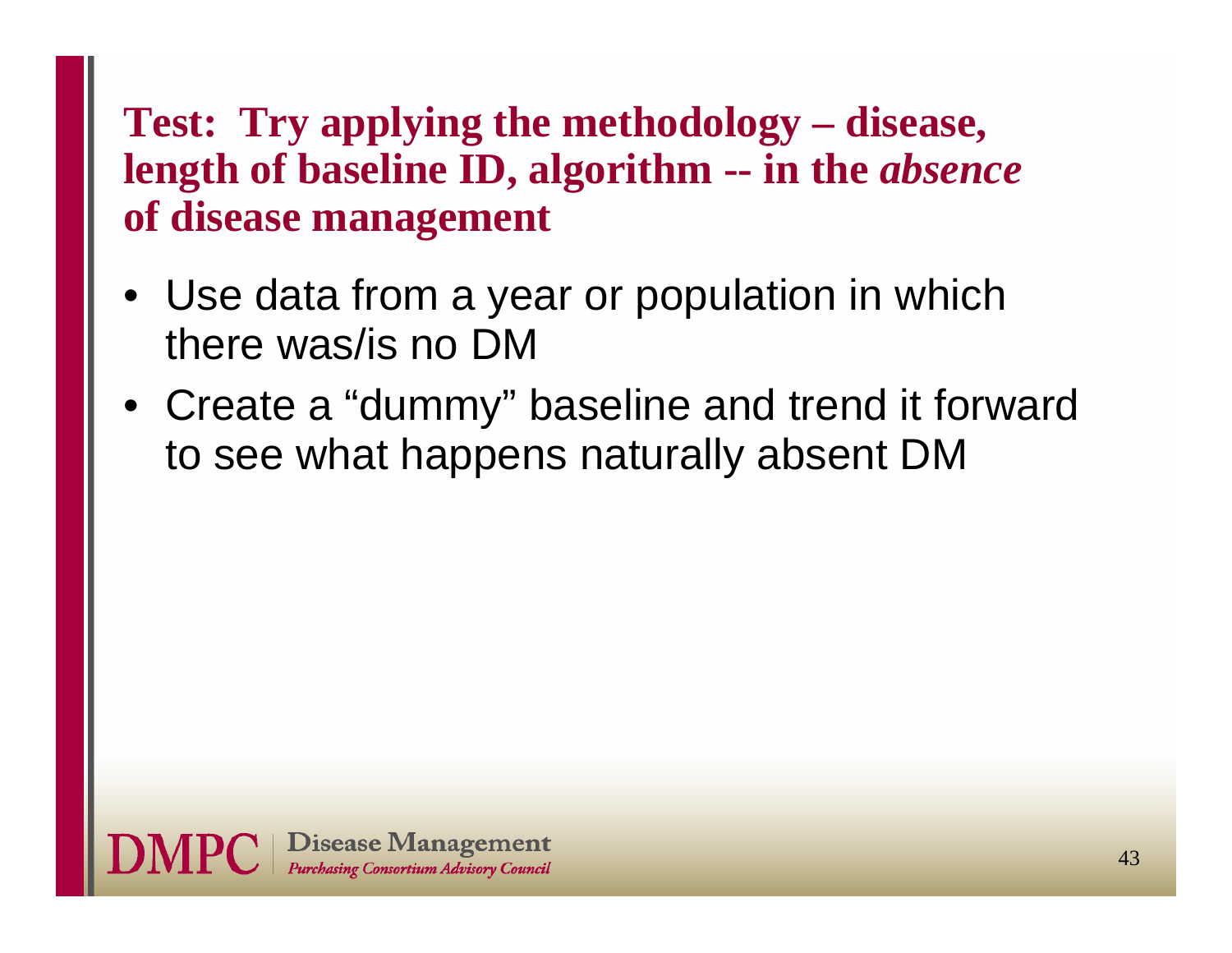# **In this hypothetical, the effect is 45%**

|                                                                                           | 2004<br>(baseline) | 2005<br>(contract)                                     |
|-------------------------------------------------------------------------------------------|--------------------|--------------------------------------------------------|
| Asthmatic #1                                                                              | 1000               | <b>100</b>                                             |
| Asthmatic #2                                                                              |                    | 1000                                                   |
| Cost/asthmatic                                                                            | \$1000             | \$550                                                  |
| <b>Disease Management</b><br><b>DMPC</b><br><b>Purchasing Consortium Advisory Council</b> |                    | 45% reduction would happen<br>Anyway even without DM44 |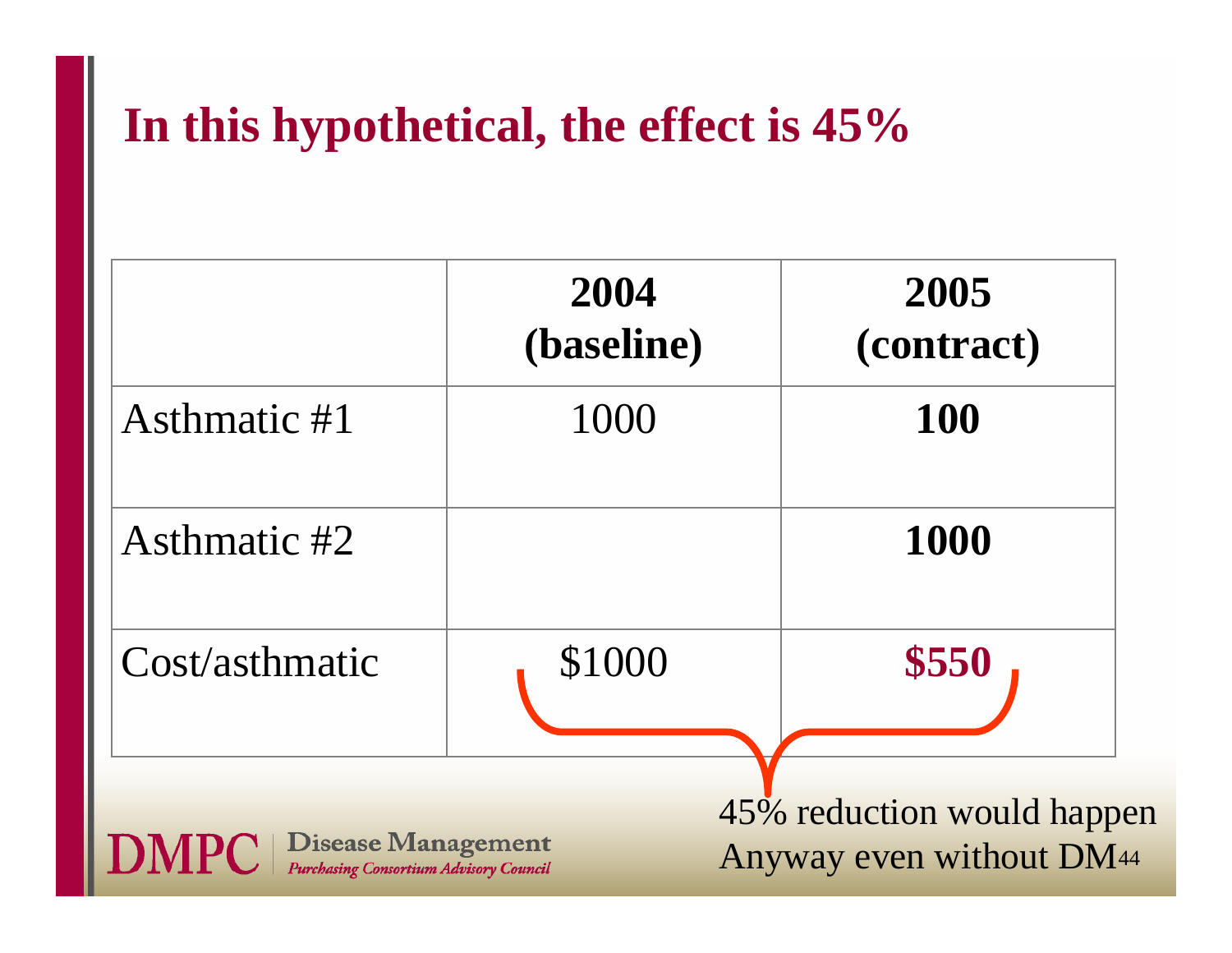**Let's look at this non-hypothetical example**

• IRVING, Texas--(BUSINESS WIRE)--Nov. 18, 2003--A pediatric asthma disease management program offered by Advance PCS saved the State of North Carolina nearly one-third of the amount the government health plan expected to spend on children diagnosed with the disease

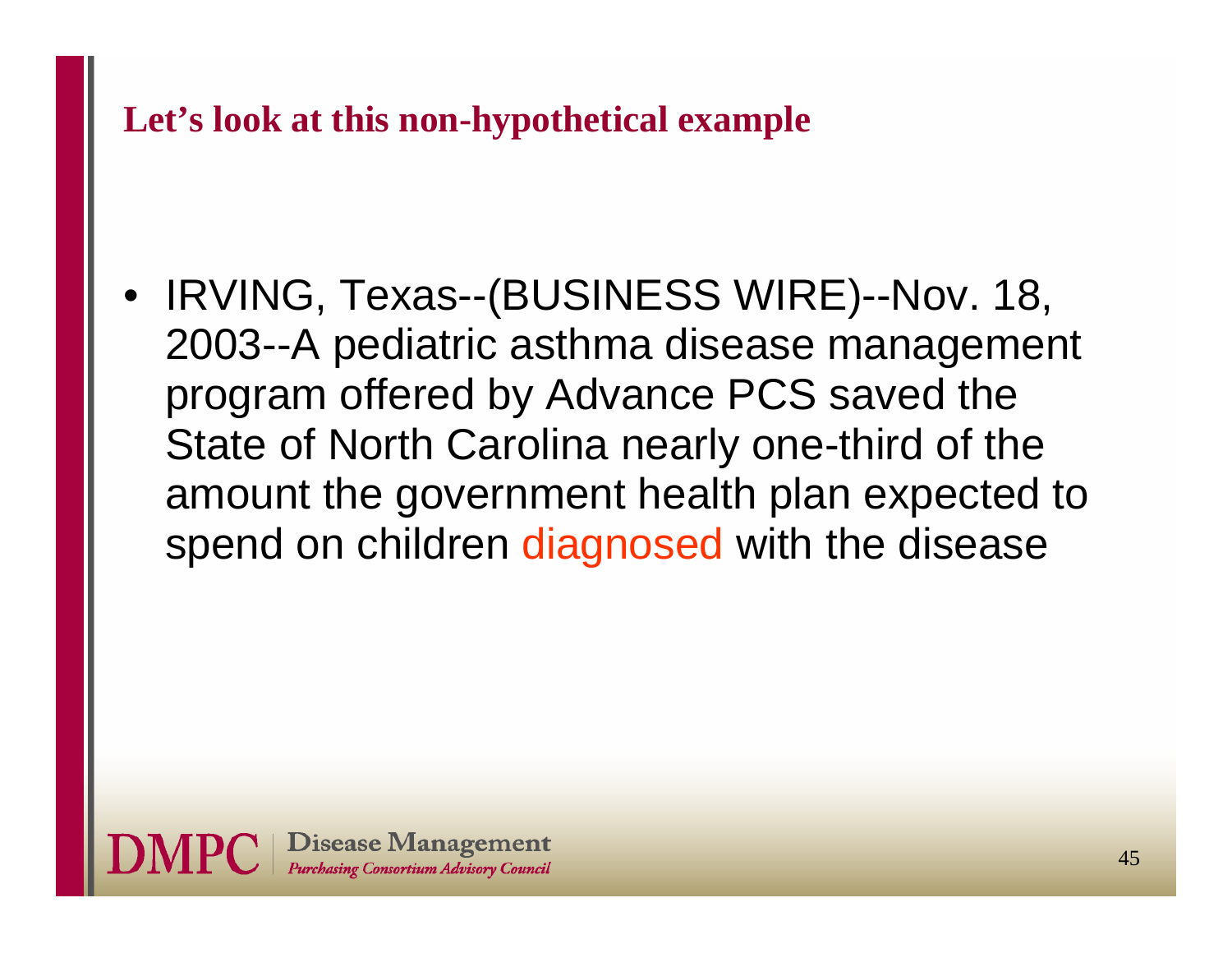# **Example from North Carolina: What they think they accomplished**

|                                          | 2001<br>(baseline) | 2002<br>(Advance PCS) |
|------------------------------------------|--------------------|-----------------------|
| Diagnosed<br><b>Asthmatics</b>           | 100                | 67                    |
| Asthmatics not<br>previously<br>diagosed |                    |                       |
| Savings:                                 |                    | 33%                   |

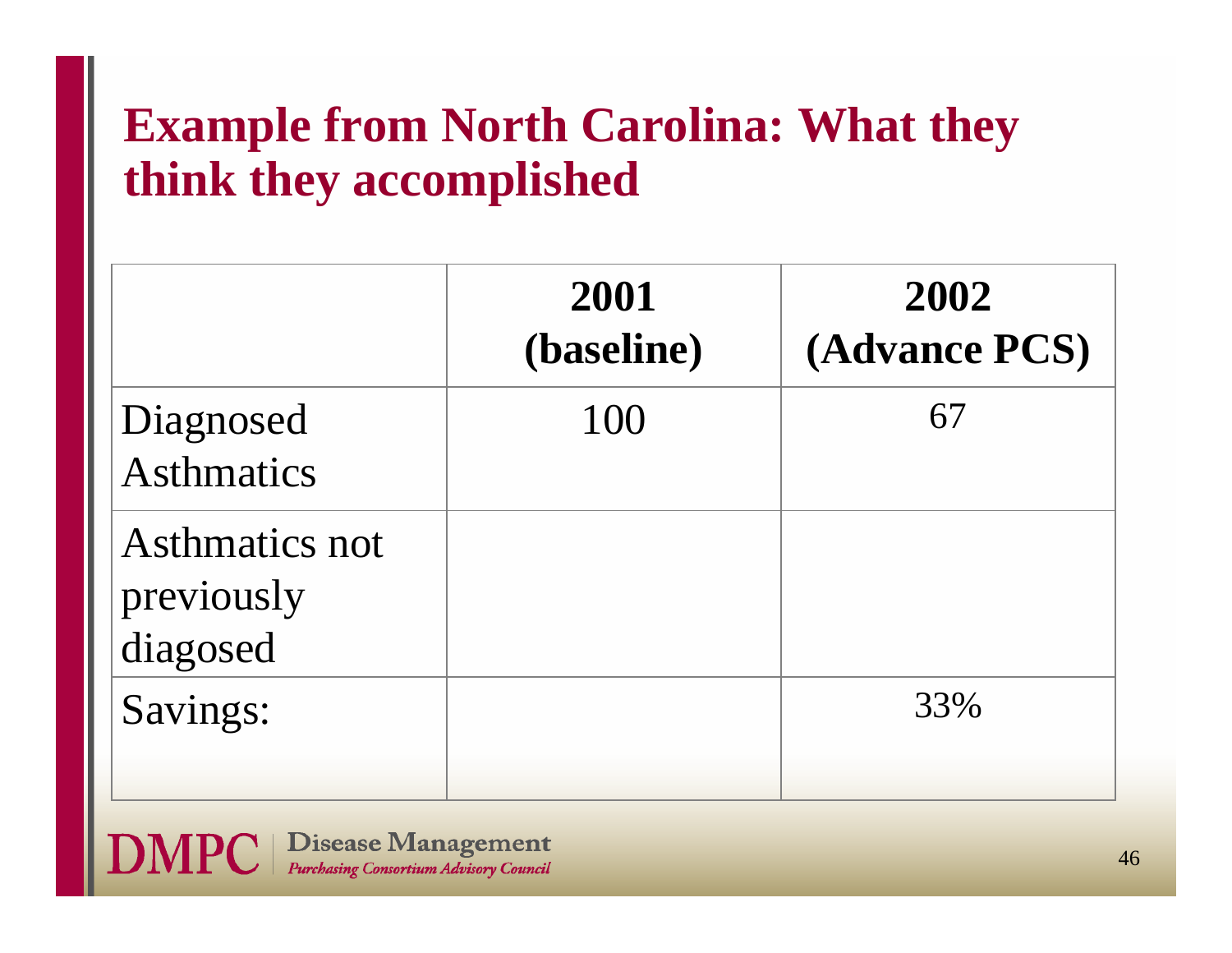# **Example from North Carolina: What they actually accomplished**

|                                                  | 2001<br>(baseline) | 2002<br>(Advance PCS) |
|--------------------------------------------------|--------------------|-----------------------|
| Diagnosed<br><b>Asthmatics</b>                   | 100                | 67                    |
| <b>Asthmatics not</b><br>previously<br>diagnosed |                    | 33                    |
| Savings:                                         |                    |                       |

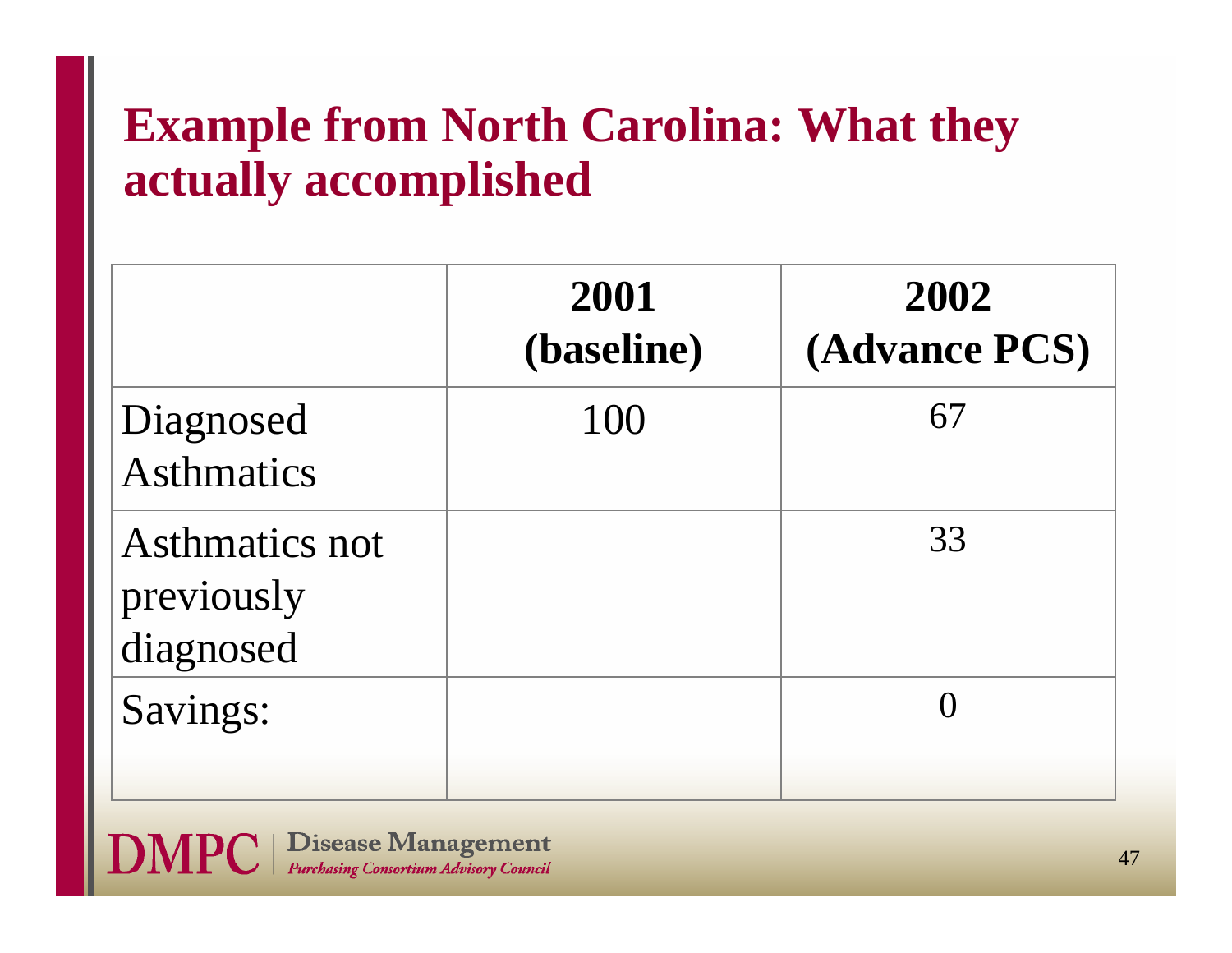### **Another Example: Vermont Medicaid (note: Numbers are approximations indexed to 1.0\*)**

People who would have qualified for DM



\*Because I can't remember exactly and you have to sit through an entire presentation to see this slide: www.NESCSO.org**Disease Management** 48Purchasing Consortium Advisory Council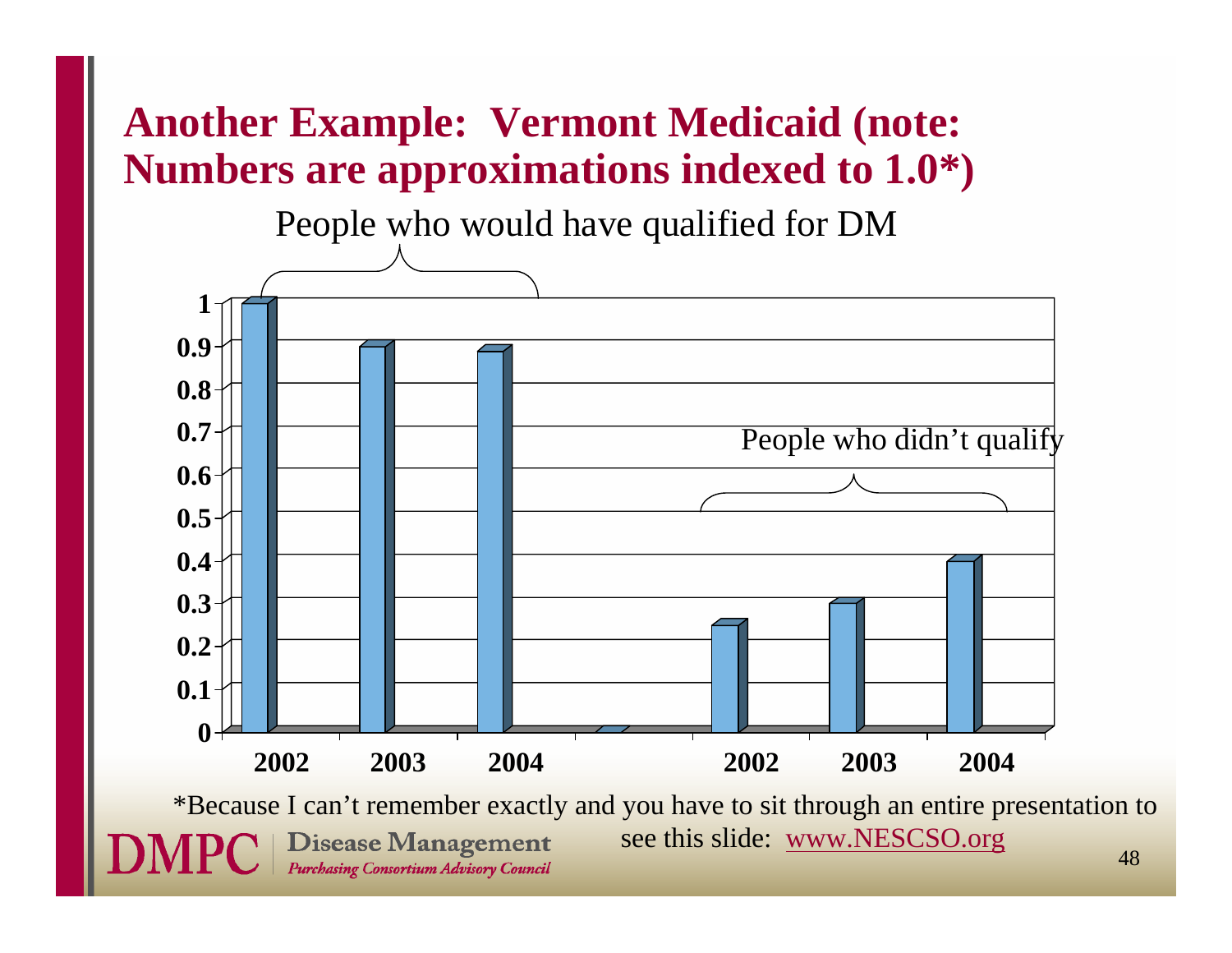#### **This is a pretty good wellness outcome as measured by an SF 12– the high-risk group (25% of total) dramatically improved their scores between periods**

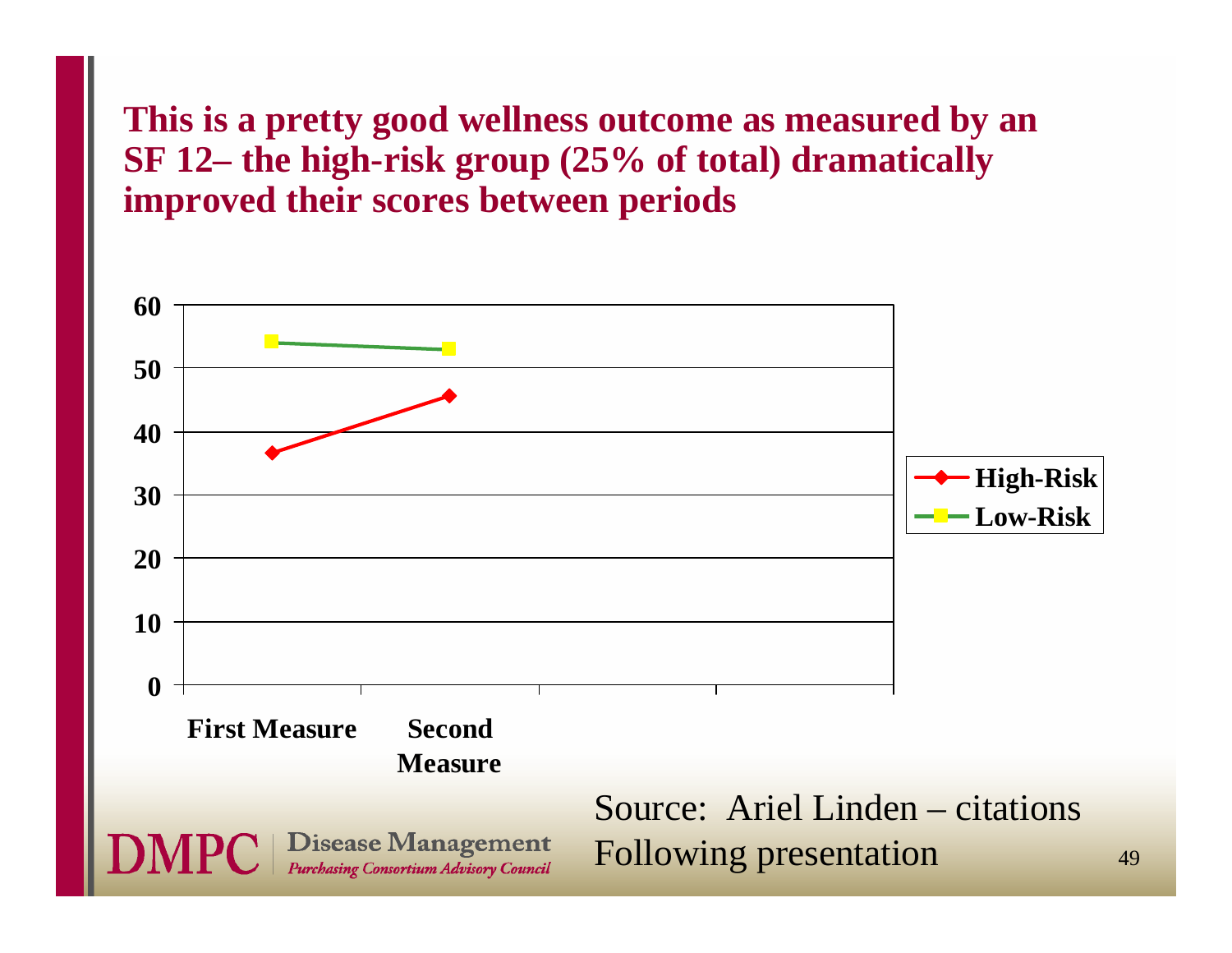#### **But for some reason the average stayed the same (weighted because high-risk was only 25%)**

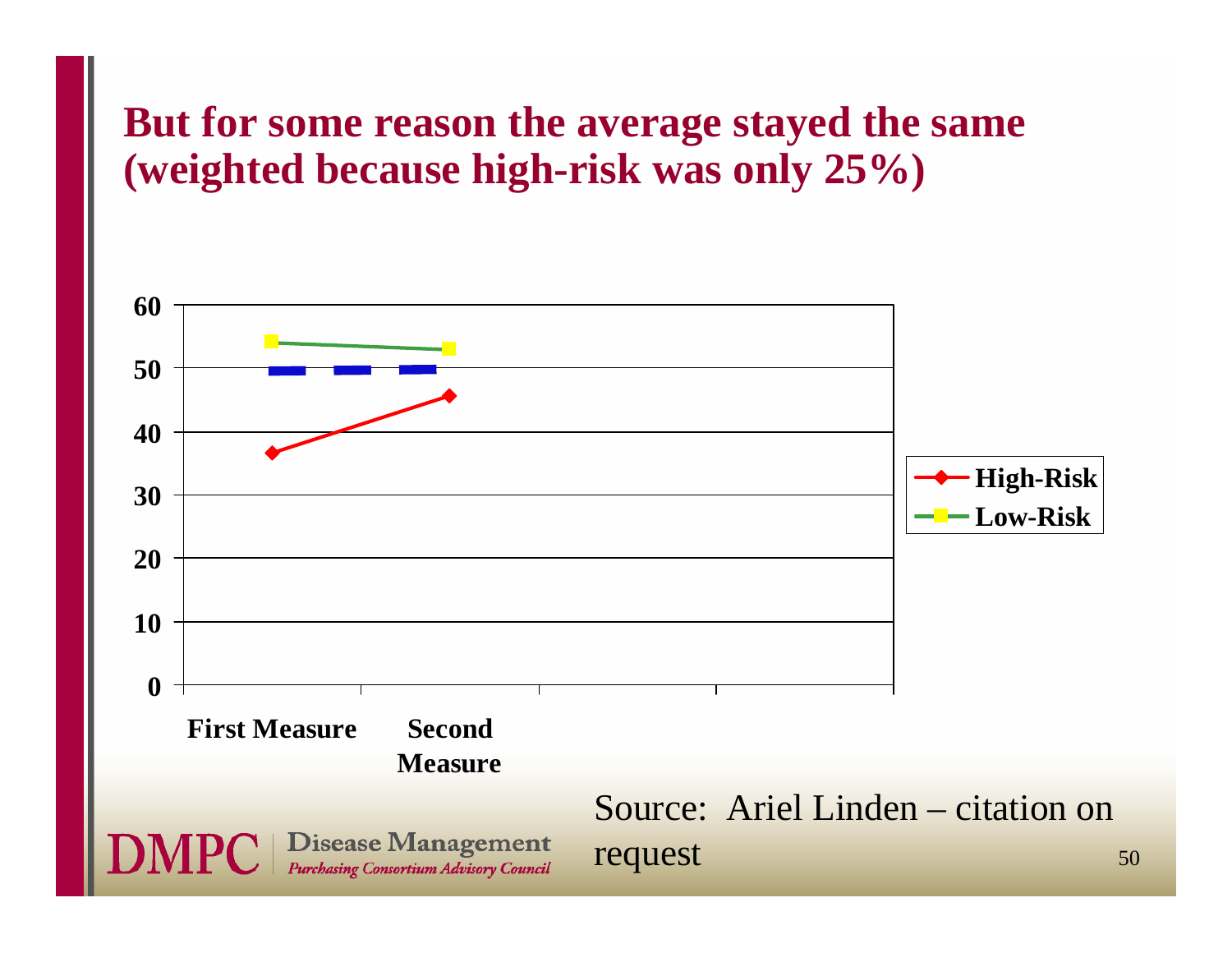### **Why did the average stay the same?** *Because there was no program in this case* **– just two samplings**

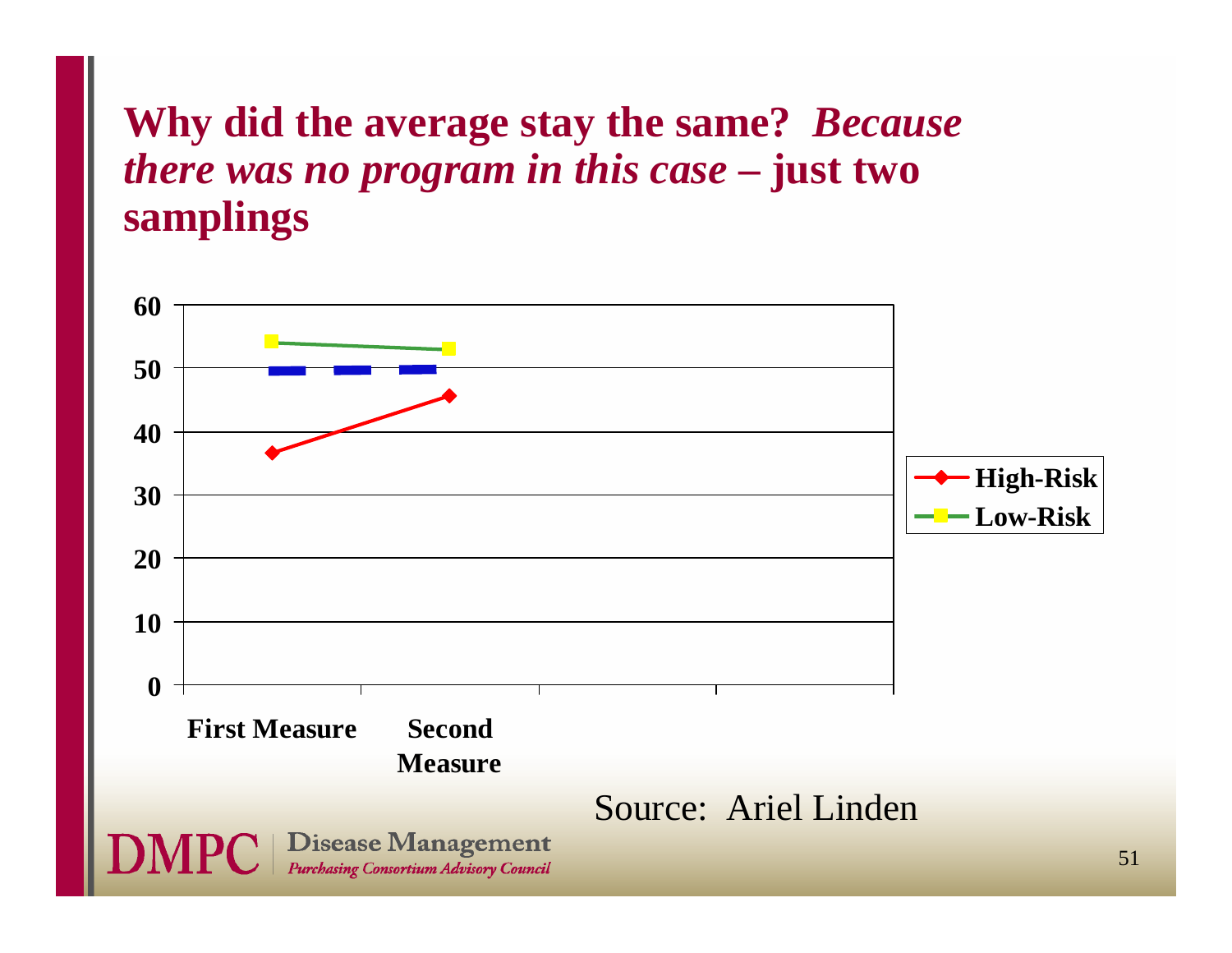### **This SF-12 test example implies:**

- Any wellness program where they coach people with high risk factors will overstate risk reduction dramatically on that high-risk group
- • By analogy, any absence management program which starts with people who had high absences will show significant reduction automatically

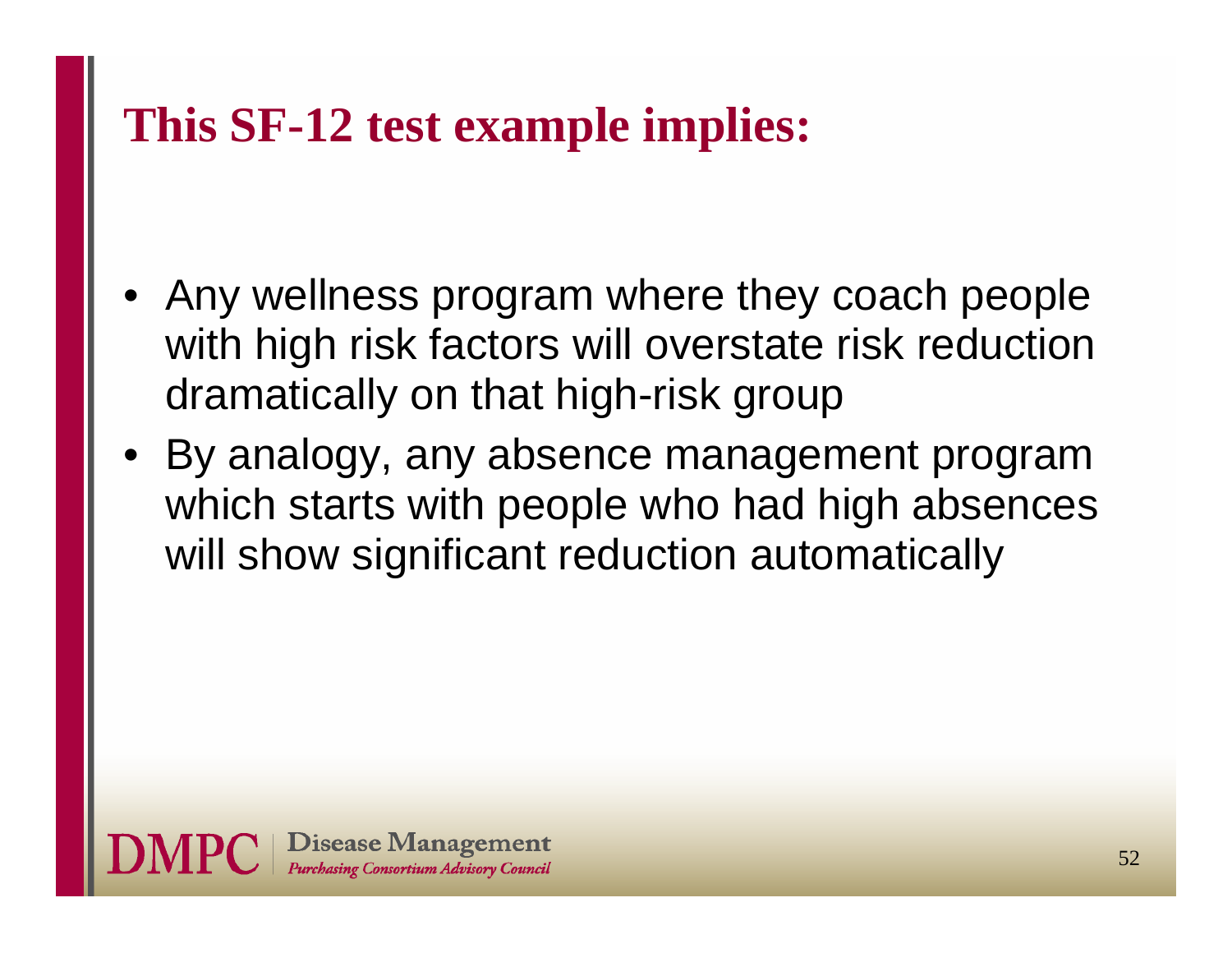#### **It's best to test for** *multiple* **"dummy" years and then take the effect out of the baseline as in this example from Illinois' Medicaid ER reduction program**

- •Goal is to reduce the visits of high utlizers
- • But 5 years of "dummy data" suggests that people with 5+ visits in Year 0 fall 40% in subsequent year
	- So vendor value-added starts at 41% reduction

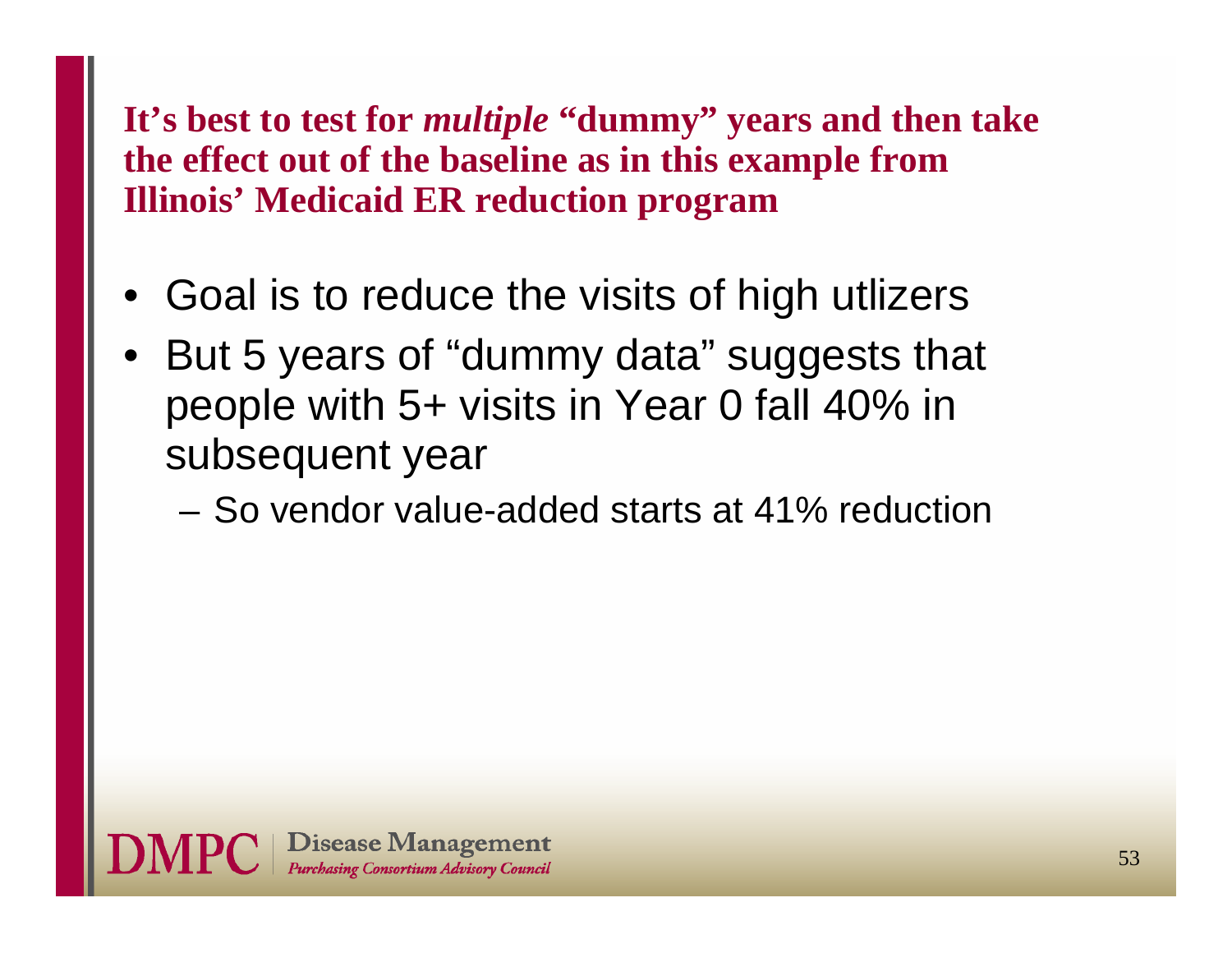Here is the actual calculation

| Average Number of Visits for Identified "Frequent ER" Population                   | 6.11 |
|------------------------------------------------------------------------------------|------|
| Less Adjustment for "Natural Regression"                                           |      |
| 2.42<br>$.3960 \times 6.67$                                                        |      |
| (Average Regression from 5 cohorts as defined in contract,                         |      |
| is equal to $.3960$ )                                                              |      |
| $\blacktriangleright$ Trended Number of Visits per Frequent ER Utilizer for FY2007 | 3.69 |

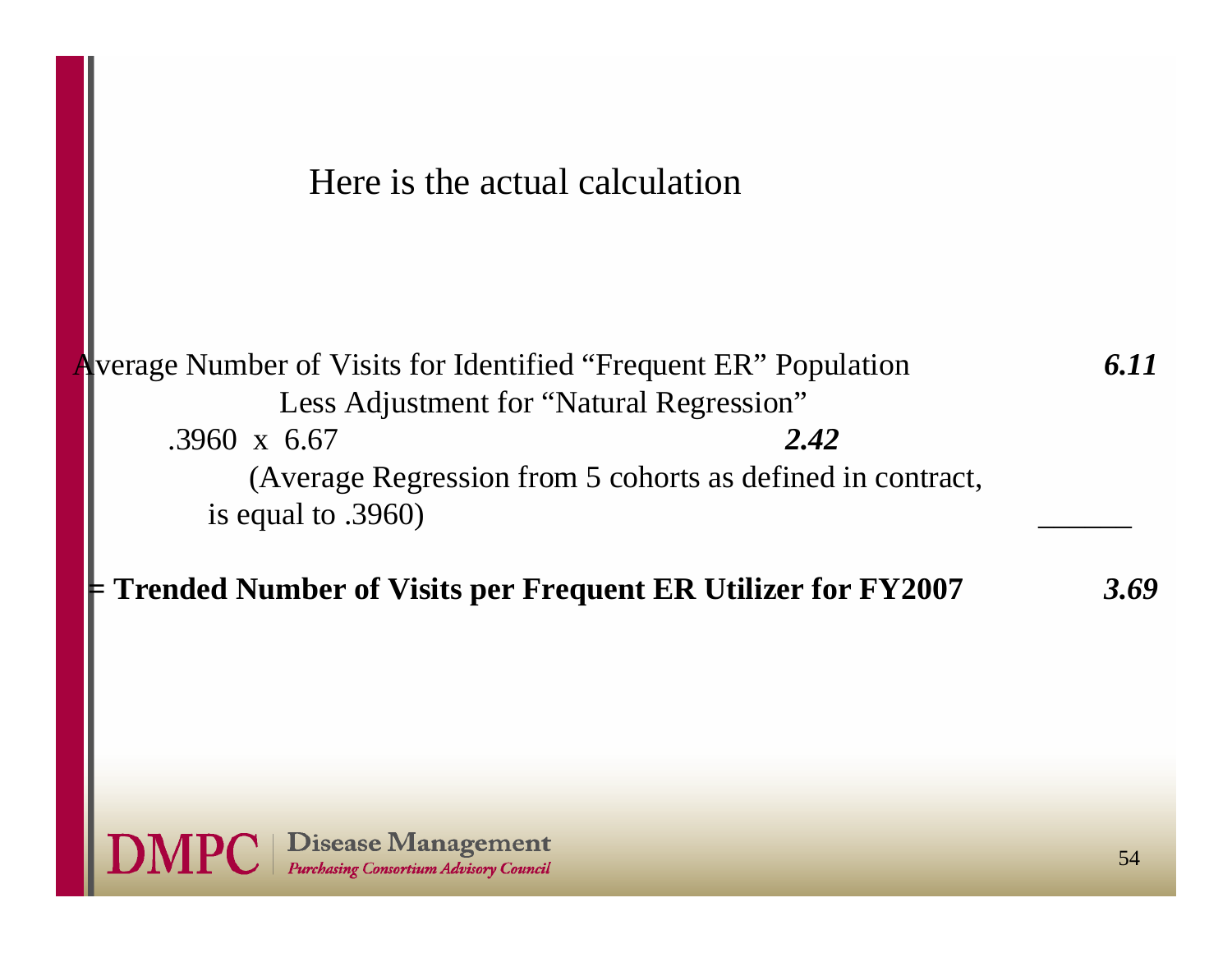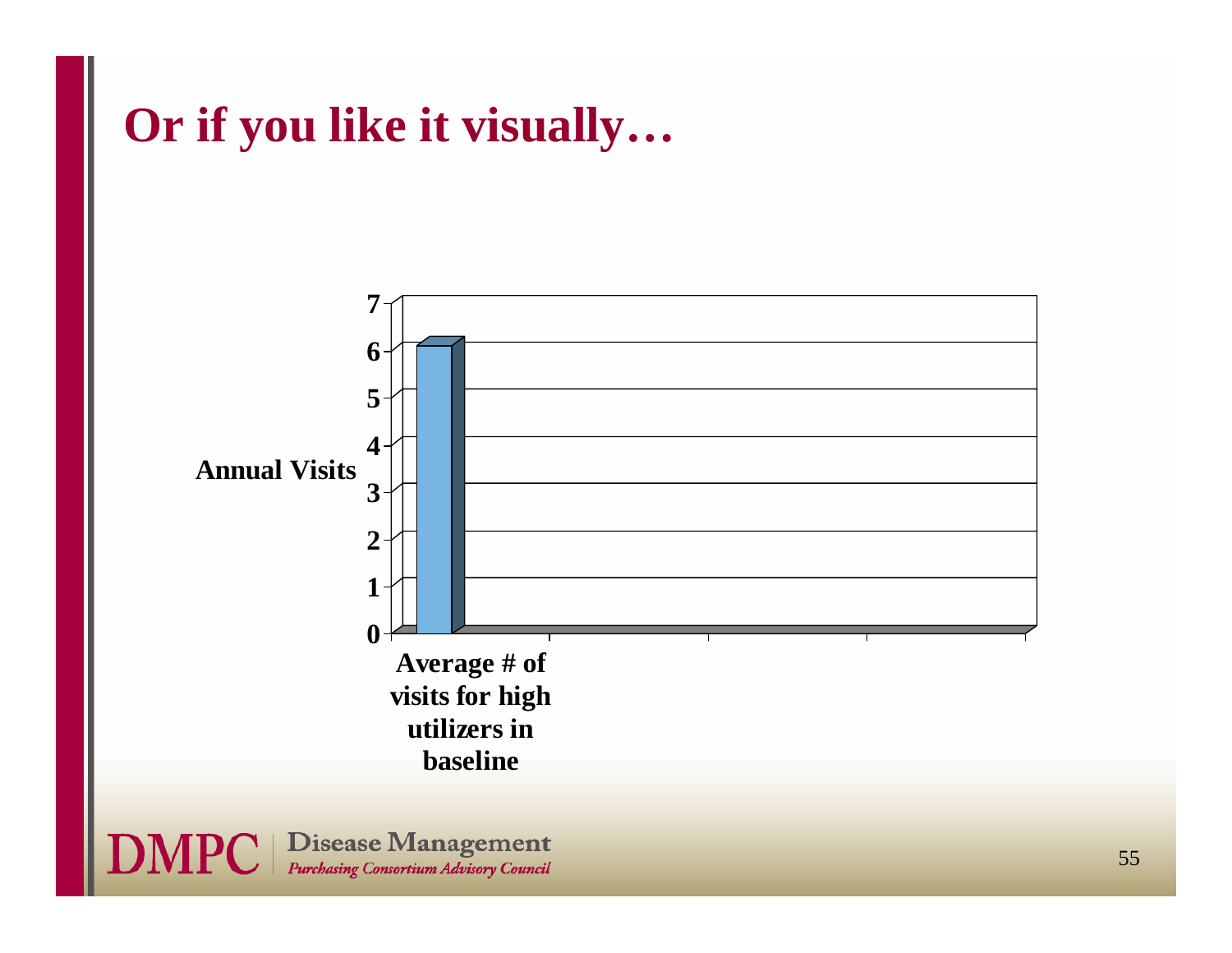

**DMPC** | Disease Management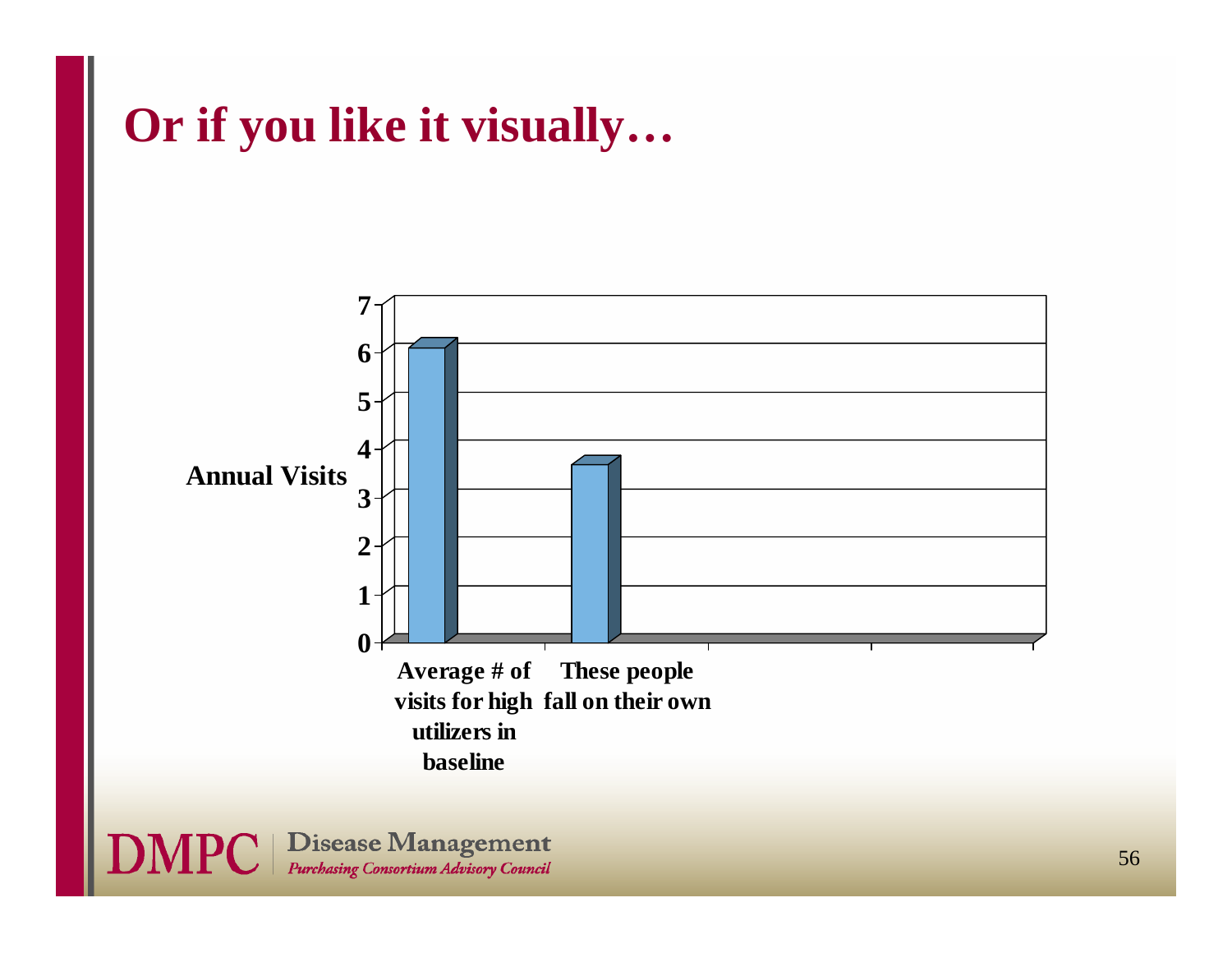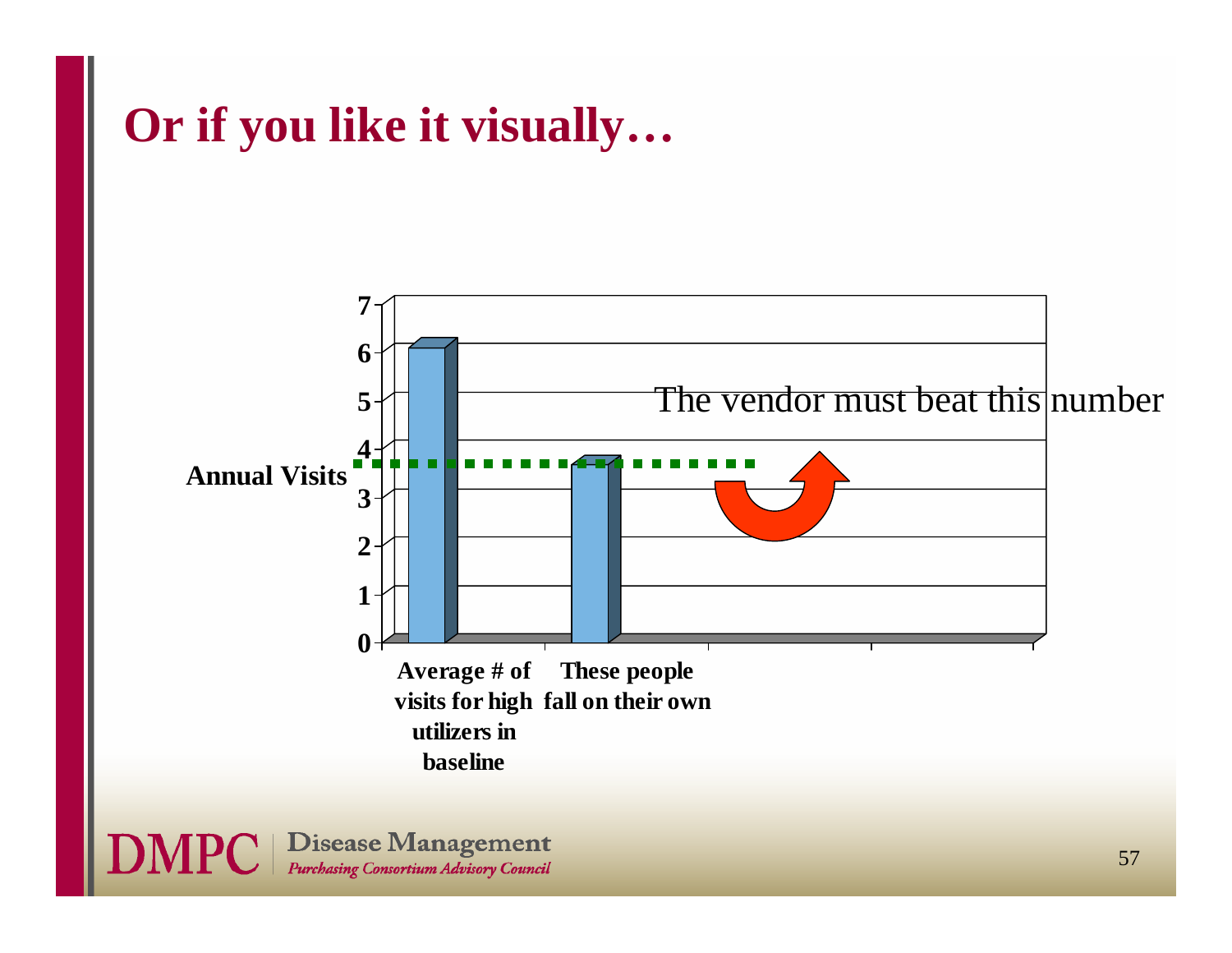### **Advantages of testing (especially if done multiple times and results confirm one another)**

- •Compensates for inevitable RTM
- Methodology-independent, algorithmindependent, years-of-baseline independent
- Vendors can't argue the point

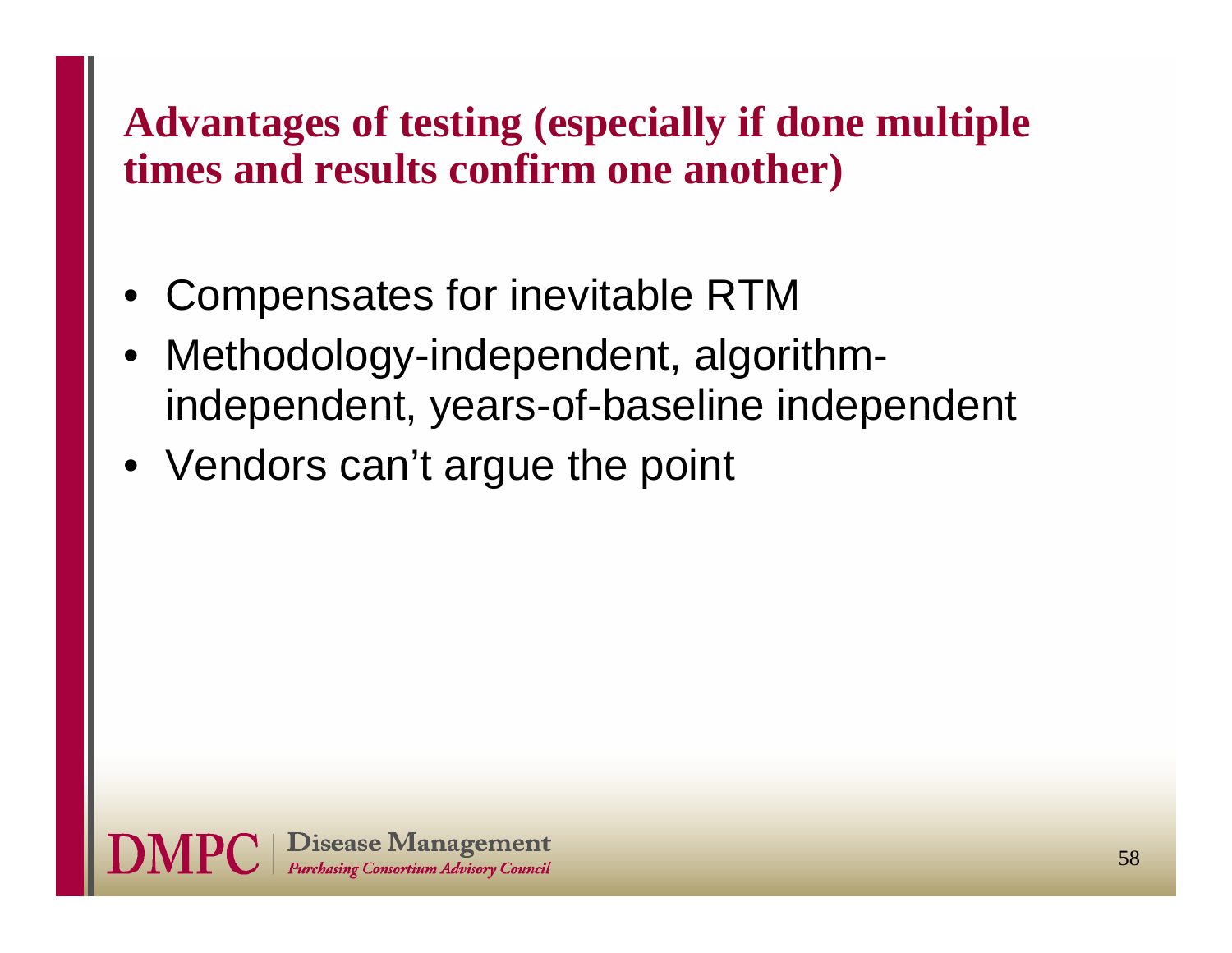### **The Three Steps: Observations which form the basis for this presentation**

### 1. Your data could show Regression to the Mean.

- • It will vary according to several factors (annual vs. prospective, disease, algorithm, length of ID period) and may be 0 or even more than offset by disease progressivity in some cases
- 2. Instead of denying it, acknowledge the possibility of it and...
- 3. ...TEST for it, and then check the plausibility of your result with a "confirming analysis"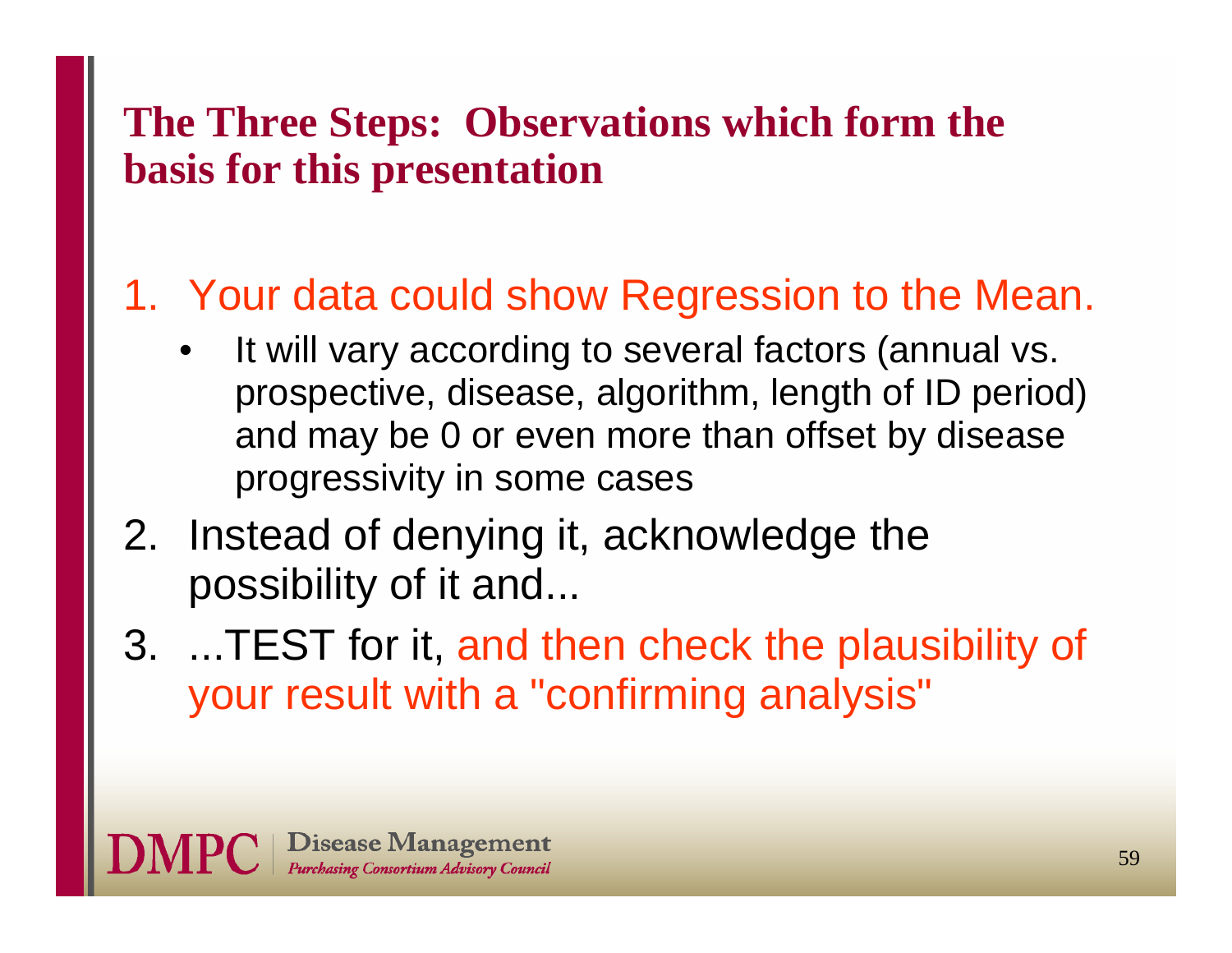### **Plausibility testing: Could the results have been achieved? (This is called "validation" by Ian and "preponderance of the evidence" by Ariel.)**

- • Plausibility check: Does this result make sense?
	- Do the quality changes support the cost changes?
	- Could it have been achieved or be achieved?
	- What do you look for in a report to identify mistakes and invalidities?

presentation) Covered in other preconference Session and at 2008 DMAA



- • Plausibility Indicators
	- Specific test to ask "Did events for the disease in question fall noticeably?"
		- That would be TOTAL PLANWIDE EVENTS
	- These events have to fall by c. 20% just to break even (once again: Ariel Linden has confirmed this in citation at end of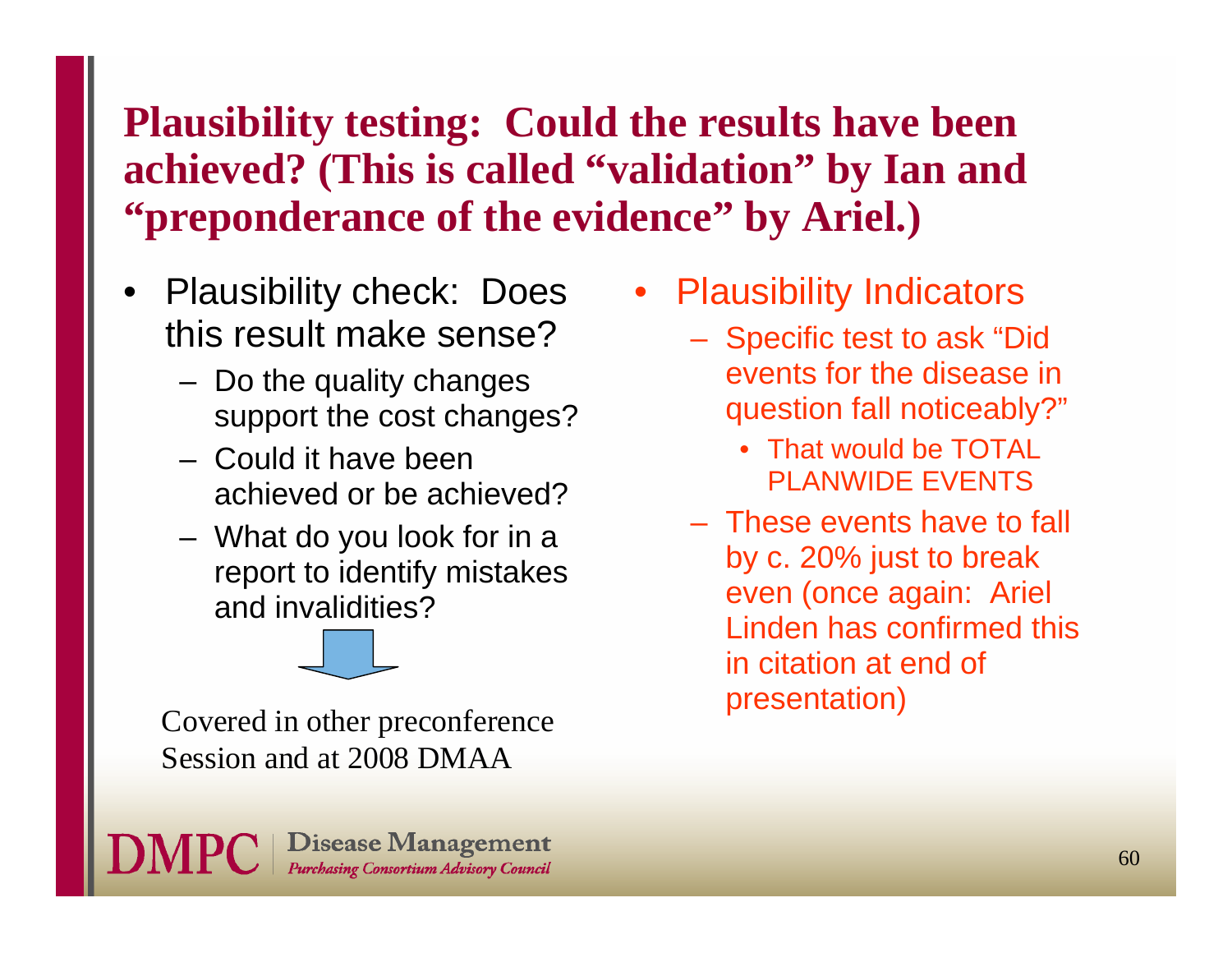# **Pre-post Analysis with a "plausibility indicator" test**

- •Example: Babies
- Suppose you want to reduce your plan's birth rate (now 10,000 babies a year) by instituting free contraception and family planning
- For a pre-post analysis, to find eligibles, you take everyone with a claim for giving birth during the last two years
	- That is the cohort with which you are working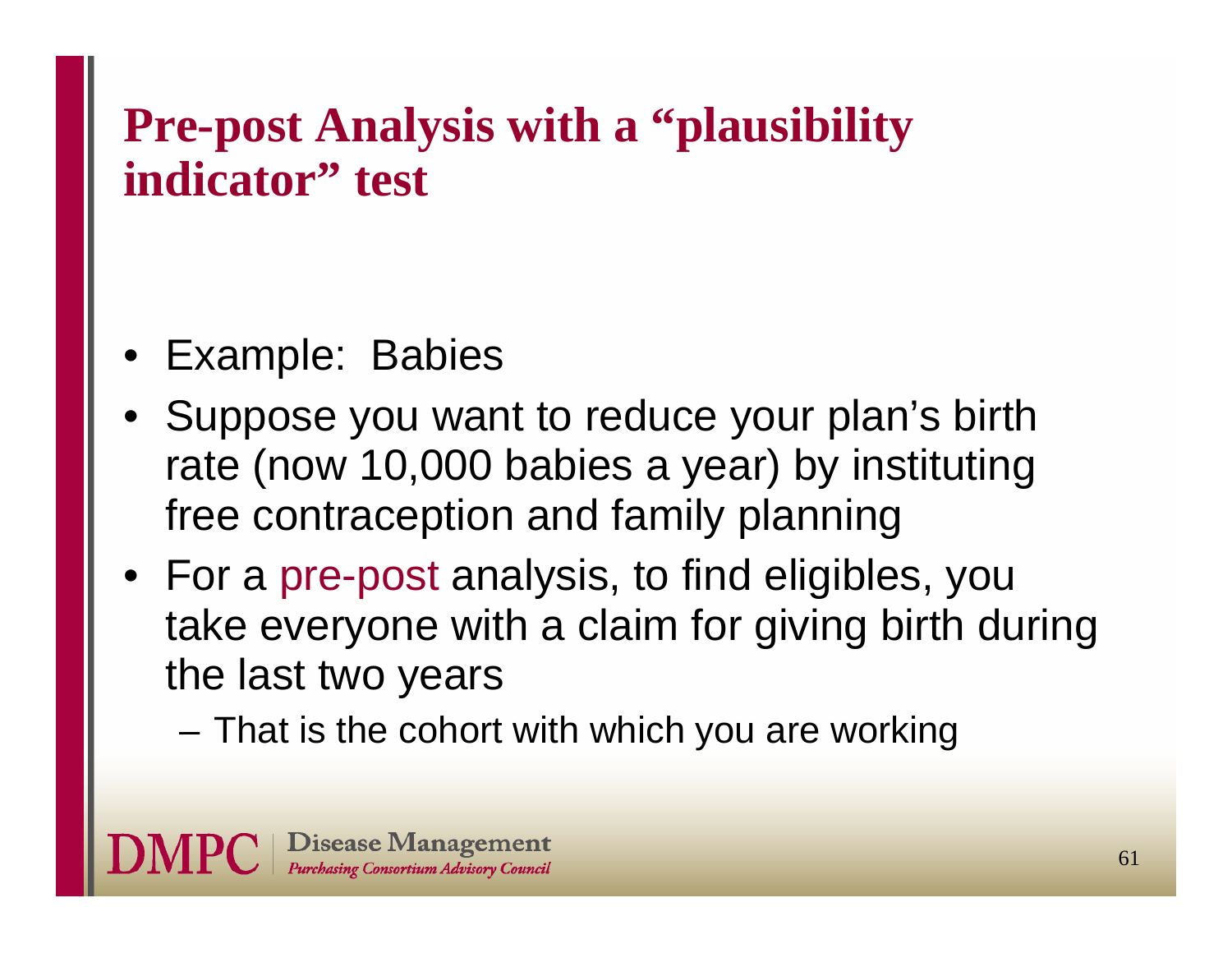### **Births in your 2-Year Baseline Cohort: Pre-post analysis**



#### **Would you say:**

"We achieved a 50% reduction in births and costs of birth through our contraception and family planning programs" ?

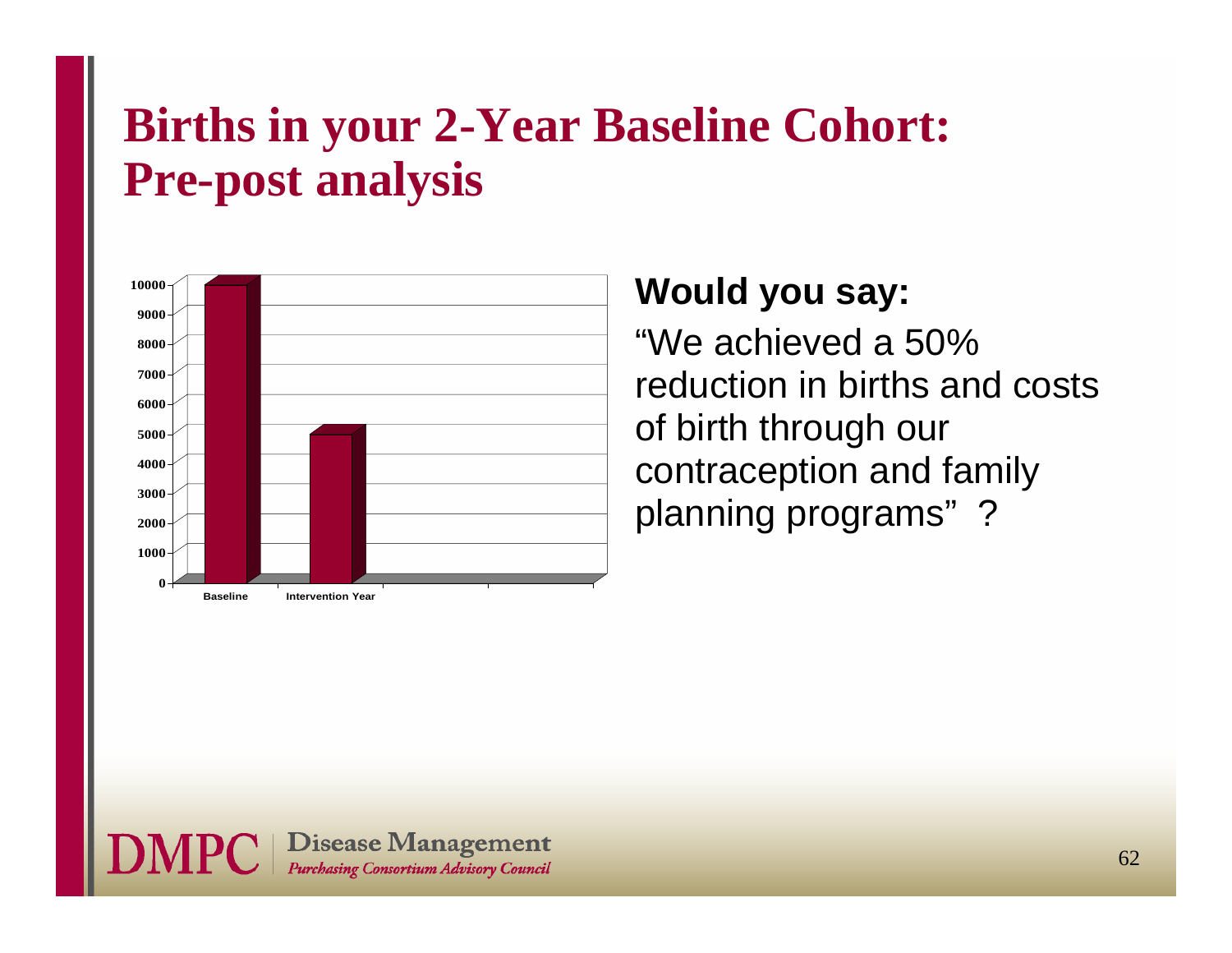# **Of course not. You would say:**

- • "This is absurd…you would never just measure births in a cohort. You'd measure in the entire plan."
	- – Measuring the entire plan is an event-based **plausibility** analysis to check the pre-post, as in this example
		- people with 0 previous findable claims are excluded from the baseline. Plausibility indicators find that

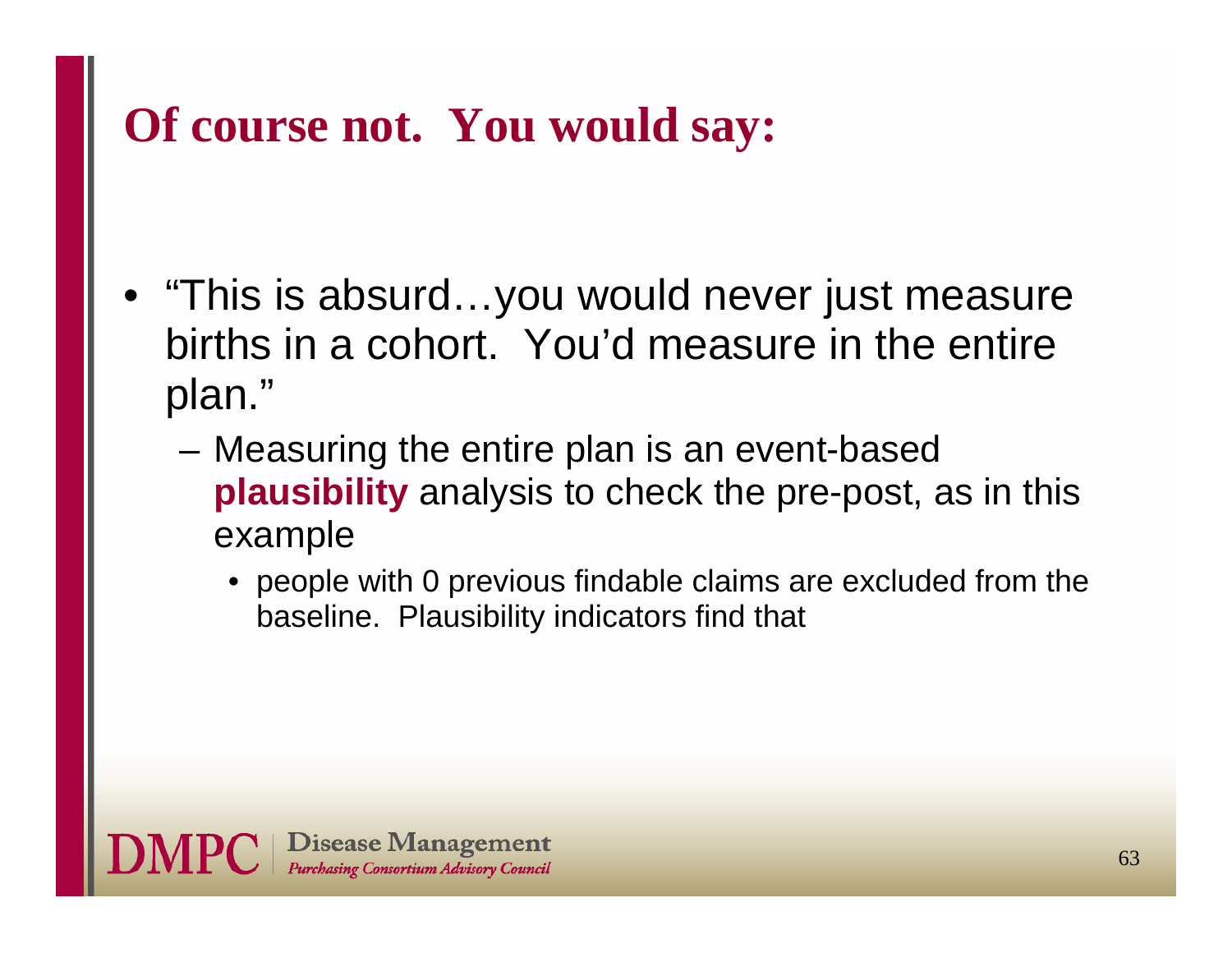### **Total planwide events vs. pre-post**



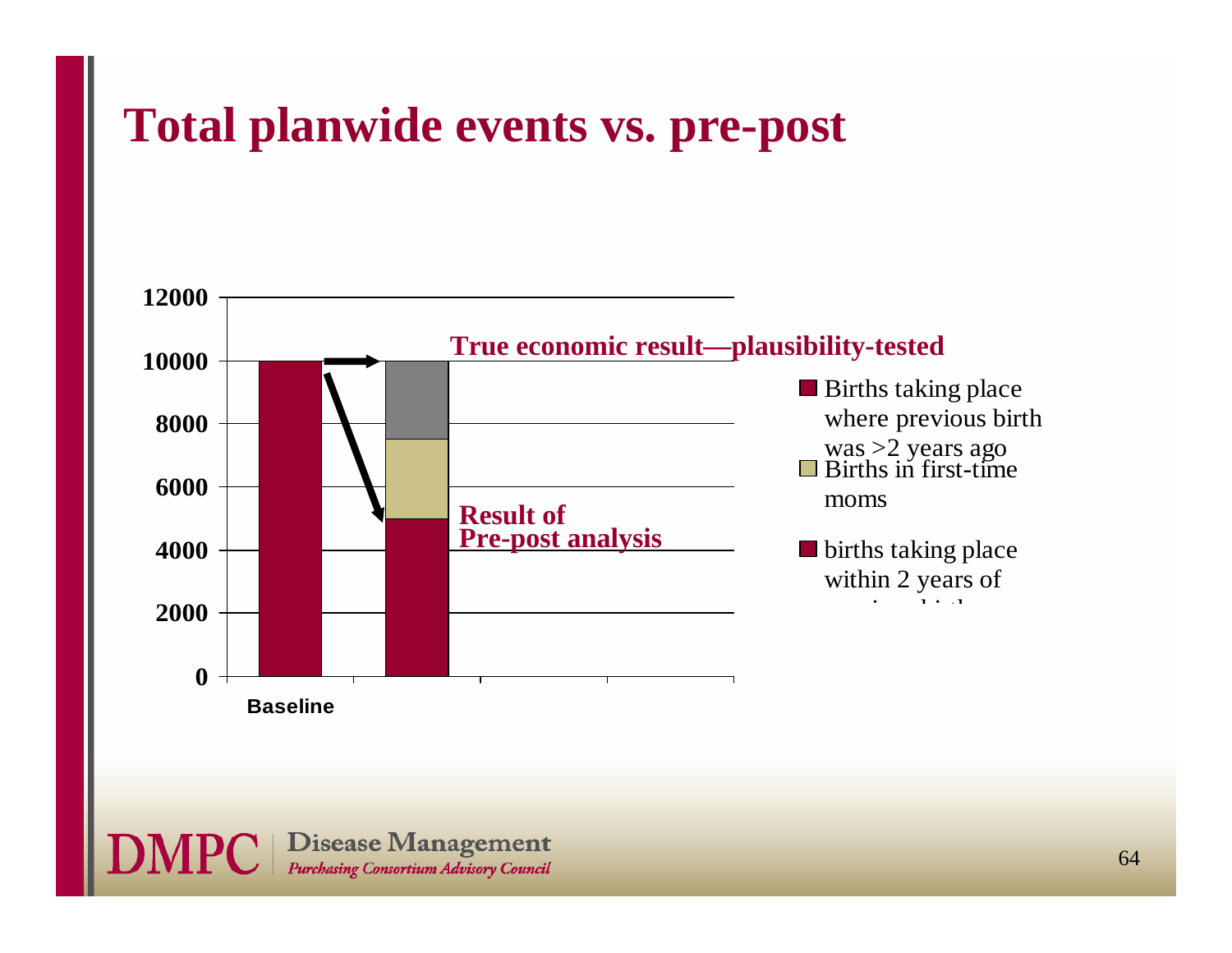### **Total planwide events vs. pre-post**



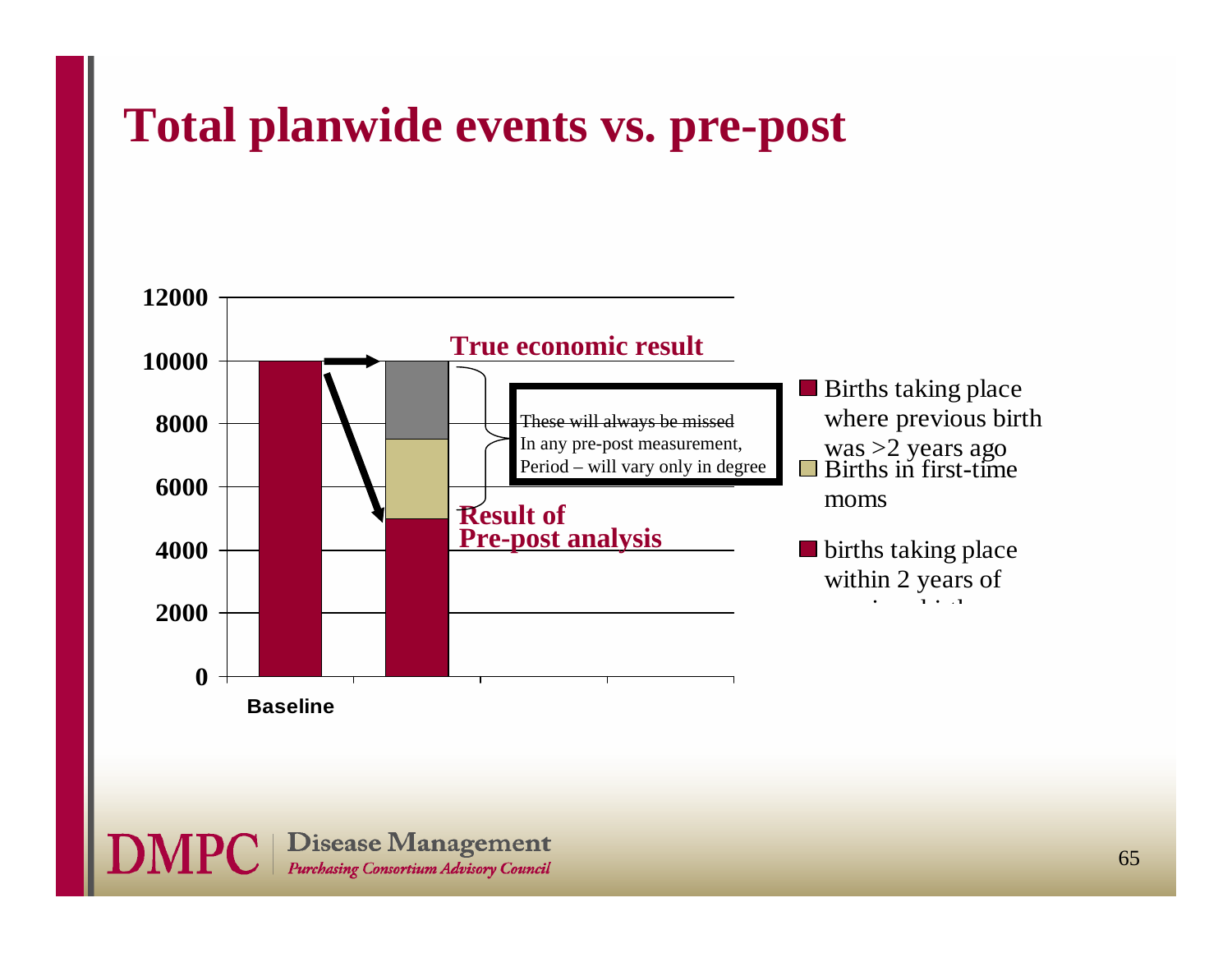### **Babies vs. chronic disease**

• "This is absurd…you would never just measure births in a cohort. You'd measure in the entire plan."



But this is precisely what you do when you measure **pre-post** for chronic disease and then track your performance vs. the baseline. Let's use a hypothetical from a chronic disease and show how Pre-post must be confirmed by event rate plausibility and then go to some data

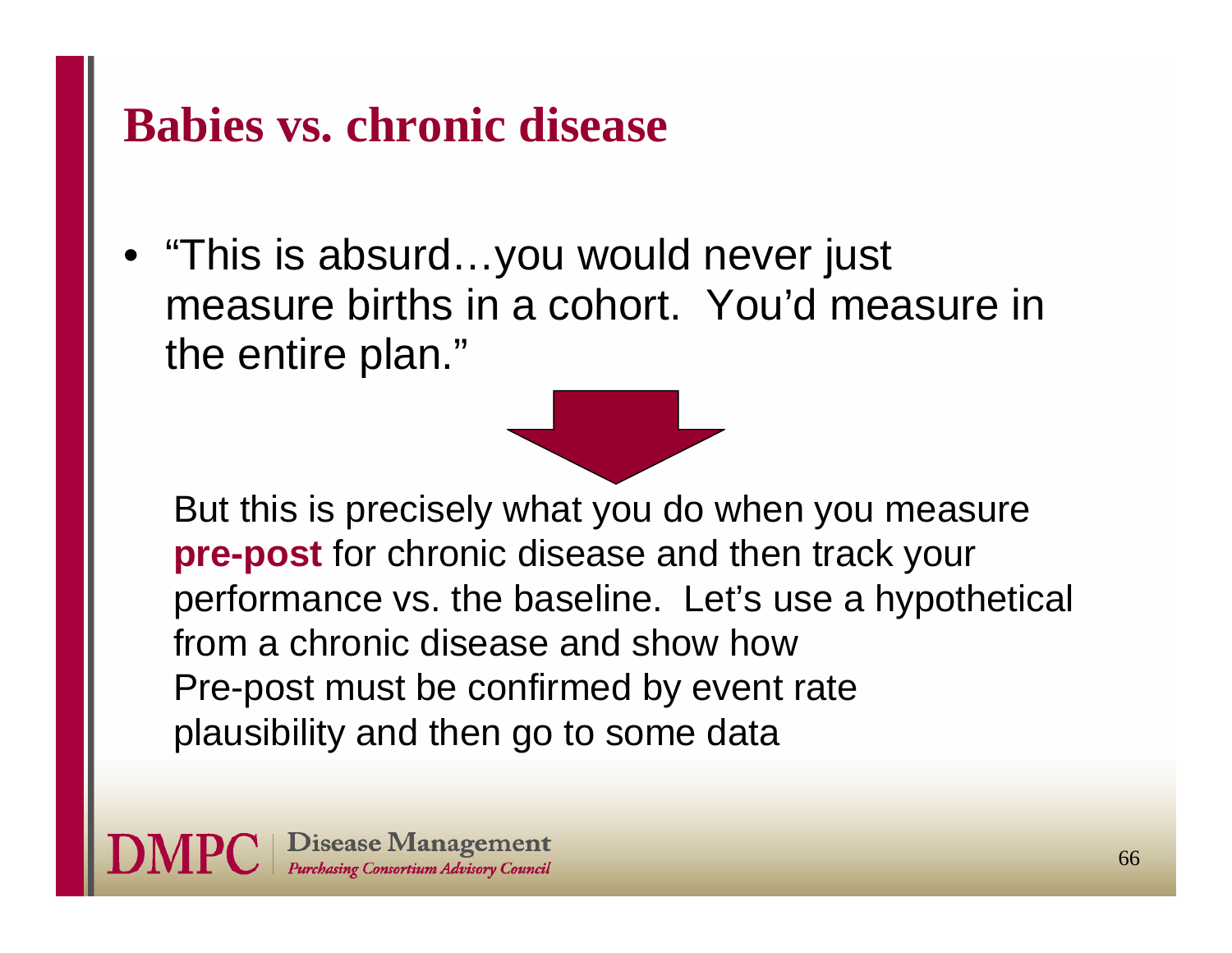### **Let's test this dramatic cost savings…**

|                       | 2004<br>(baseline) | 2005<br>(contract) |
|-----------------------|--------------------|--------------------|
| Asthmatic #1          | 1000               | <b>100</b>         |
| Asthmatic #2          |                    | 1000               |
| <b>Cost/asthmatic</b> | \$1000             | \$550              |

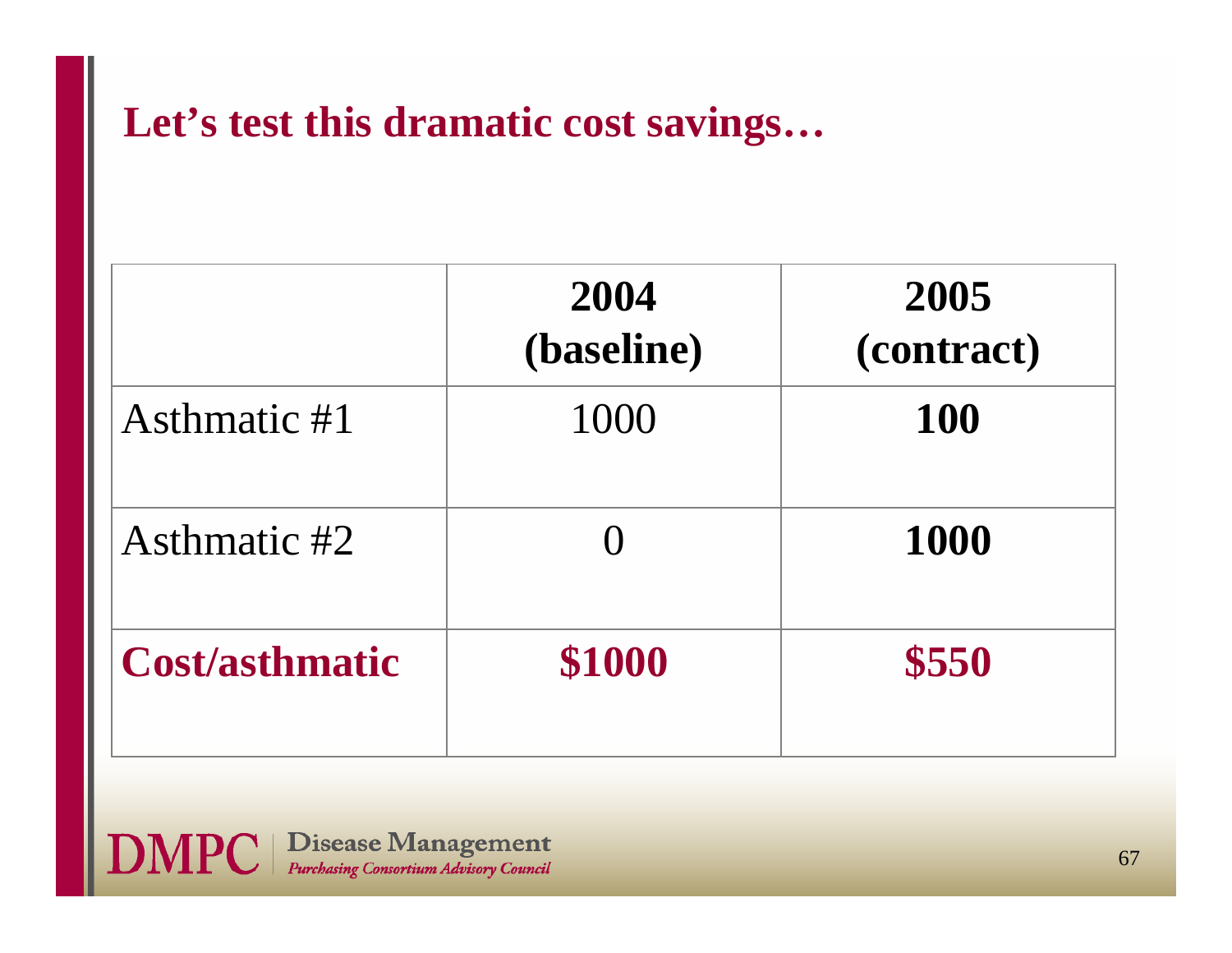# **…against the "event-based plausibility indicator" of total primary asthma IP codes**

|                                                            | <b>2004</b> (baseline) | 2005 (contract) |
|------------------------------------------------------------|------------------------|-----------------|
| Asthmatic #1                                               | 1000                   | 100             |
| Asthmatic #2                                               | $\left( \right)$       | 1000            |
| <b>Plausibility: Did</b><br>Number of IP<br>codes decline? |                        |                 |

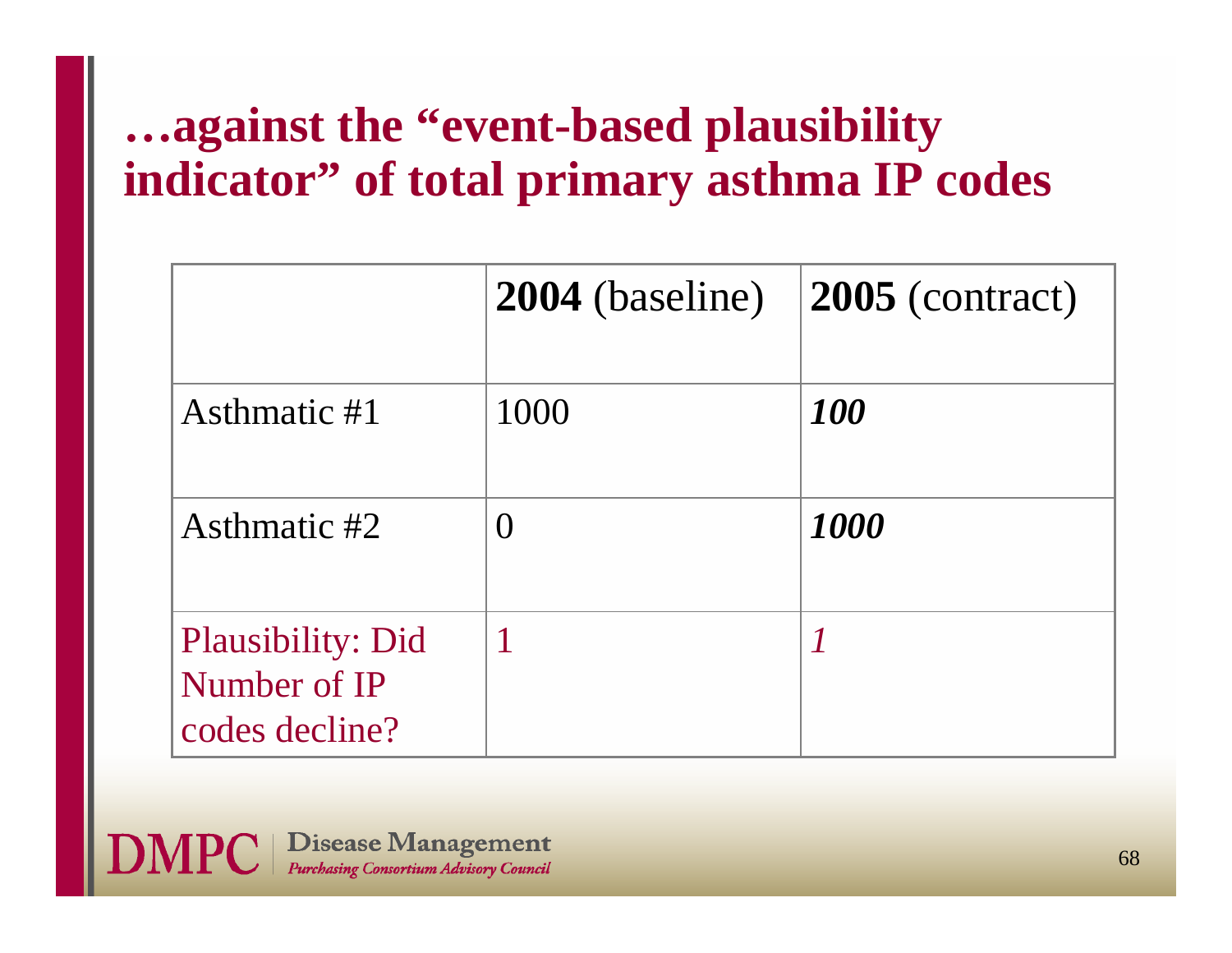# **Results of Plausibility Analysis**

- • No change in # of asthma IP events planwide
	- You can't reduce asthma spending without reducing asthma events
- Plausibility analysis fails to support pre-post
	- –Therefore pre-post result is invalid



This is probably the only methodology which Produces valid measurement in long programs

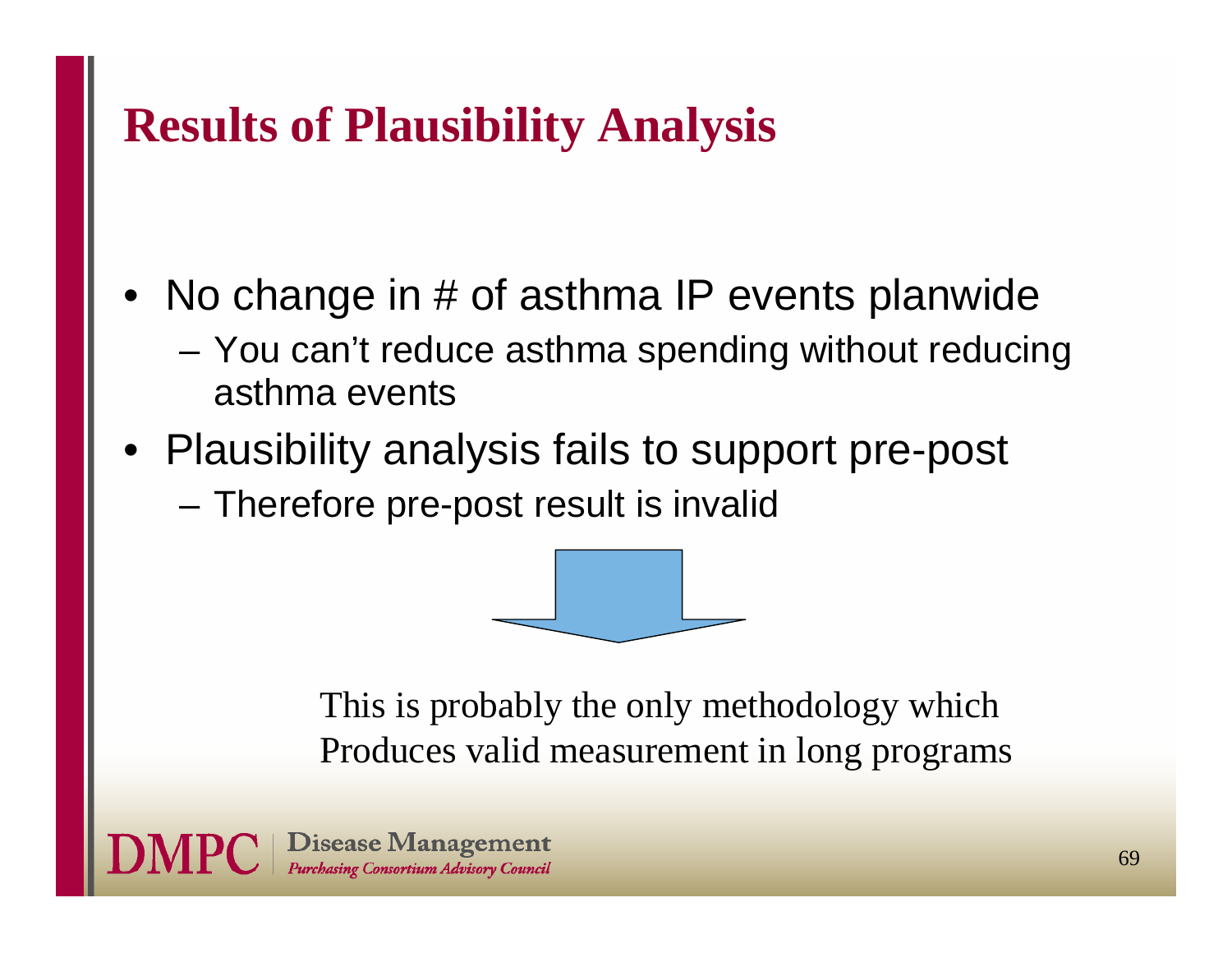# **Cost savings was not plausible**

- Plausibility indicators are the TOTAL number of primary-coded IP events / TOTAL number of people in the plan
- They need to go in the same direction (down) as the spending to confirm the savings
- • It didn't
	- Complete list of ICD9s by disease available free from DMPC (diseasmgmt@aol.com )

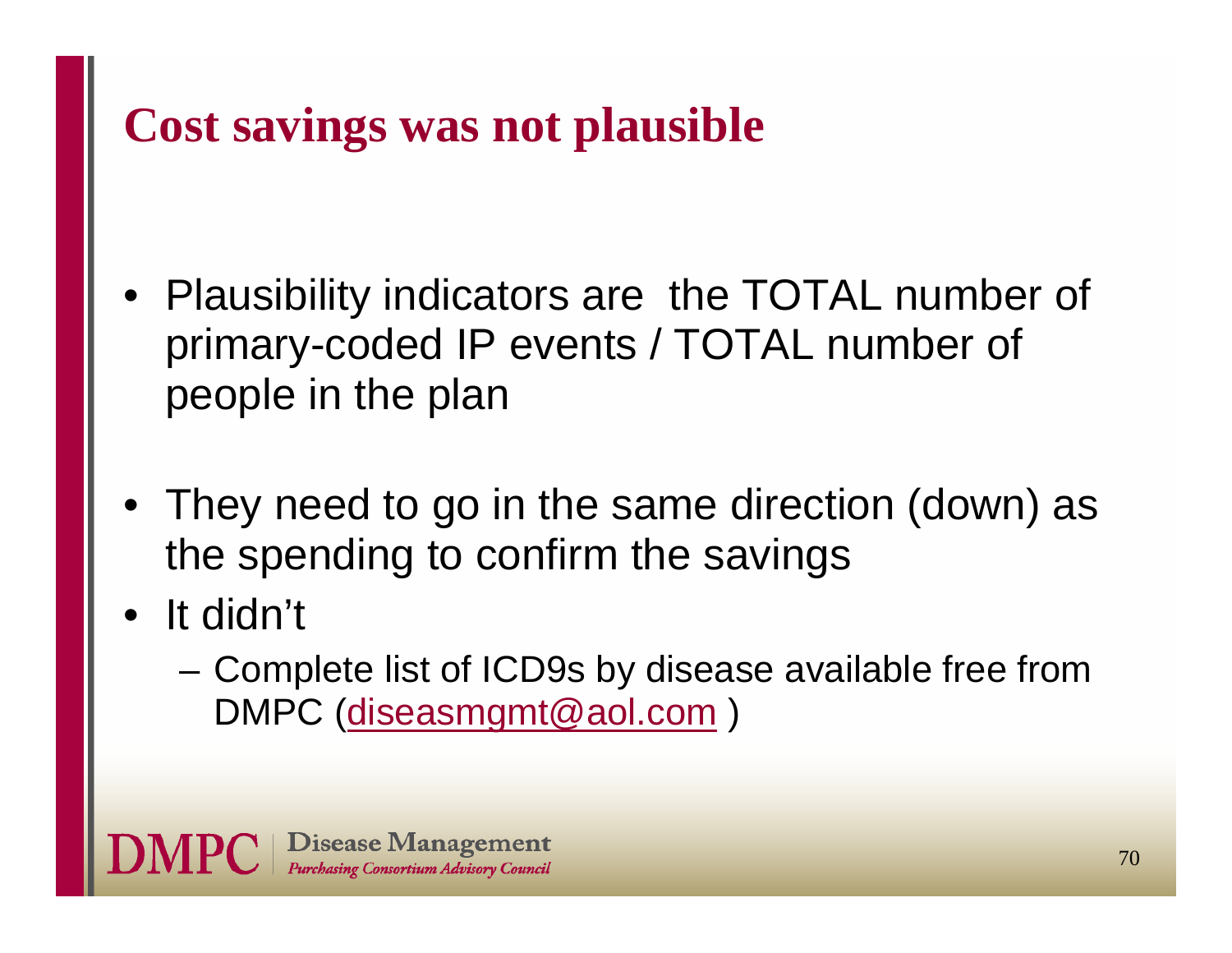# **Several Examples of Plausibility Analysis**

- •**Pacificare**
- •IBM
- Some which didn't turn out so well
- Plausibility-testing generally and benchmarks

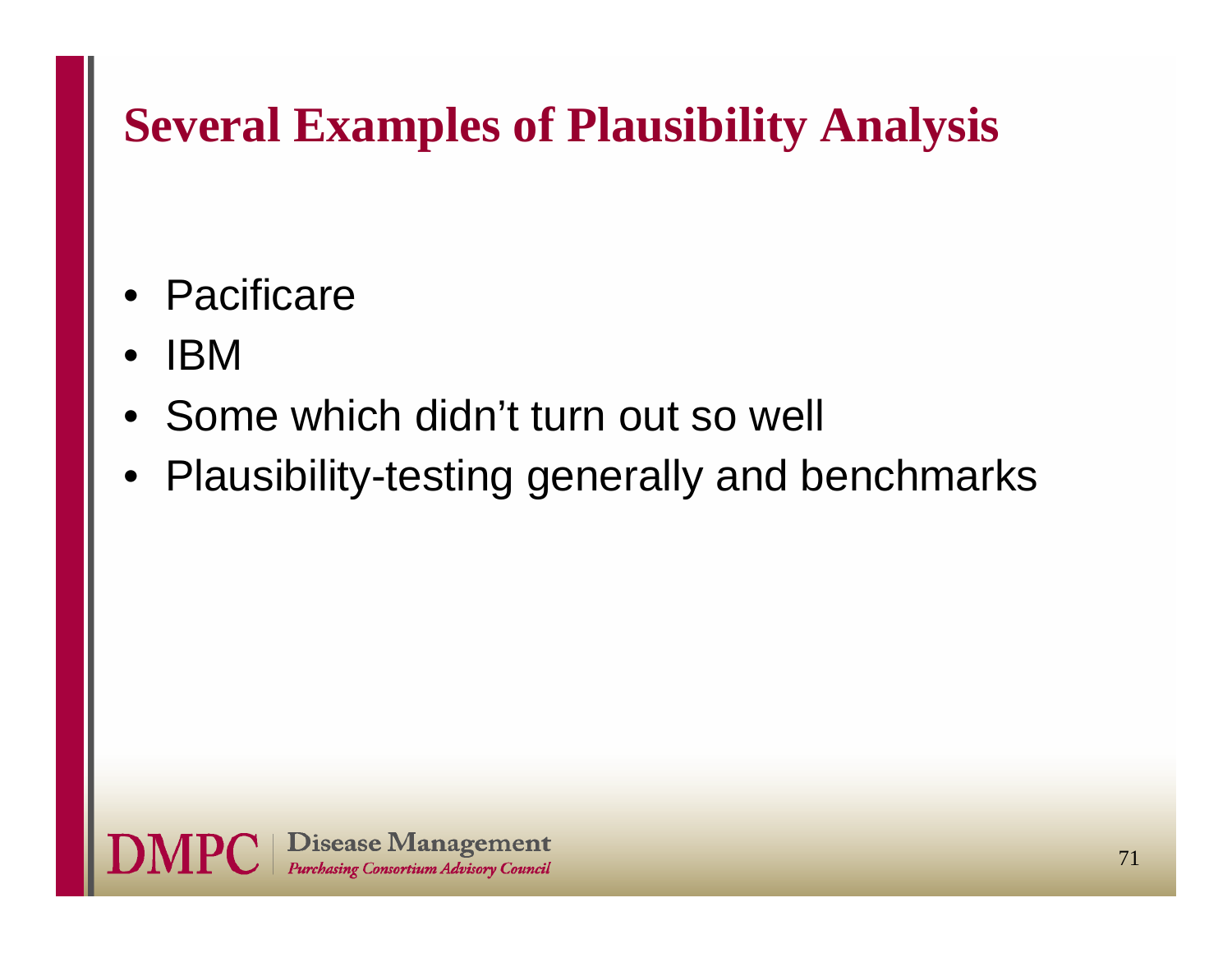# **PacifiCare HF Results by Alere Medical**

### *Condition-specific utilization rates for insured population reinforces plausibility of sustained results over 3 years\**



### **"I" = First DM Implementation Year**

\* National and local data show no decline in utilization trend for HF admissions; in fact, rising HF prevalence drives rising trend in absence of DM even with other MM in place

**Disease Management** Purchasing Consortium Advisory Council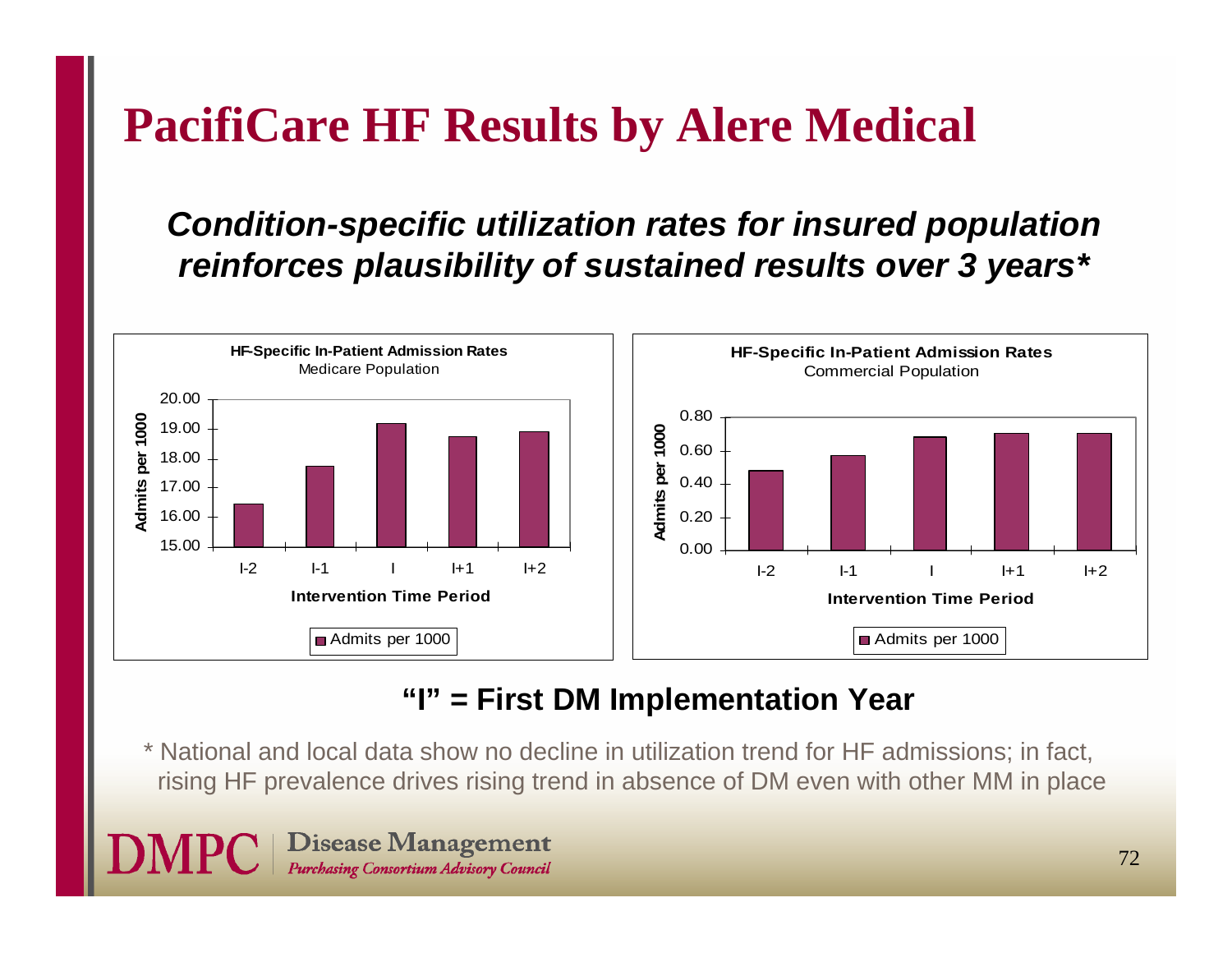### **IBM examples**

- Two years of trend to establish baseline
- •"Expected" based on trend (in red)
- Actual experience in study year

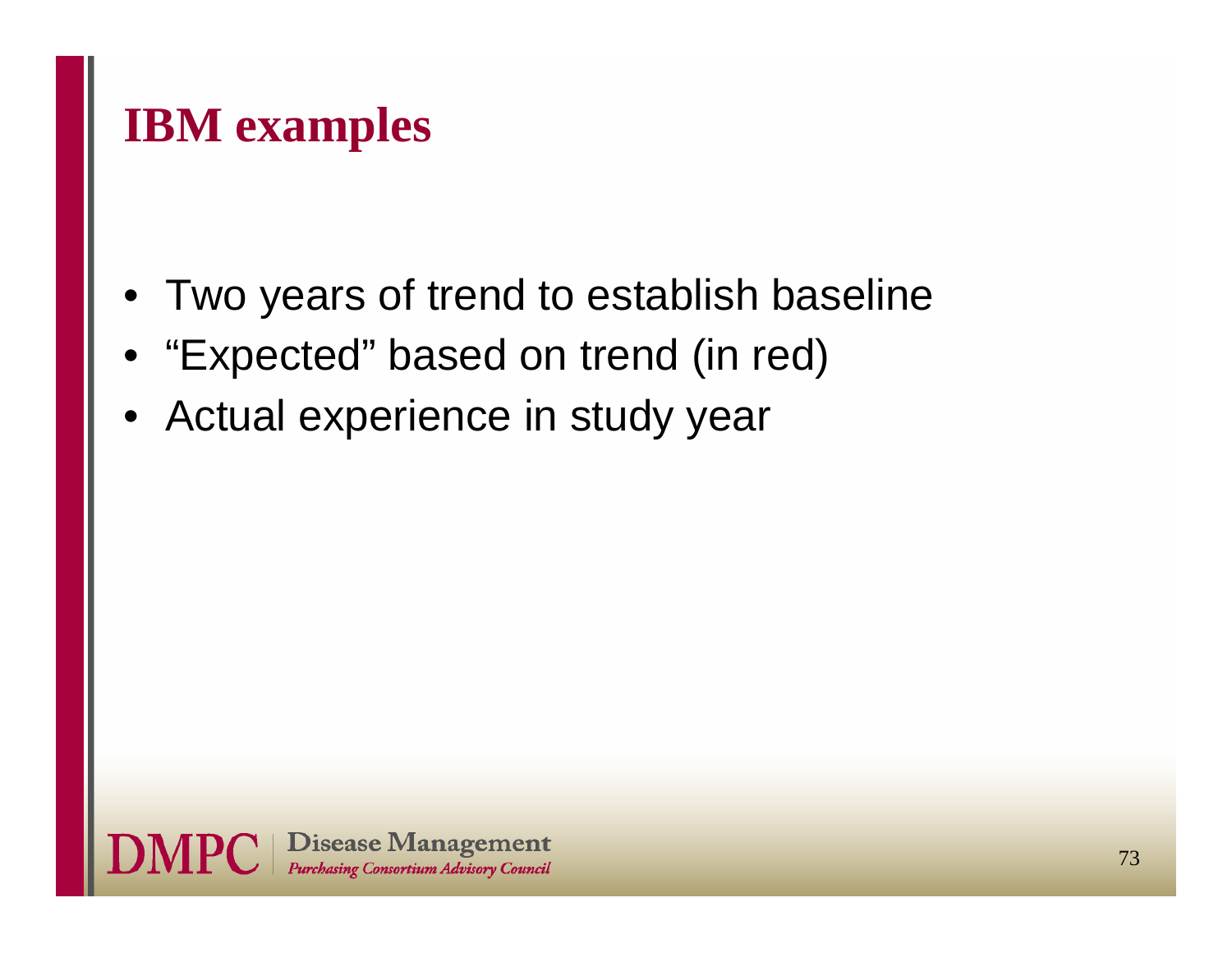# **IBM -- Diabetes Hosp Admits ICD-9 '250.xx' per 1000 MM**

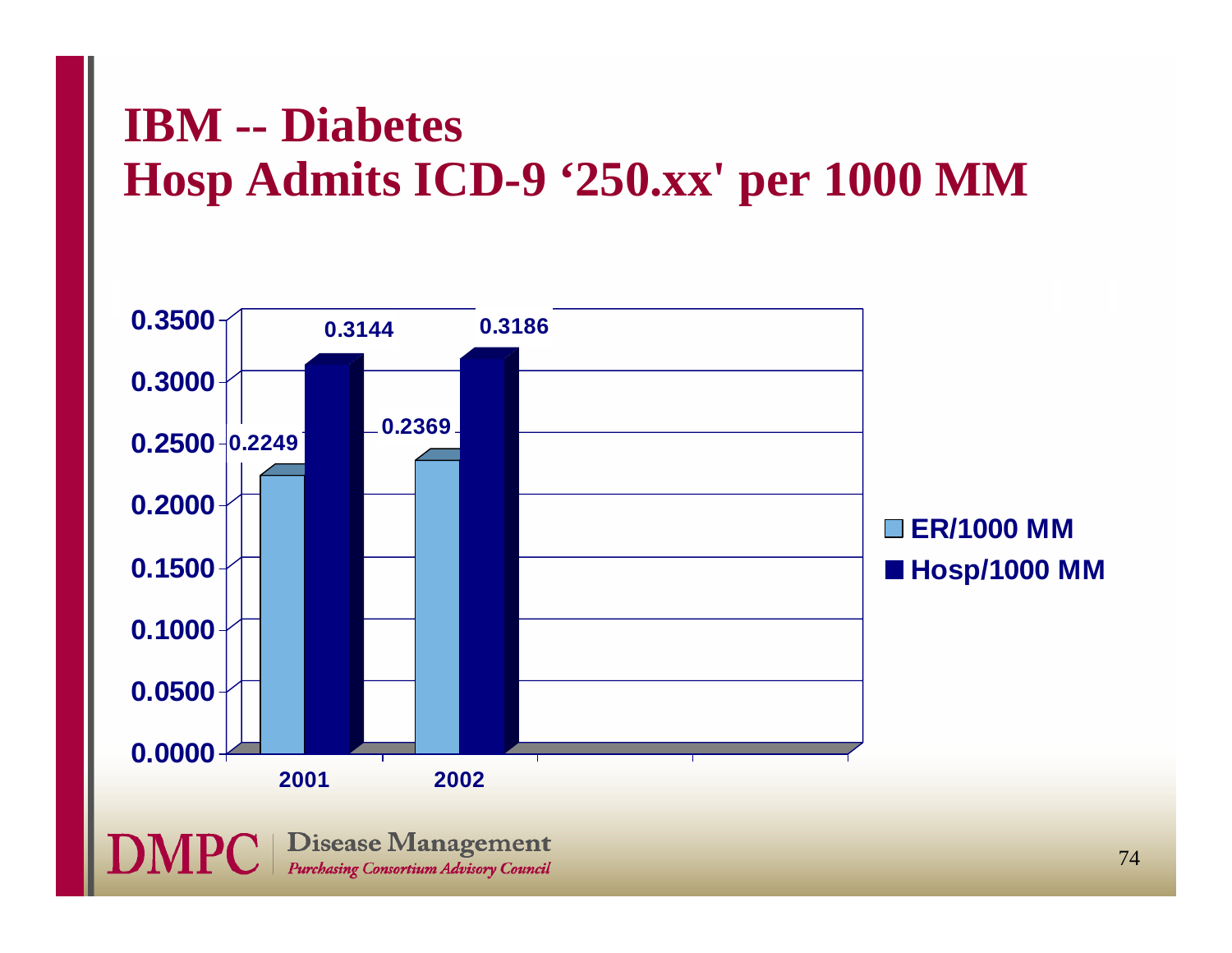## **IBM -- Diabetes Hosp Admits ICD-9 '250.xx' per 1000 MM**

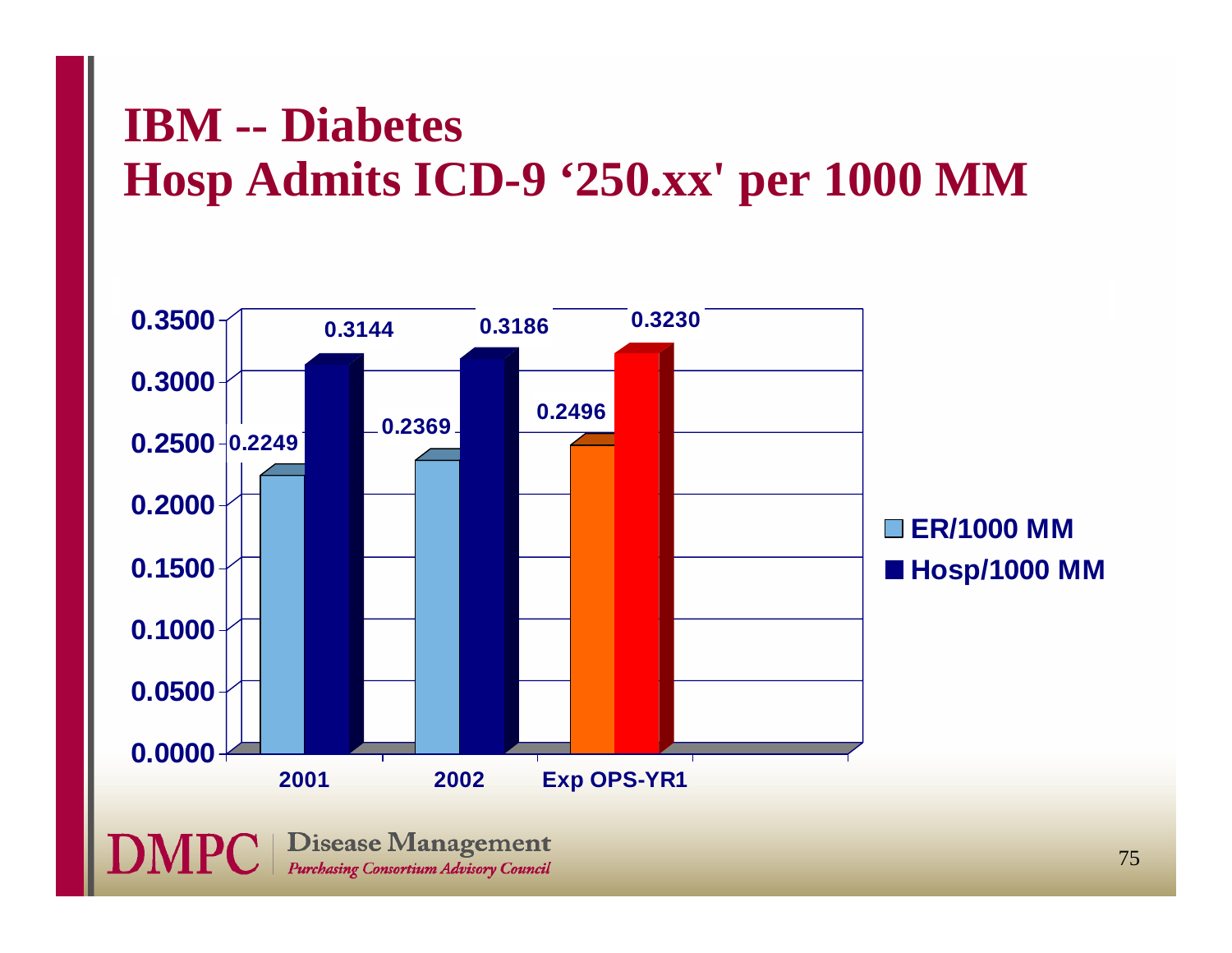## **IBM -- Diabetes Hosp Admits ICD-9 '250.xx' per 1000 MM**

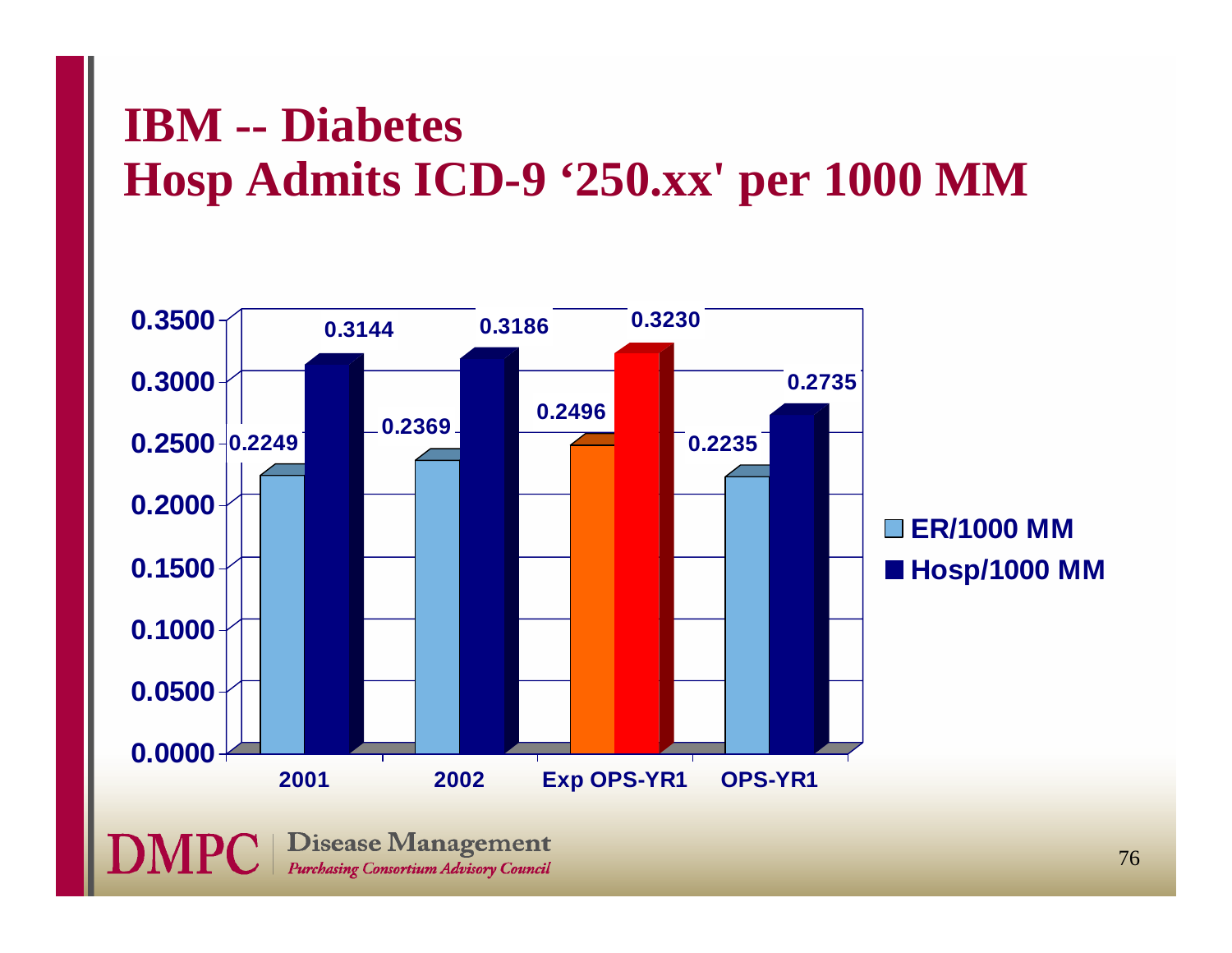# **Angina Pectoris Hosp Admits ICD-9 '413.xx' per 1000 MM**

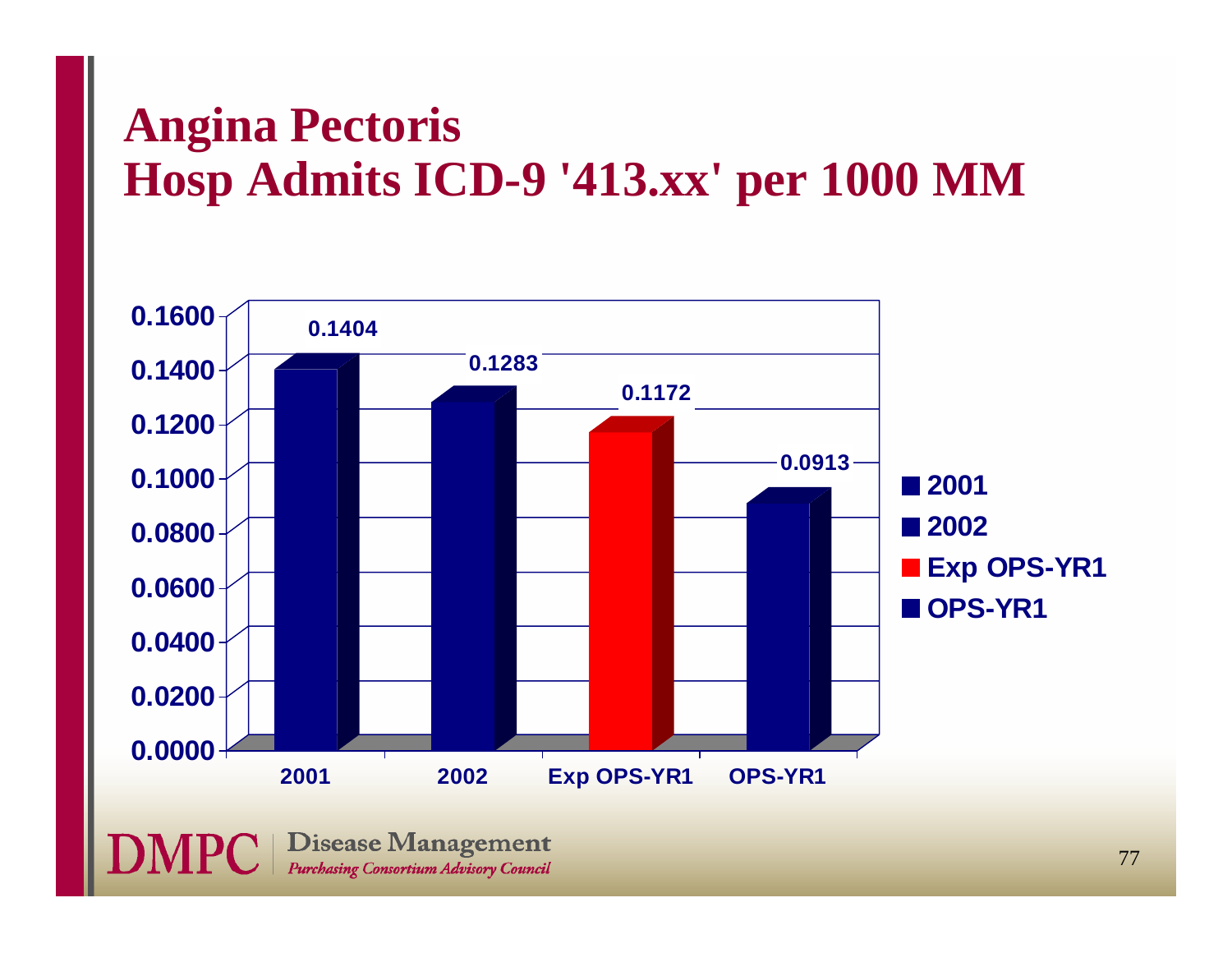### **Acute MI Hosp Admits ICD-9 '410.xx' per 1000 MM**

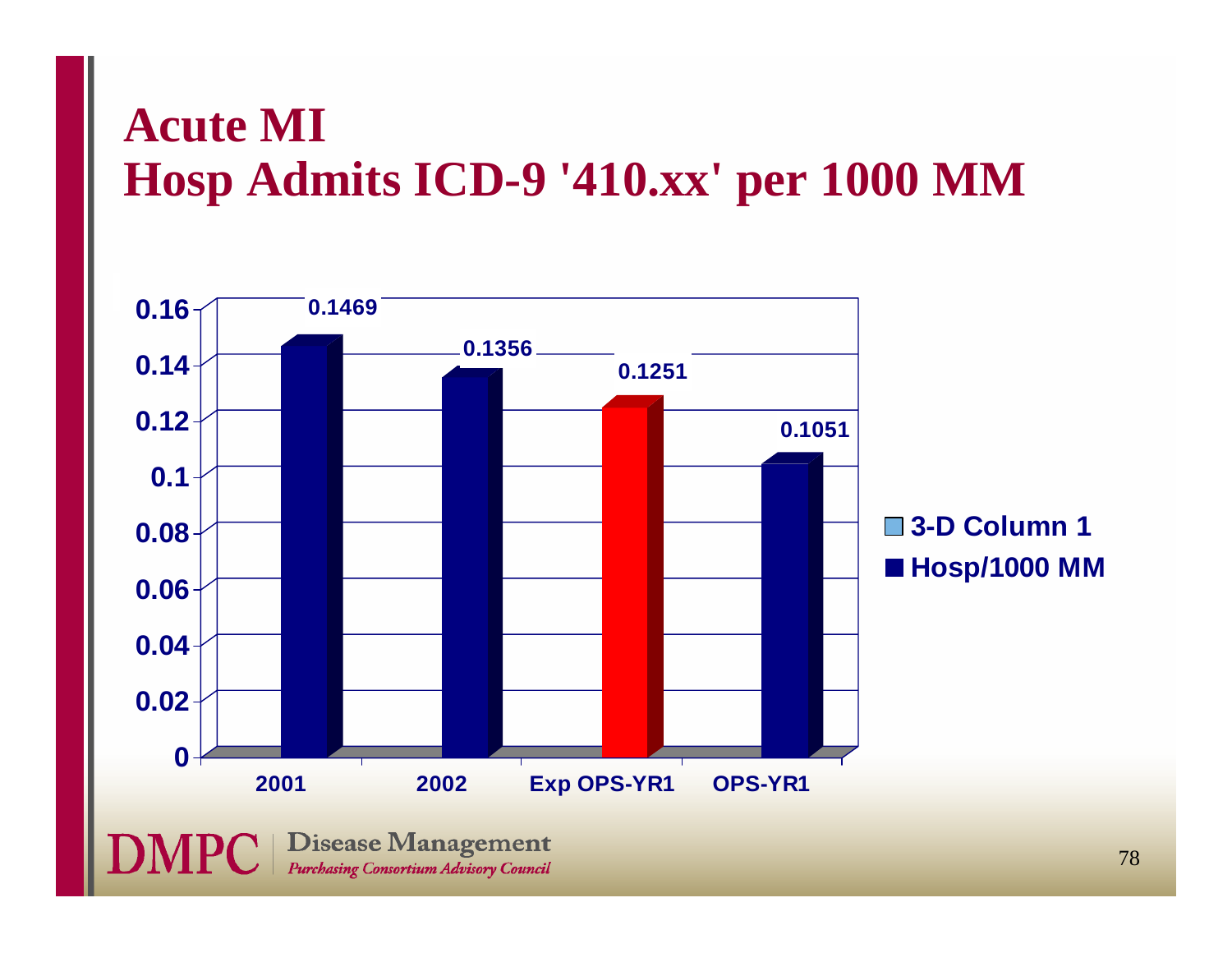### **AsthmaHosp Admits ICD-9 '493.xx' per 1000 MM**

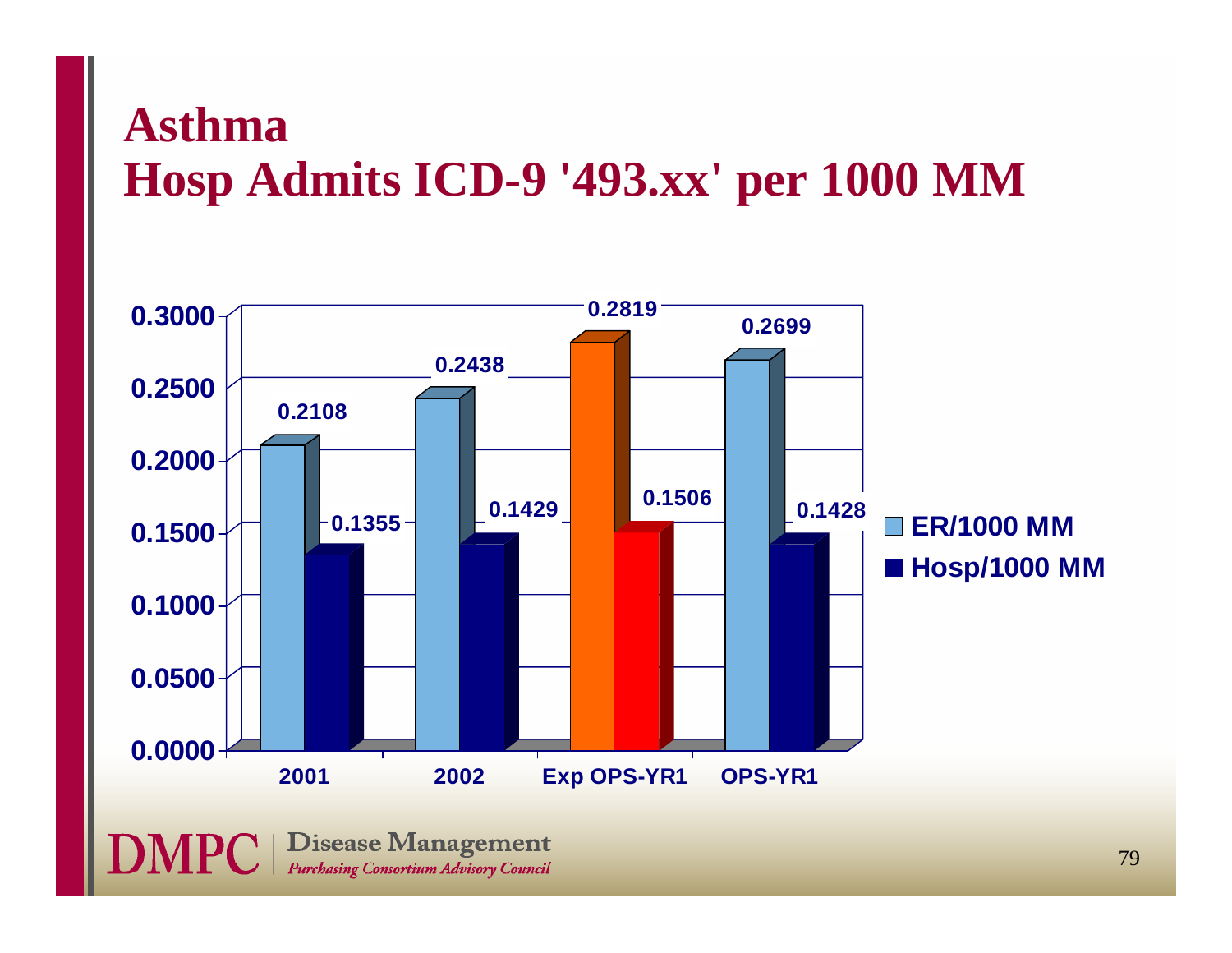### **Heart FailureHosp Admits ICD-9 '428.xx' per 1000 MM**



**DMPC** | Disease Management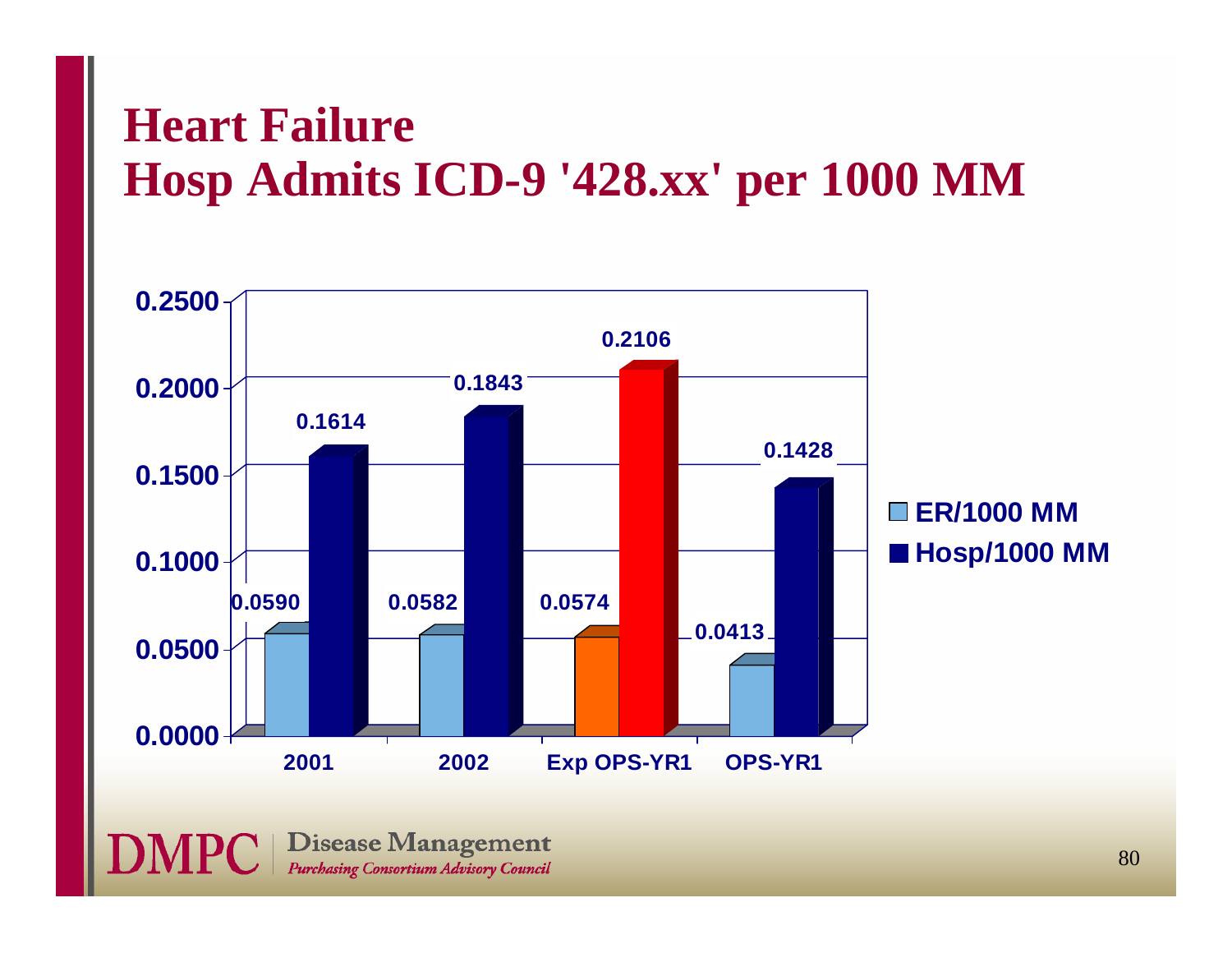### **Where are the claims from** *previously undiagnosed*  **asthmatics?**

• IRVING, Texas--(BUSINESS WIRE)--Nov. 18, 2003--A pediatric asthma disease management program offered by AdvancePCS saved the State of North Carolina nearly one-third of the amount the government health plan expected to spend on children diagnosed with the disease

Let's see what happens when you measure only people who were diagnosed

**Disease Management** Purchasing Consortium Advisory Council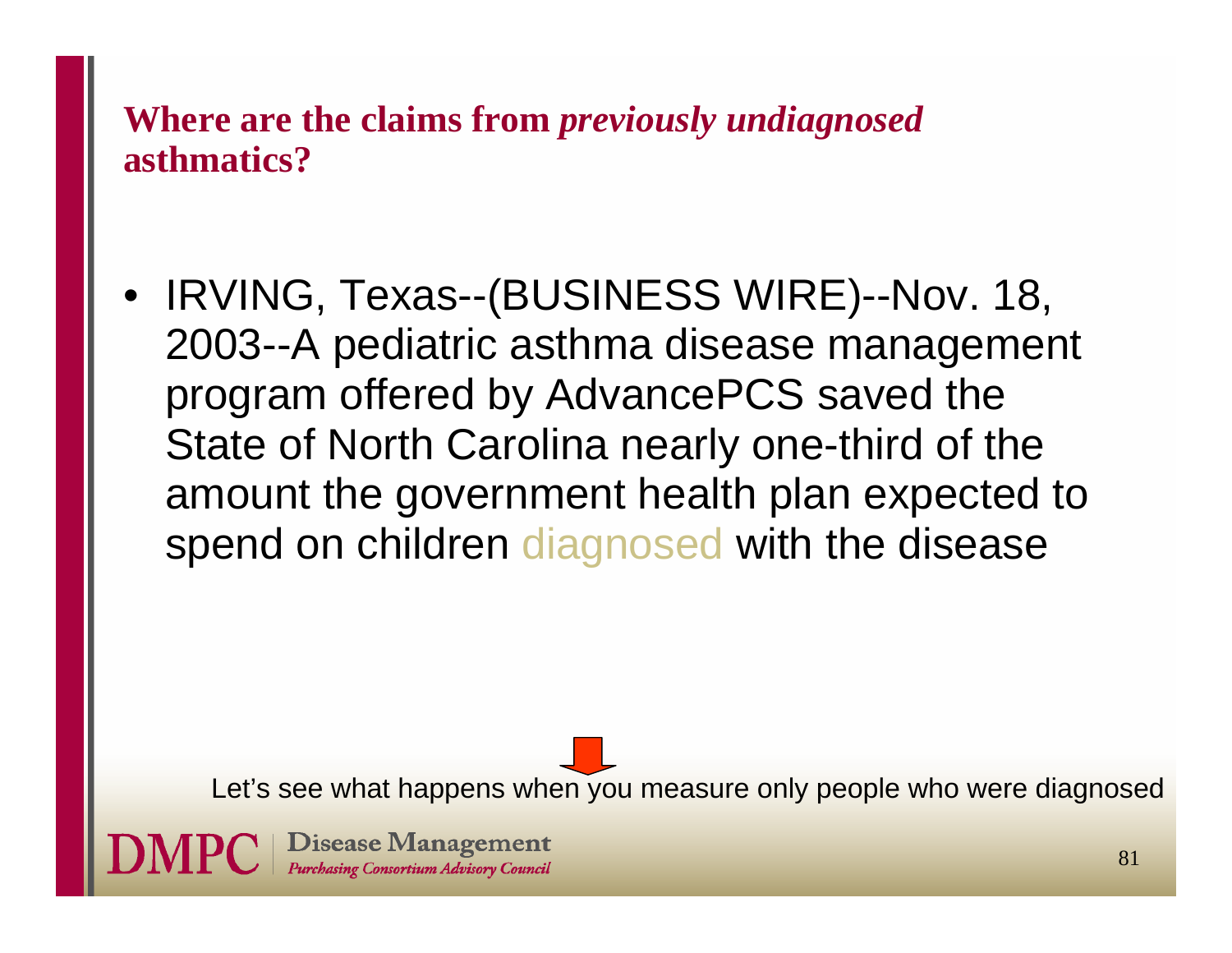### **Example of just looking at Diagnosed people: Vendor Claims for Asthma Cost/patient Reductions**

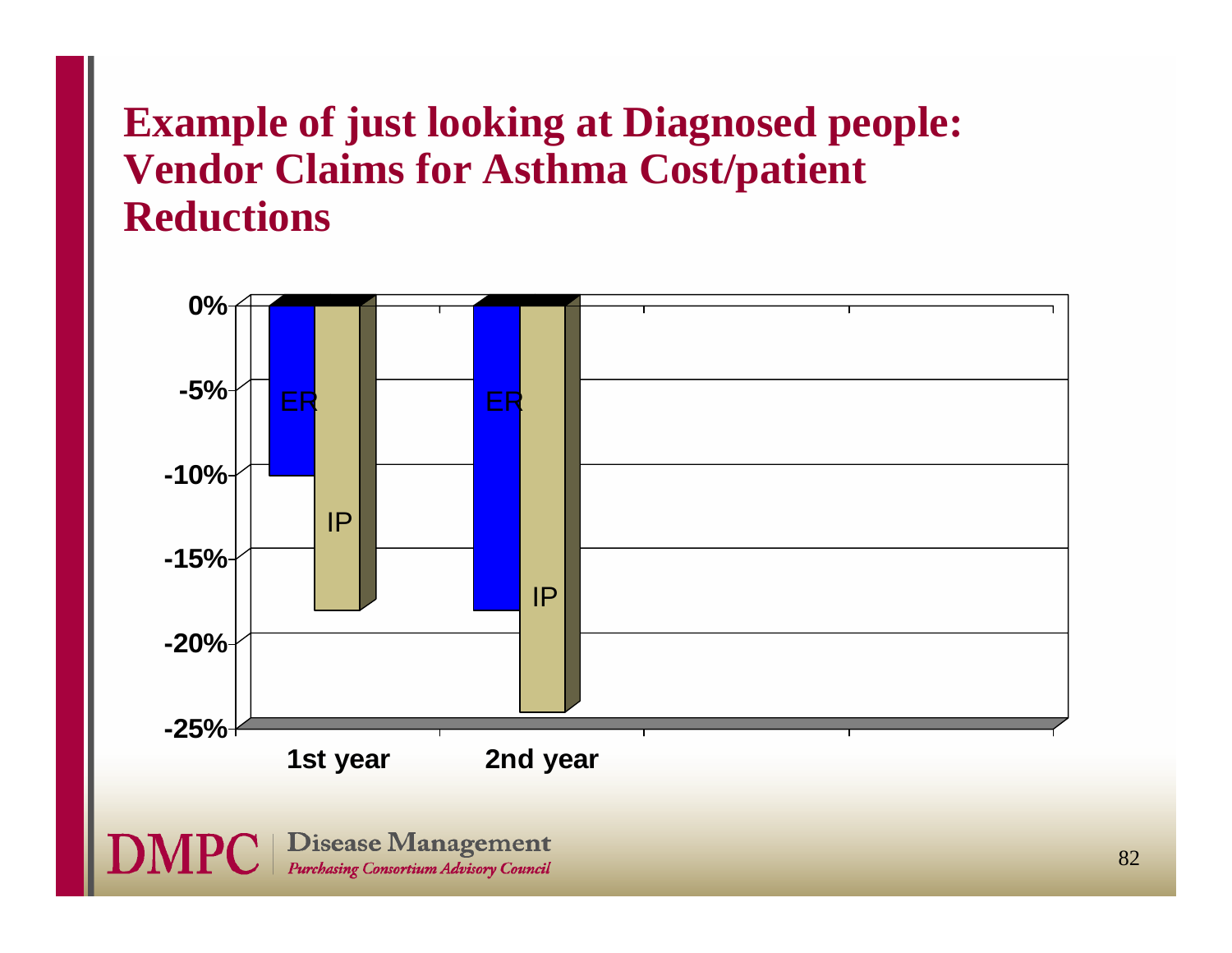### **What we did…**

- •We looked at the actual codes across the plan
- This includes everyone -- classic plausibility check
- Two years of codes pre-program to establish trend
- Then two program years

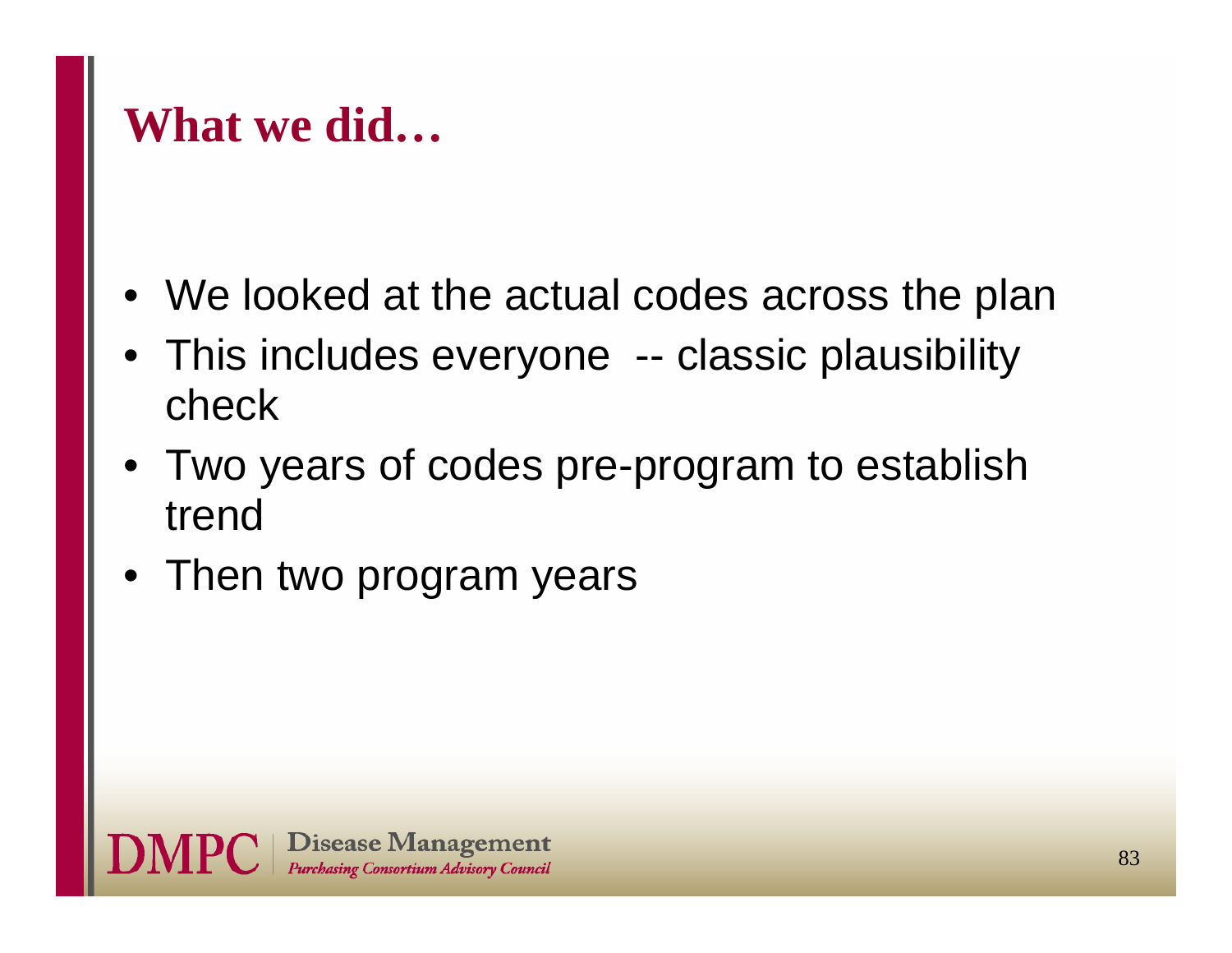#### **Baseline trend for asthma ER and IP Utilization 493.xx ER visits and IP stays/1000 planwide**

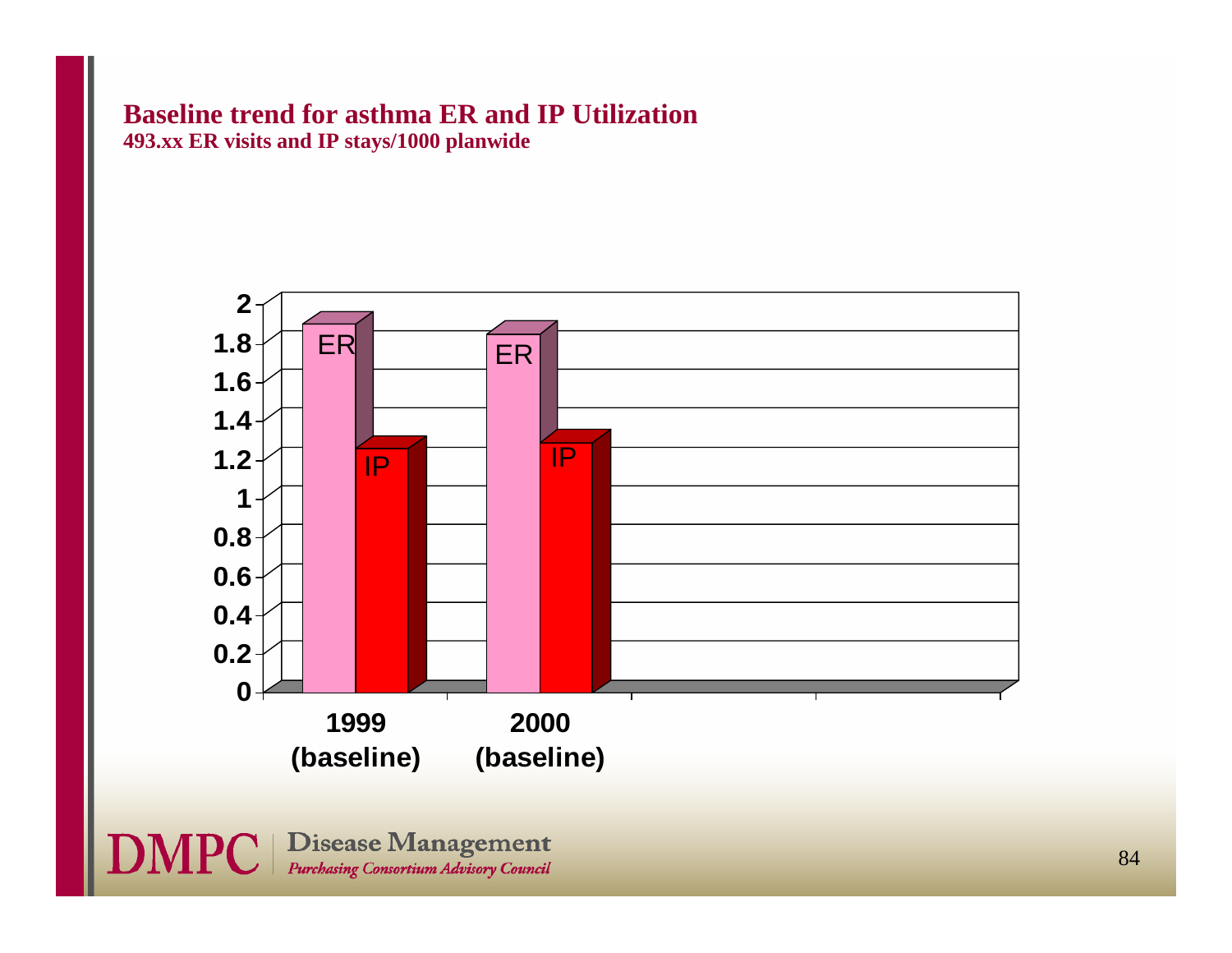#### **Expectation is something like… 493.xx ER visits and IP stays/1000 planwide**



**DMPC** | Disease Management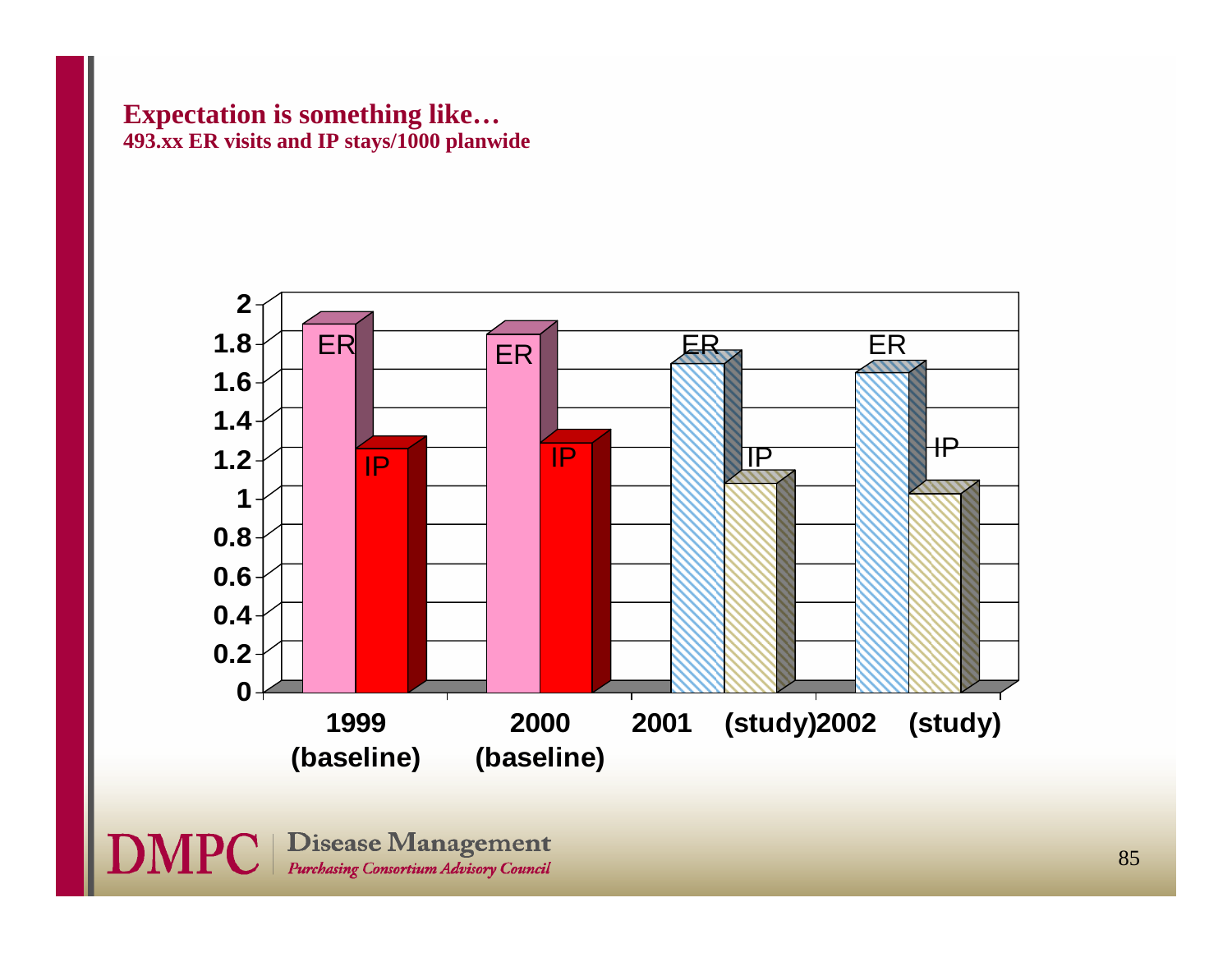#### **Plausibility indicator Actual:**

**Validation for Asthma savings from same plan including ALL CLAIMS for asthma, not just claims from people already known about 493.xx ER visits and IP stays/1000 planwide**

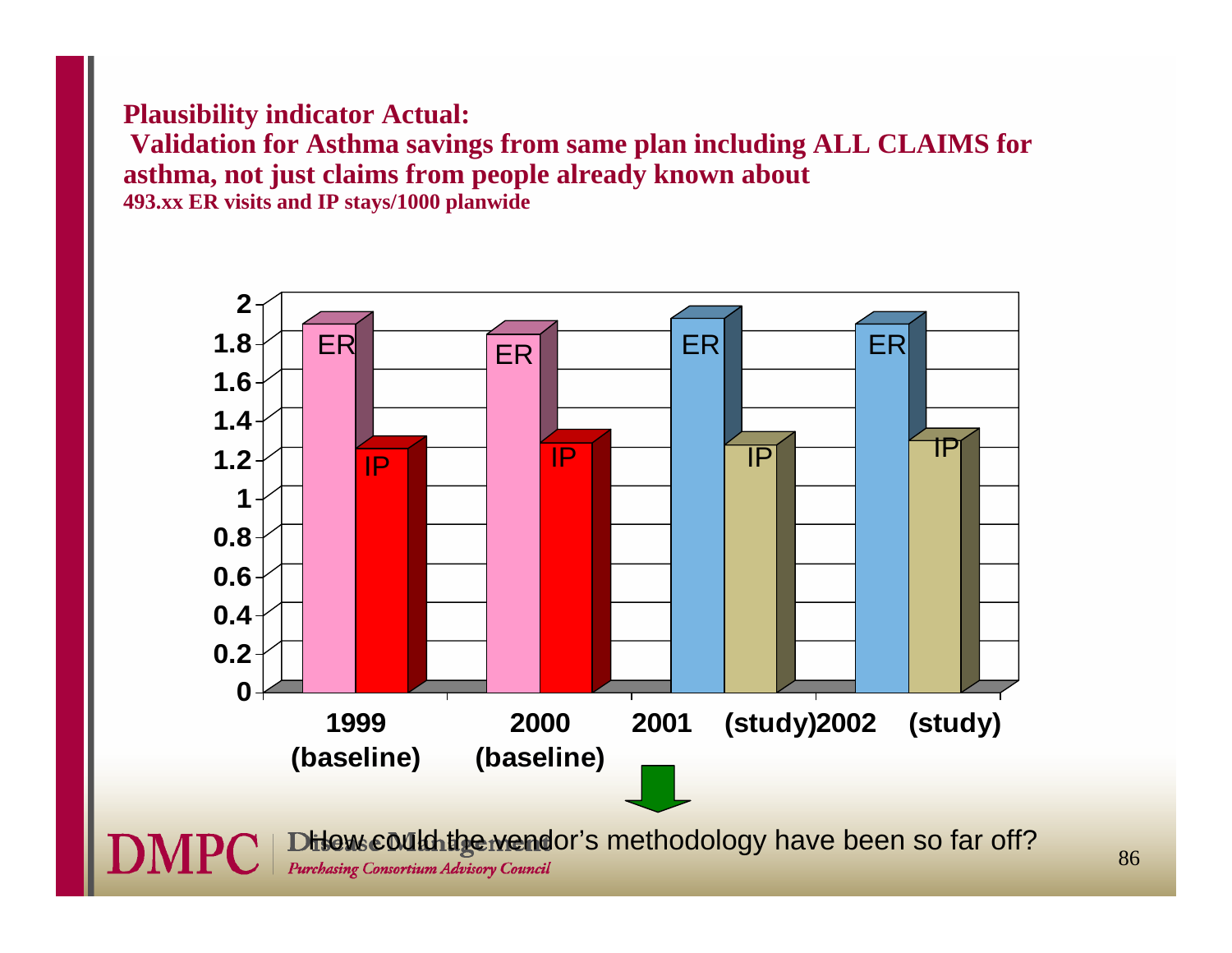**We then went back and looked…**

 $\bullet$  …at *which* claims the vendor included in the analysis…

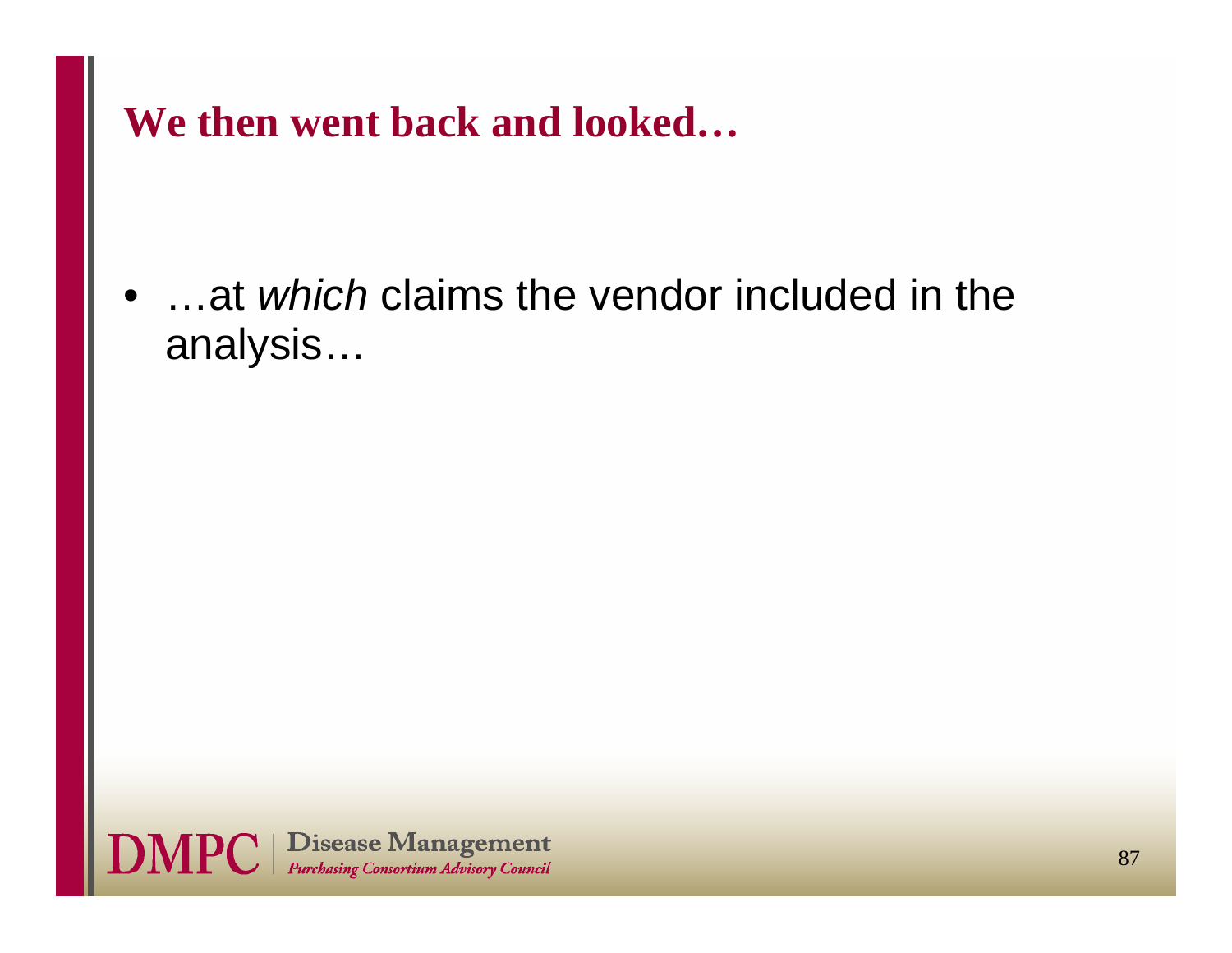**We were shocked,** *shocked* **to learn that the uncounted claims on previously undiagnosed people accounted for virtually all the "savings"**



**DMPC** | Disease Management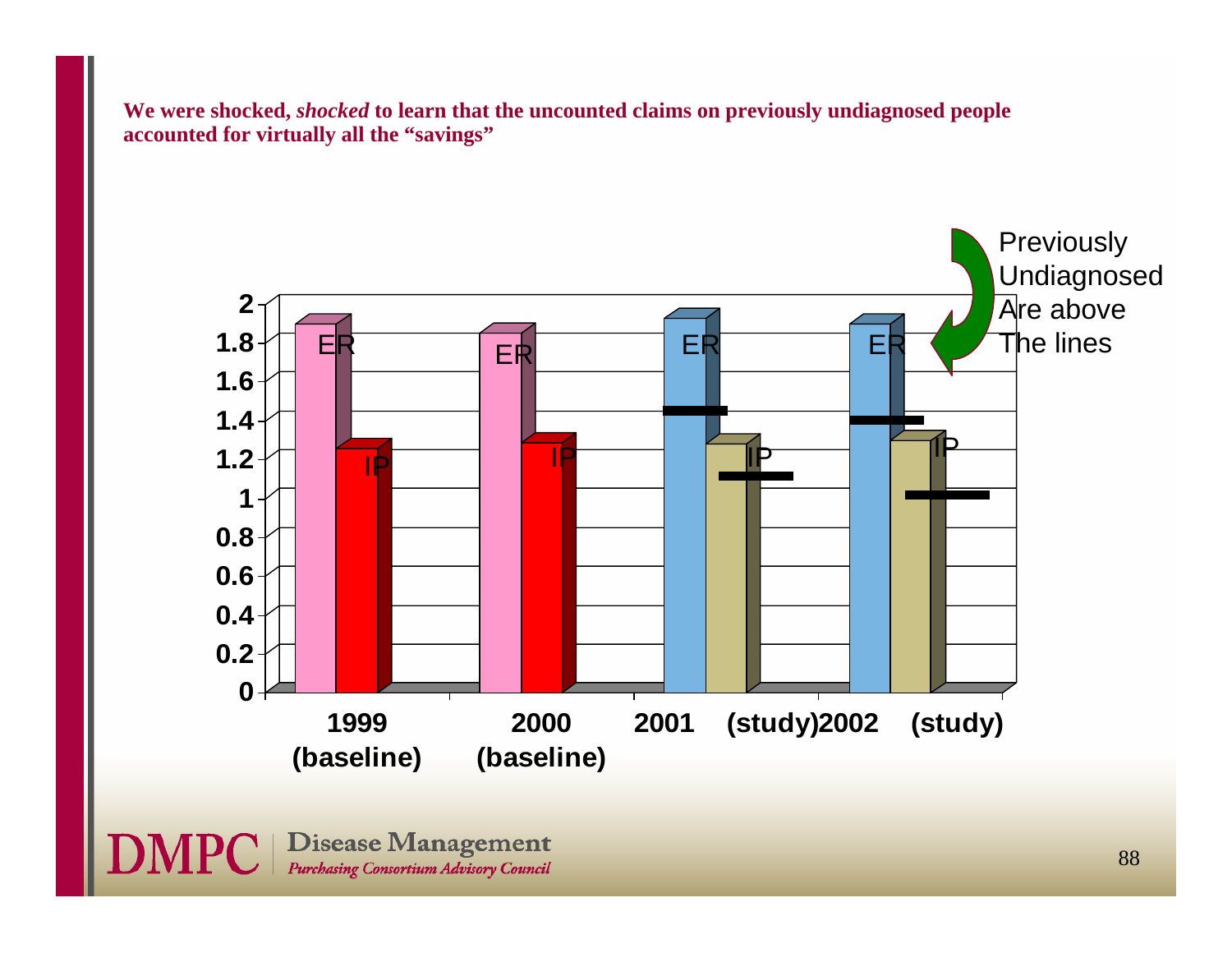### **Possible impact of testing and then validating with plausibility**

- Size of ROI from DM: lower
- •Measurability of ROI from DM; Higher

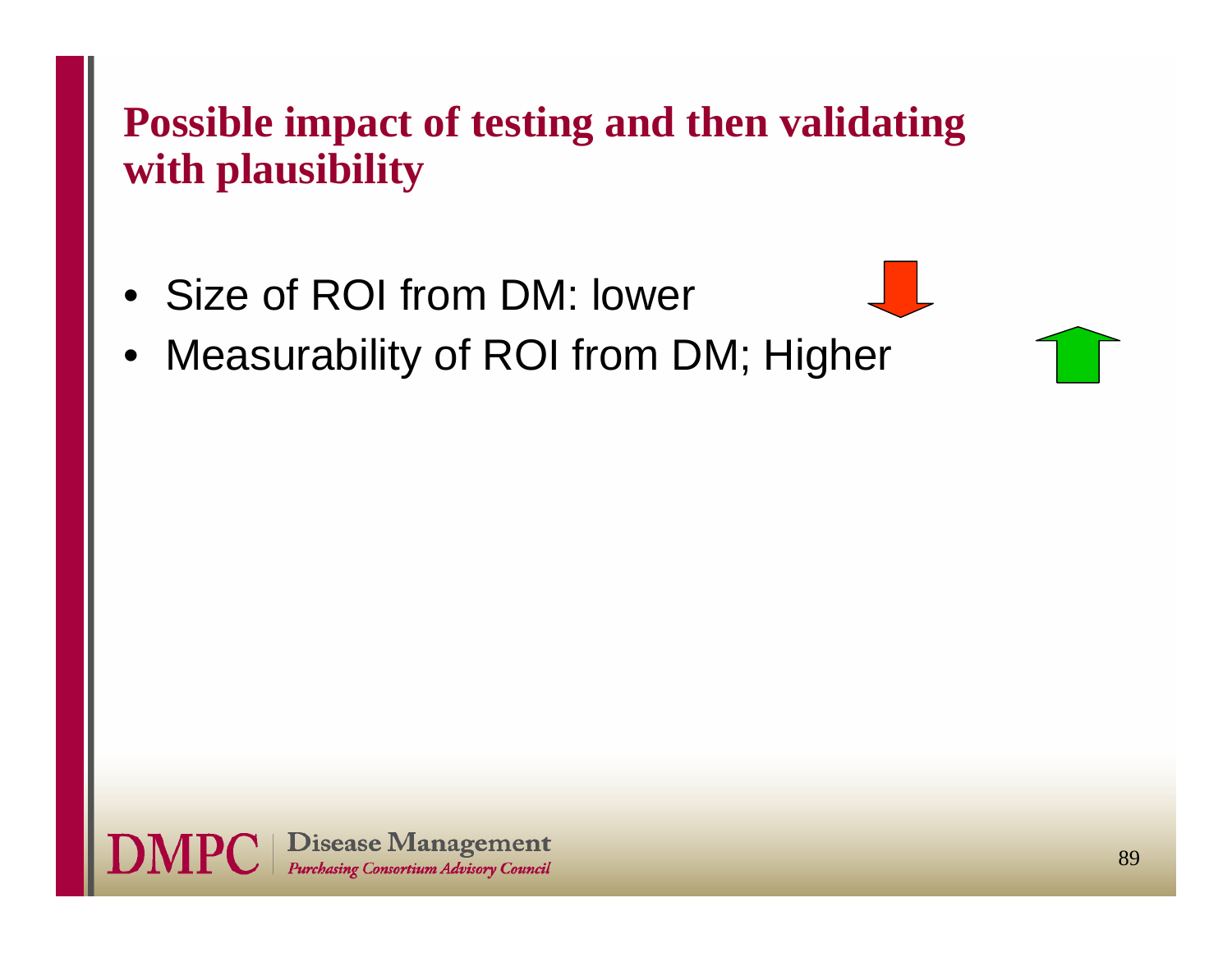

- •Size of ROI from DM
- $\bullet$  Measurability of ROI from DM : Higher

• Credibility of ROI from DM: Priceless

**DMPC** | Disease Management





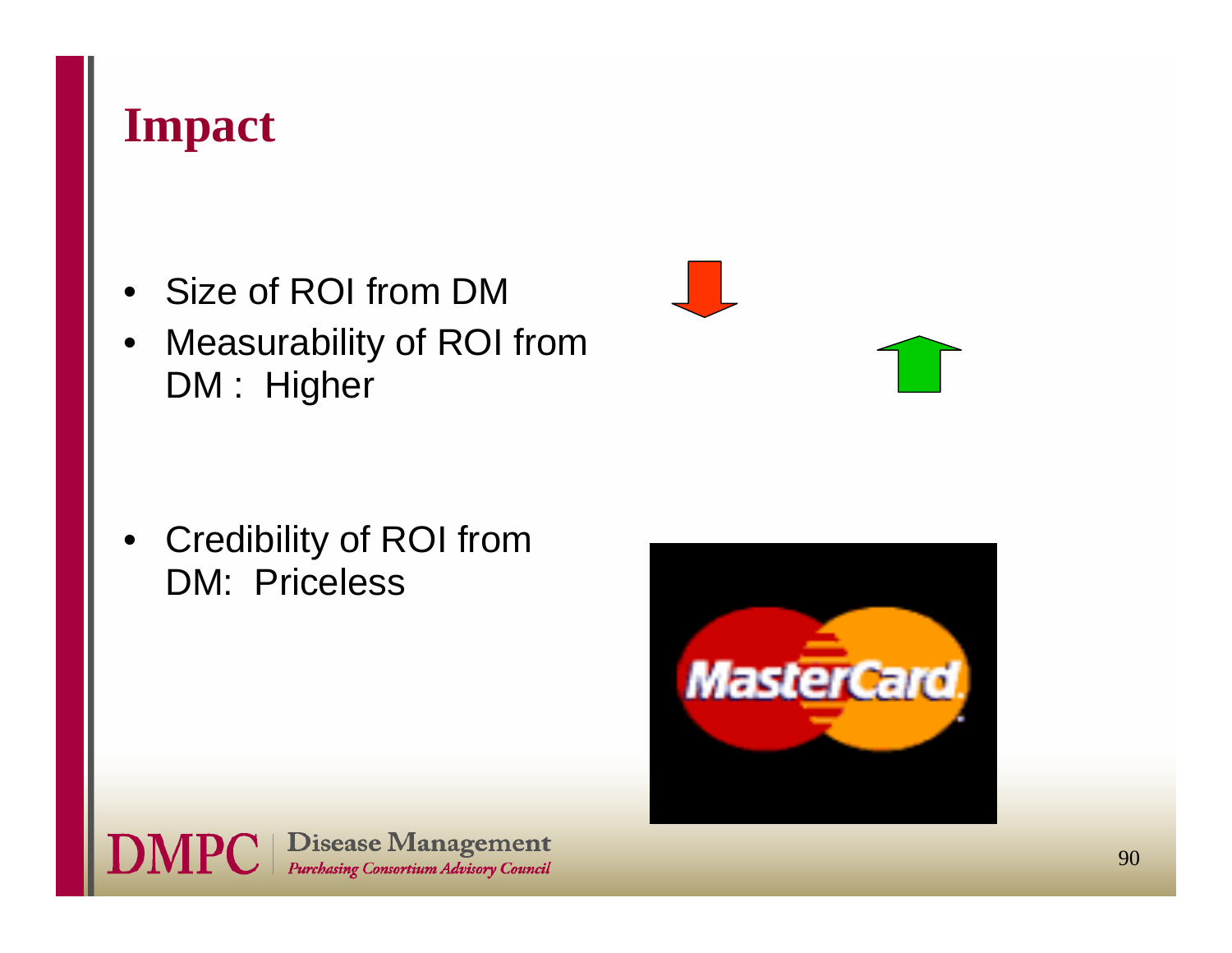### **Bibliography – info from the leading academic researcher to support this presentation**

Regression to the mean citation is:

• Linden A. Estimating the effect of regression to the mean in health management programs. *Dis Manage and Healt Outc*. 2007;15(1):7-12.

The citation for the plausibility indicators is:

• Linden A. Use of the total population approach to measure U.S. disease management industry's cost savings: issues and implications. *Dis Manage and Healt Outc*. 2007;15(1):13-18.

Disease Management **Purchasing Consortium Advisory Council**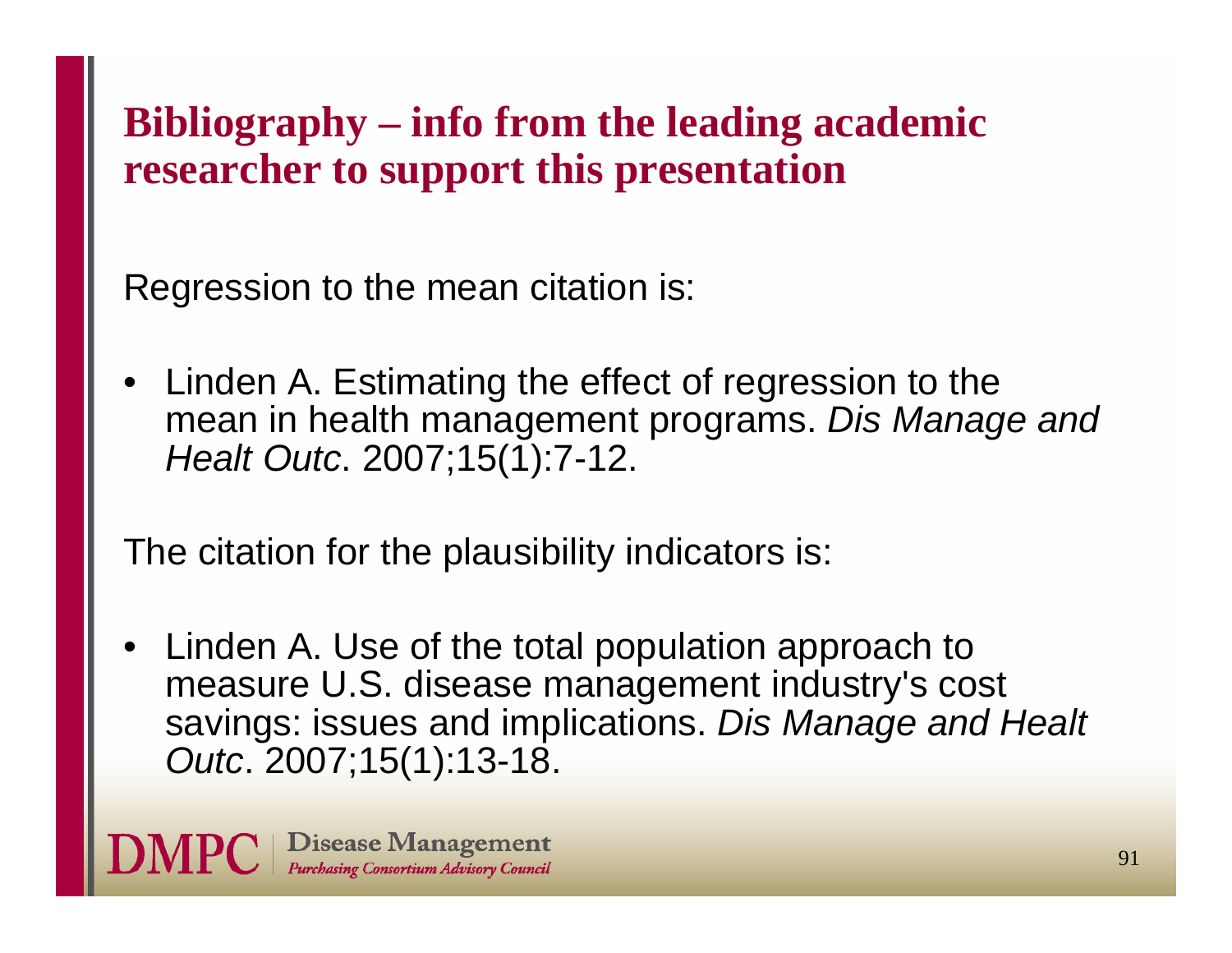### **Questions sent in advance (from earlier registrants)**

- Do I support the DMAA guidelines?
- • Can you give specifics on applying the plausibility test? Is it every event in the diseaseeligible population
- Do we need to be a DMPC member and use plausibility to get the DMPC Certification for Savings Measurement?
- Do vendors support plausibility-testing?
- •Does the DMAA support plausibility-testing?